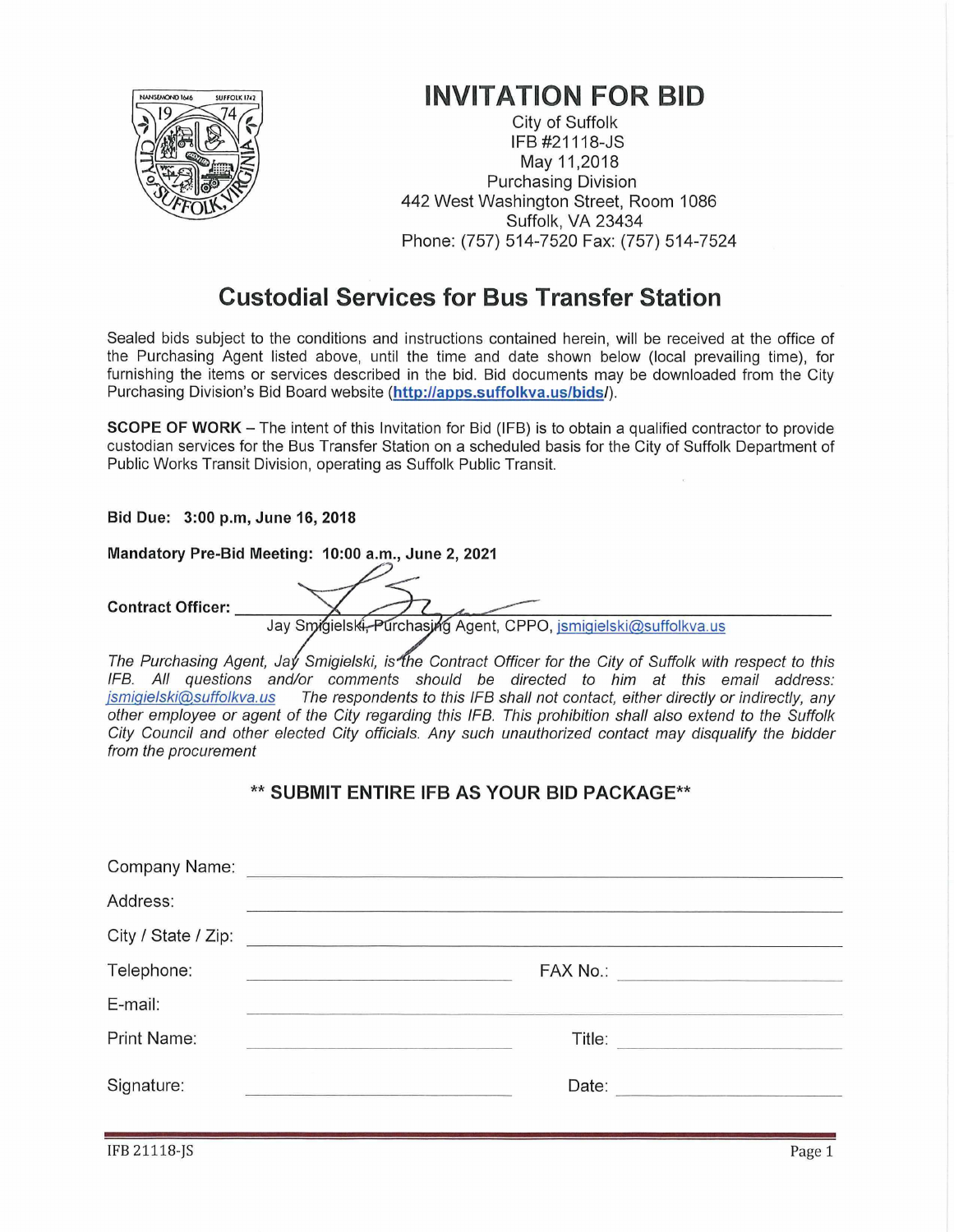In compliance with this invitation for bids, and subject to all the conditions thereof, the bidder offers, if this bid is accepted within ninety (90) calendar days from the date of the opening, to furnish any or all of the items and/or services upon which prices are quoted, at the price set opposite each item, to be delivered at the time and place specified herein. The bidder certifies he has read, understands, and agrees to all terms, conditions, and requirements of this bid, and is authorized to contract on behalf of firm named on the previous page.

Questions concerning this project must be in writing (email is preferred) and addressed to the Contract Officer listed on the front page of this solicitation, and, should be received no later than five (5) business days preceding the date that the proposals are to be received. E-mail is the preferred method and will get a more timely response.

## **FEDERAL FUNDING REQUIREMENTS**

This project may be funded using federal monies. Policies and procedures regarding the use of federal funds will require the Bidder to follow specific regulations and submittal requirements for Disadvantaged Business Enterprises (DBE), lobbying, etc. All forms are listed on the pages of the IFB are required to be completed by the Bidder and submitted to comply with these requirements. If there is a conflict between Federal and state/local requirements, Federal requirements shall govern.

Prime contractors and subcontractors bidding on this solicitation are requested to report their name, address, Disadvantaged Business Enterprise (DBE) status, and contact information to Maria Ptakowski, DBE Liasion Officer (DBELO) at [mptakowski@suffolkva.us](mailto:mptakowski@suffolkva.us) Prime contractors are also requested to report this information for their subcontractors to the DBELO. See page 28 of this IFB. Bidders who are not DBE certified must demonstrate DBE good faith efforts on the appropriate form.

## **PROTEST PROCEDURES**

Written protest procedures for Pre-Bid, Pre-Award, appeals from refusal to allow withdrawal of bids, appeals from disqualification, appeals for debarment or suspension, or determination of non-responsibility and appeals from decision or disputes arising during the performance of a contract, and Post-Award protests are available to bidders for the purpose of resolving disputes relating to this procurement. Contact the Contracting Officer for a copy of Protest Procedures. To be timely all appeals shall be made within the time periods set forth by the Virginia Public Procurement Act, §2.2-4357, et seq. or Federal regulations as applicable. Contact the buyer at once for assistance.

## **MANDATORY PRE-BID MEETING**

A mandatory pre-bid meeting will be held at 11:00 a.m. local prevailing time on June 7, 2018 at Suffolk Bus Transfer Station, 330 North Main Street, at the intersection of Main St. and Prentis St. Suffolk, VA (next to Seaboard Train Museum). Failure to attend will result in disqualification of your bid.

Bidders will be required to follow current COVID-19 guidelines to attend the Pre-bid meeting. Please be aware COVID guidelines regarding in-person gatherings are subject to change and bidders should check the City's Purchasing website for the latest updates.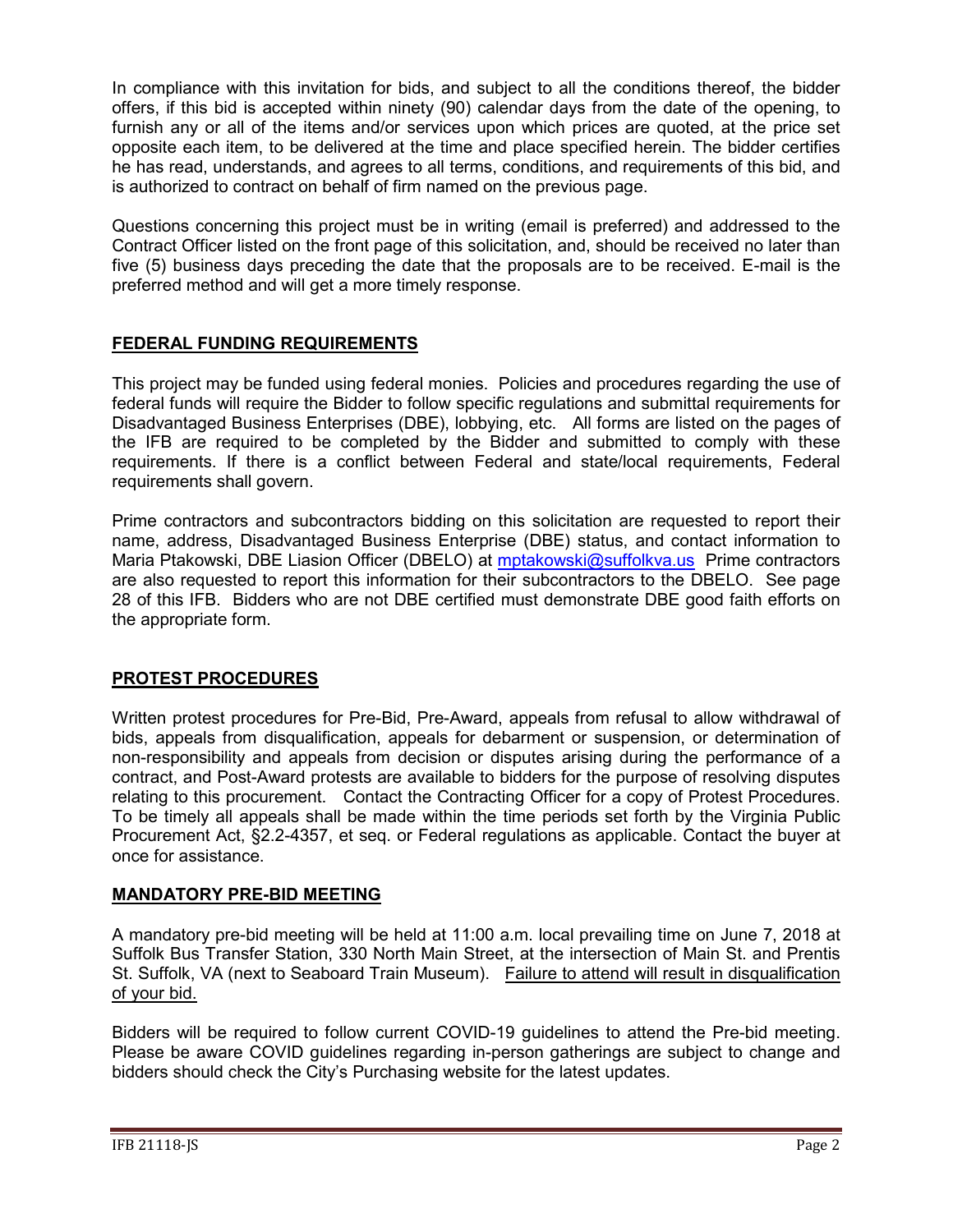## **TABLE OF CONTENTS**

| 1.0   |                                                                 |  |
|-------|-----------------------------------------------------------------|--|
| 2.0   |                                                                 |  |
| 3.0   |                                                                 |  |
| 4.0   |                                                                 |  |
| 5.0   |                                                                 |  |
| 6.0   |                                                                 |  |
| 7.0   |                                                                 |  |
| 8.0   |                                                                 |  |
| 9.0.  |                                                                 |  |
| 10.0. |                                                                 |  |
| 11.0  |                                                                 |  |
| 12.0  |                                                                 |  |
|       |                                                                 |  |
|       |                                                                 |  |
|       | ANTICOLLUSION/NONDISCRIMINATION/DRUG FREE WORKPLACE CLAUSES  26 |  |
|       |                                                                 |  |
|       |                                                                 |  |
|       |                                                                 |  |
|       |                                                                 |  |
|       |                                                                 |  |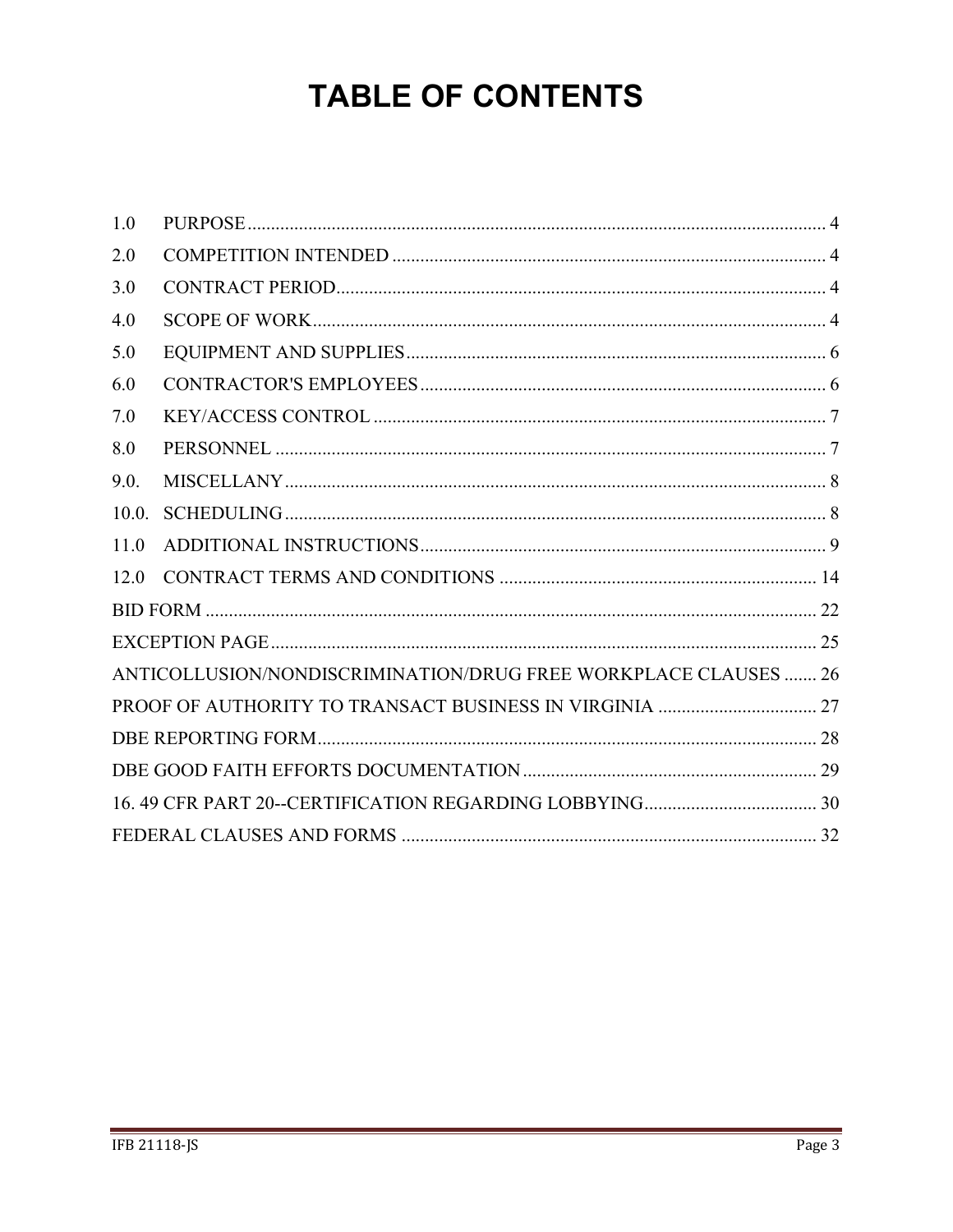## <span id="page-3-0"></span>**1.0 PURPOSE**

The City of Suffolk ("the City") Department of Public Works, Division of Suffolk Transit (ST) provides public transit service and paratransit service for its citizens. The intent of this Invitation for Bid (IFB) is to obtain a qualified contractor to provide a well-maintained, clean and attractive Bus Transfer Station. The Transfer Station is located at 330 North Main Street at the intersection of Prentis Street and Main Street near the Seaboard Train station.

## <span id="page-3-1"></span>**2.0 COMPETITION INTENDED**

It is the City's intent that this Invitation for Bid (IFB) permits competition. It shall be the bidder's responsibility to advise the Purchasing Agent in writing if any language requirement, specification, etc., or any combination thereof, inadvertently restricts or limits the requirements stated in this IFB to a single source. Such notification must be received by the Purchasing Agent not later than five days prior to the date set for bids to close.

## <span id="page-3-2"></span>**3.0 CONTRACT PERIOD**

The contract shall cover the period beginning August 1, 2021, and continuing through July 31, 2022. This contract may be renewed based on the terms and conditions at the expiration of its term at the sole discretion of the City. Automatic renewals will occur for up to two (2) additional one-year periods through July 31, 2024.

Initial rates and subsequent renewal rates must be guaranteed for a minimum of 12 months. Price increases shall be justified in writing and submitted at least sixty (60) days prior to contract renewal. Price increases must be approved by the City. The City does not guarantee approval of any proposed price increase.

#### <span id="page-3-3"></span>**4.0 SCOPE OF WORK**

The Contractor shall provide all personnel, labor, tools, equipment, cleaning supplies, etc. necessary to perform custodial services specified herein.

- A. The Contractor shall furnish all cleaning supplies, toilet paper, urinal screens, deodorants, disinfectants, waxes, wax stripping materials, trashcan liners, air fresheners, and any other products necessary to complete the job. Should the Contractor fail to provide the proper supplies, the City will make a one-time purchase of the needed supplies and charge the purchase against the Contractor's invoice at the City's cost plus twenty percent (20%). If the Contractor does not provide proper supplies after this action, the Contractor may be in danger of default.
- B. If the level of cleaning at any time is considered to be unacceptable to the City, the Contractor may be required to take whatever measures are needed to attain the required standards at no additional cost to the City.
- C. Trash Removal
	- a) All wastebaskets within the bathrooms shall be emptied and returned to their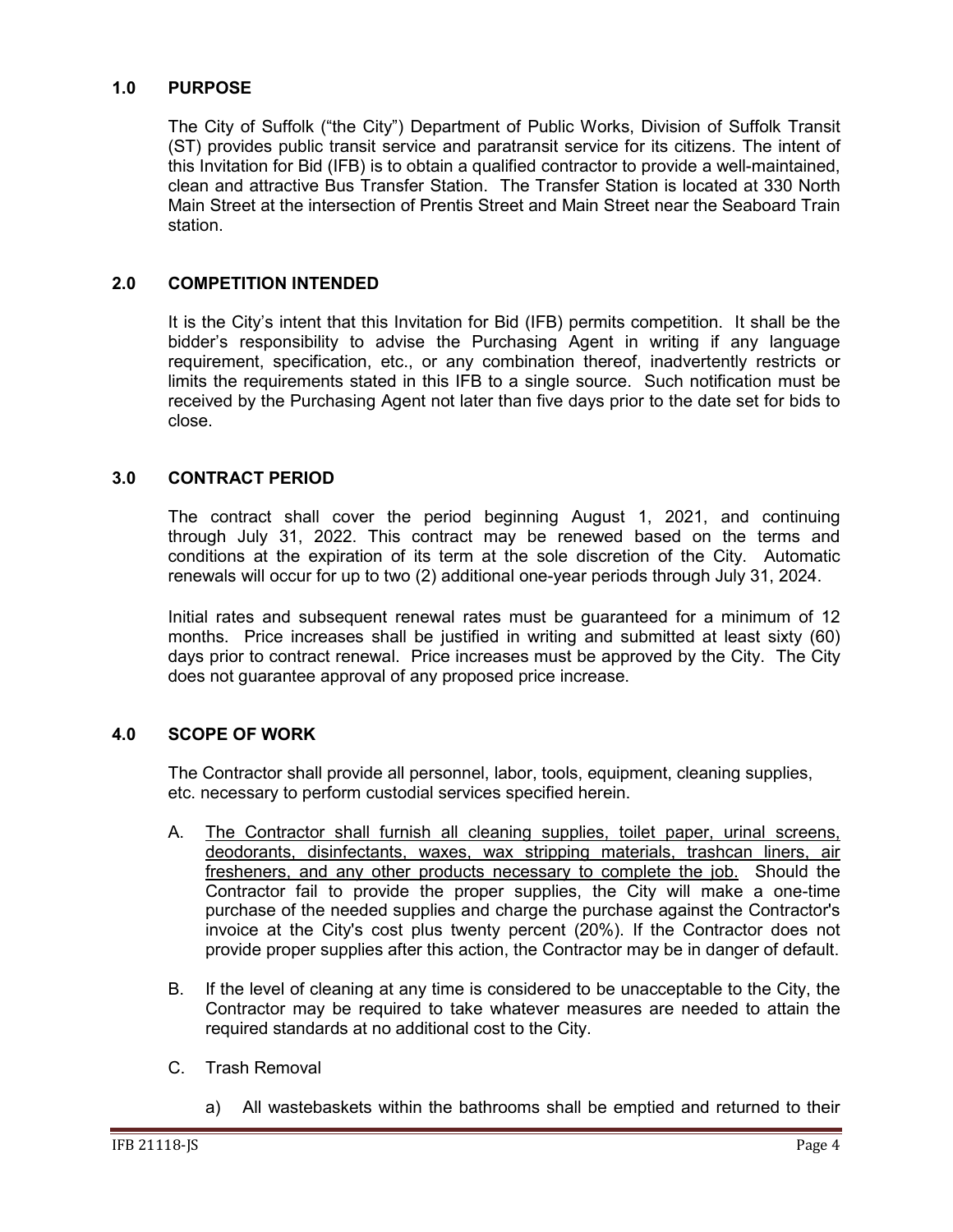initial locations. Boxes, cans, papers, etc. placed near a wastebasket shall be removed from the area and emptied into a designated trash receptacle.

- b) Any obviously soiled or torn wastebasket liners shall be replaced.
- c) The exterior of bathroom wastebaskets shall be damp wiped with germicidal detergent and a clean sponge or cloth to remove evident soil. Wet spills on the interior of wastebaskets shall be removed.
- d) Disposal of Trash: Refuse containers are located adjacent to the building for the disposal of trash. Trash shall be placed into the container to avoid spillage. All lids trash containers shall be closed after depositing trash.
- e) The exterior iron trash receptacles shall be damp wiped with germicidal detergent and a clean sponge or cloth to remove evident soil. Wet spills on the interior of wastebaskets shall be removed
- D. Mopping Floors

Prior to being wet mopped, the floor surface shall be swept by a broom or dry mopped. Prior to sweeping floor surface, a putty knife shall be used to remove gum, tar, and other sticky substances from the floor. A wet mop, mop bucket and wringer, and a neutral detergent solution shall be used to remove all soil and non-permanent stains from the entire area. The neutral detergent solution shall be changed periodically and remain clear, or the area mopped shall be rinsed with clean water. All accessible areas shall be damp mopped. Trash receptacles, etc. shall be tilted or moved to mop underneath. After being wetmopped, the floor shall have a uniform appearance with no streaks, swirl marks, detergent residue, or evidence of soil. There shall be no splash marks or mop streaks on walls, baseboards, etc., or mop strands remaining in the area. In no instance, shall a hose or stream of water be used to wash floors. Dirt, debris, and cleaning solution shall not be allowed to accumulate in corners or around fixtures and baseboards. "Wet Floor" Signs should be corners or around fixtures and baseboards. used.

- E. Cleaning Toilets, Restrooms, and Sinks
	- a) Toilets and sinks shall be cleaned with a germicidal cleaning solution. All exposed piping shall be kept clean and dust free.
	- b) Toilets: The inside and outside surface of toilets and seats shall be cleaned to remove all rust, discoloration, odors, scum, and water stains. An acid-type bowl cleaner may be required.
	- c) Sinks: Sinks shall be cleaned to remove all rust, discoloration, stains, odors, and scale. Abrasives shall not be applied to fittings; all fittings shall be dry polished. Water used for cleaning purposes shall not be allowed to spill between the fixtures and the wall.
	- d) Mirrors shall be cleaned to remove all trace of film, smudge, and dirt.
	- e) Toilet room walls with washable surfaces shall be cleaned. Surface washing shall remove accumulations of dirt, streaks, and defacing marks.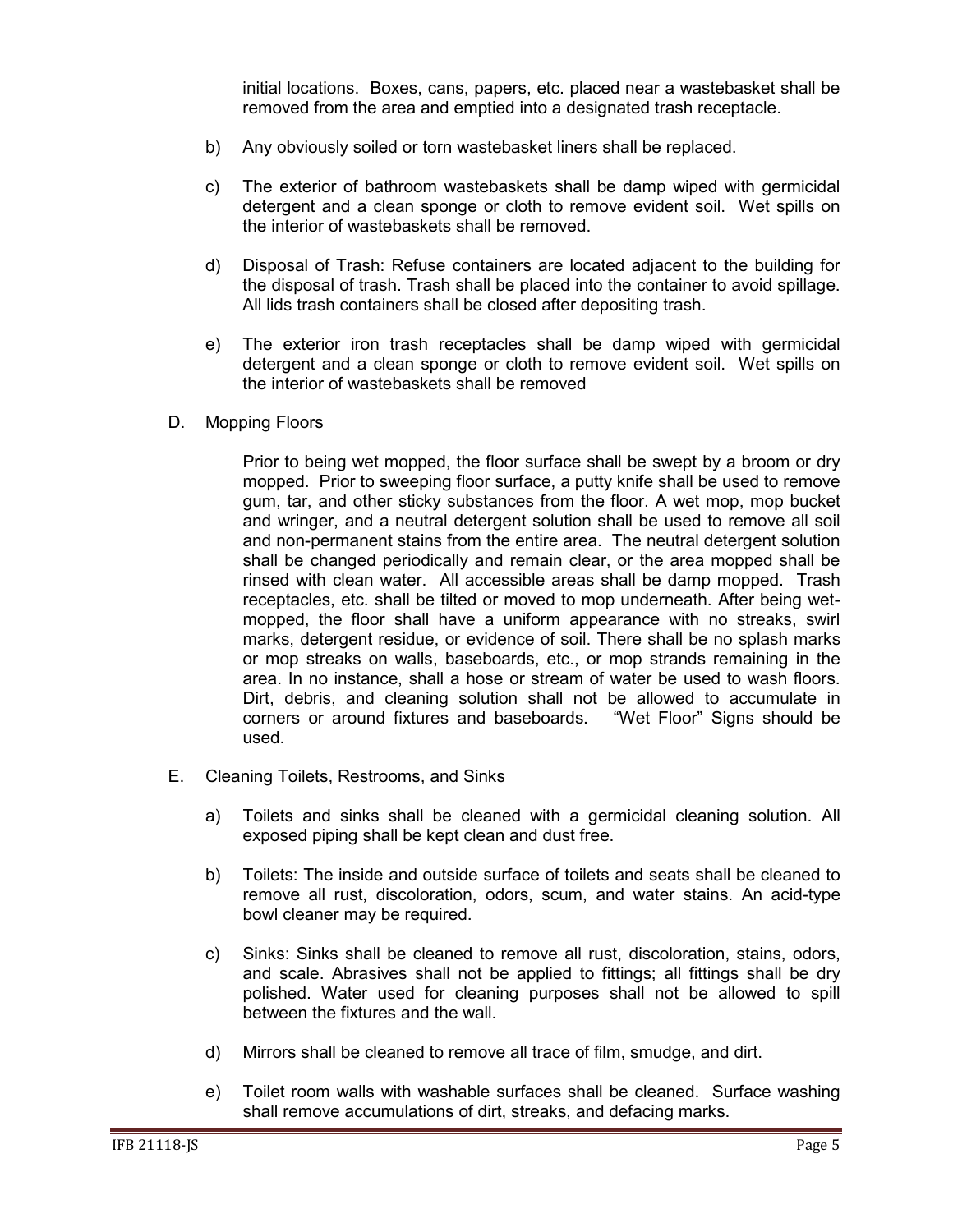- f) The Contractor shall submit in writing to the City's Supervisor any malfunctioning toilets, faucets, lights, or other damage immediately.
- 9. Cleaning and Disinfecting Drinking Fountains

Contractor shall spray bottle of germicidal detergent shall be used to remove all obvious soil, streaks, smudges, etc. from the drinking fountains. After cleaning and disinfecting, the entire drinking fountain shall be free from streaks, stains, spots, smudges, scale, and other obvious removable soil.

- 10. Exterior of building
	- A. Contractor shall remove all debris (trash, paper, food, cigarette butts, etc.) on the exterior of the building and on the grounds of the transfer station building.
	- B. The contract will notify the City of any large debris (i.e. shopping carts) that may need to be removed.

## <span id="page-5-0"></span>**5.0 EQUIPMENT AND SUPPLIES**

- 1. All products furnished and/or used in the performance of any task included herein shall meet applicable EPA, OSHA, and manufacturer's Safety and Environmental Protection requirements. Materials that require precautionary warnings shall have affixed to all containers such labels or markings as prescribed by law, regulatory agencies, or this contract. Markings or labeling of materials containing hazardous or toxic substances or wastes shall be in accordance with all Federal, State, and City laws, ordinances, rules, and regulations.
- 2. Contractor shall be required to submit and keep current MSDS/SDS sheets at the job site.
- 3. The Contractor shall furnish and maintain all necessary cleaning equipment needed for the performance of the work.
- 4. Equipment shall be of the size and type customarily used in work of this kind. No equipment shall be used that is harmful to the buildings or their contents.
- 5. All cleaners, solutions, etc. used shall be pre-tested to insure that discoloration of finish does not occur with use.

## <span id="page-5-1"></span>**6.0 CONTRACTOR'S EMPLOYEES**

- 1. After award of contract, the successful bidder shall submit to the City a clear/legible list of names, social security numbers, copy of photo ID, and signatures of all employees who are to perform work under this contract. Any changes in personnel shall be reported to the City.
- 2. Contractor shall not employ illegal aliens to perform custodial services for any services in City facilities.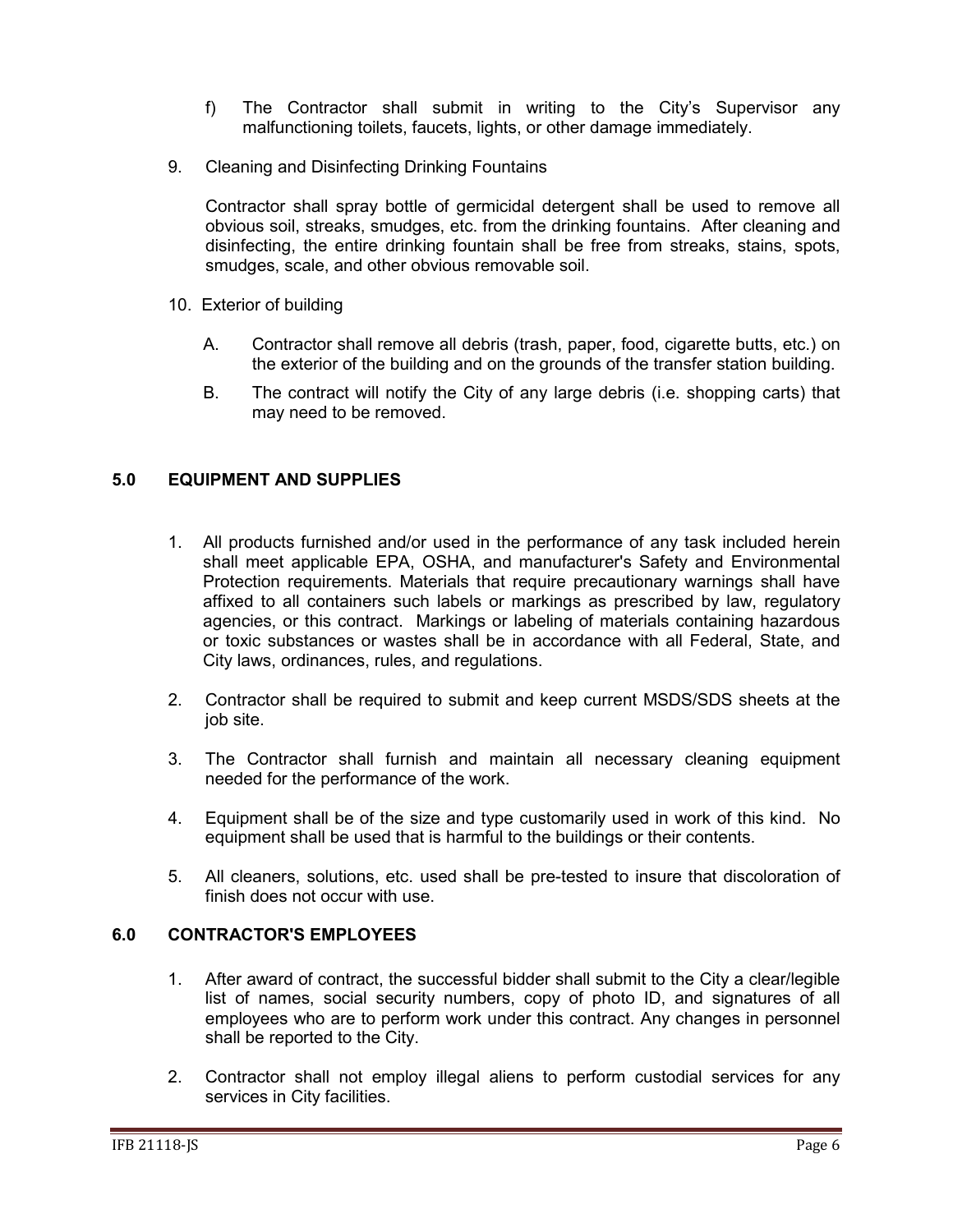- 3. Each work crew shall include an employee who shall be sufficiently fluent in the English language to read and understand chemical labels and signs, as well as converse intelligently with City management and other personnel. The City's representative shall be the sole judge as to the acceptability of the employee's level of communication.
- 4. All employees of the Contractor who work under this contract shall meet appropriate standards regarding conduct and human reliability for the type of work performed. Such standards shall include, as a minimum, the following:
	- Acceptable work attitude
	- Acceptable dress code (uniforms)
	- Wearing of proper identification (badge)
	- Honesty
	- Acceptable personal hygiene
- 5. Identification badges shall be furnished by the Contractor and shall be worn at all times by the Contractor's employees while on City premises for the performance of custodial services. The identification badge shall have the employee's picture, name, and signature, as well as the Contractor's company name.
- 6. The Contractor shall furnish for each of his employees, a uniform acceptable to the City. The uniform shall bear the Contractor's organization identification in bold print or script. The uniform shall be worn at all times during the performance of duties and work as described herein.
- 7. Only authorized Contractor employees shall be allowed on the premises of the City of Suffolk buildings. Contractor's employees shall **not** be accompanied in the work area by acquaintances, family members, assistants, or any other person unless said person is an authorized employee of the Contractor.

## <span id="page-6-0"></span>**7.0 KEY/ACCESS CONTROL**

- 1. The Contractor shall establish and implement methods of ensuring all keys and/or swipe cards issued by the City are not lost or misplaced, and are not released to unauthorized persons. Keys issued by the City shall NOT be duplicated by the Contractor or any of his representatives for any purpose.
- 2. Lost or misplaced keys/swipe cards shall be immediately reported to City. The Contractor shall be charged the cost of replacing any lost or damaged keys/swipe card. If, in the opinion of the City, a change of locks is warranted as a result of lost keys/swipe cards, the Contractor shall be required to defray the cost of having locks re-keyed or reprogrammed.

## <span id="page-6-1"></span>**8.0 PERSONNEL**

1. Site Supervisor: The Contractor shall provide at least one supervisor at each site with a minimum of two (2) years supervisory experience who shall be responsible for the overall coordination of work performed and shall act as central point of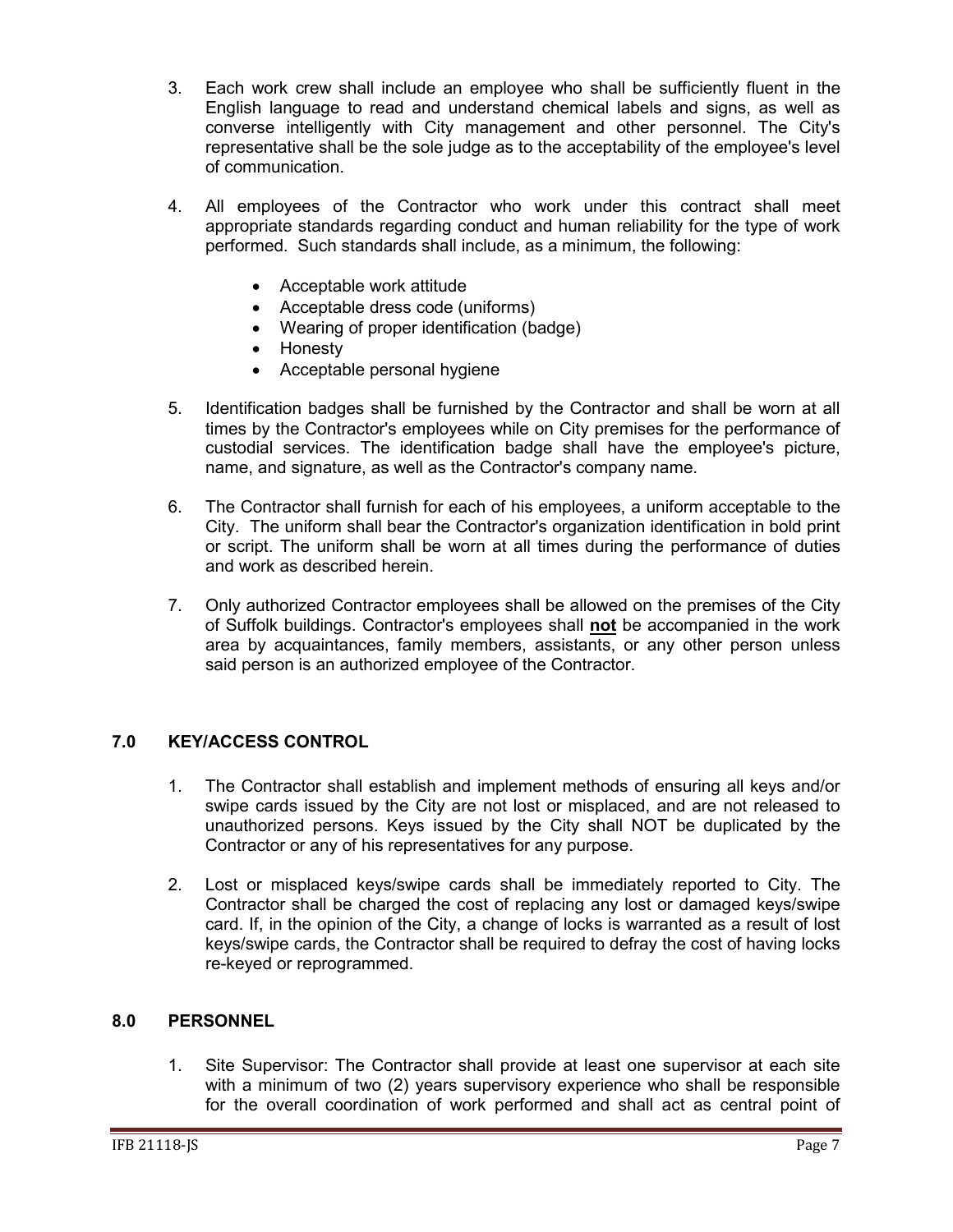contact with the City.

The Supervisor shall supervise and manage the work to assure all tasks are performed as specified in the Request for Bid.

The Supervisor shall perform his/her work in a professional manner at all times, whether dealing with City personnel or Contractor's personnel.

- 2. Other Employees: The Contractor shall provide other personnel essential to accomplish the required work. The on-site Supervisor must be appropriately trained and possess the necessary competency to make sufficient inspections to insure that work has been, and is being performed, as per specifications. All of the Contractor's personnel must be trained and qualified to perform the work tasks assigned to them.
- 3. The City reserves the right to require replacement of any person who, in the determination of the City's representative is not qualified to perform assigned tasks.
- 4. The City further reserves the right to order the removal of any Contractor's employee from the City facility for reasonable cause. Such cause shall include, but is not limited to, the following:
	- Wearing of inappropriate uniform/clothing
	- Engaging in loud, boisterous or unprofessional conduct
	- Unauthorized use or misappropriation of City or personal properties
	- Reporting to work under the influence of intoxicants or drugs; possession of intoxicants or drugs while on duty
	- Smoking in the building will not be allowed during the performance of duties

#### <span id="page-7-0"></span>**9.0. MISCELLANY**

.

- 1. The Contractor shall be responsible for reporting any building maintenance or repair issues (including lights) needed at the facility to the designated City representative for corrective action.
- 2. It is the responsibility of the Contractor to ensure that all articles of personal or monetary value found by the Contractor's employees (and not belonging to any of the Contractor's employees) are turned in to City staff.
- 3. Contractor shall submit invoices monthly for the services. The invoice shall identify the site and date it was cleaned.

## <span id="page-7-1"></span>**10.0. SCHEDULING**

The cleaning services shall be performed three times a week on Tuesday, Thursday and Saturday. The City may require additional cleaning services due any incidents that require immediate action.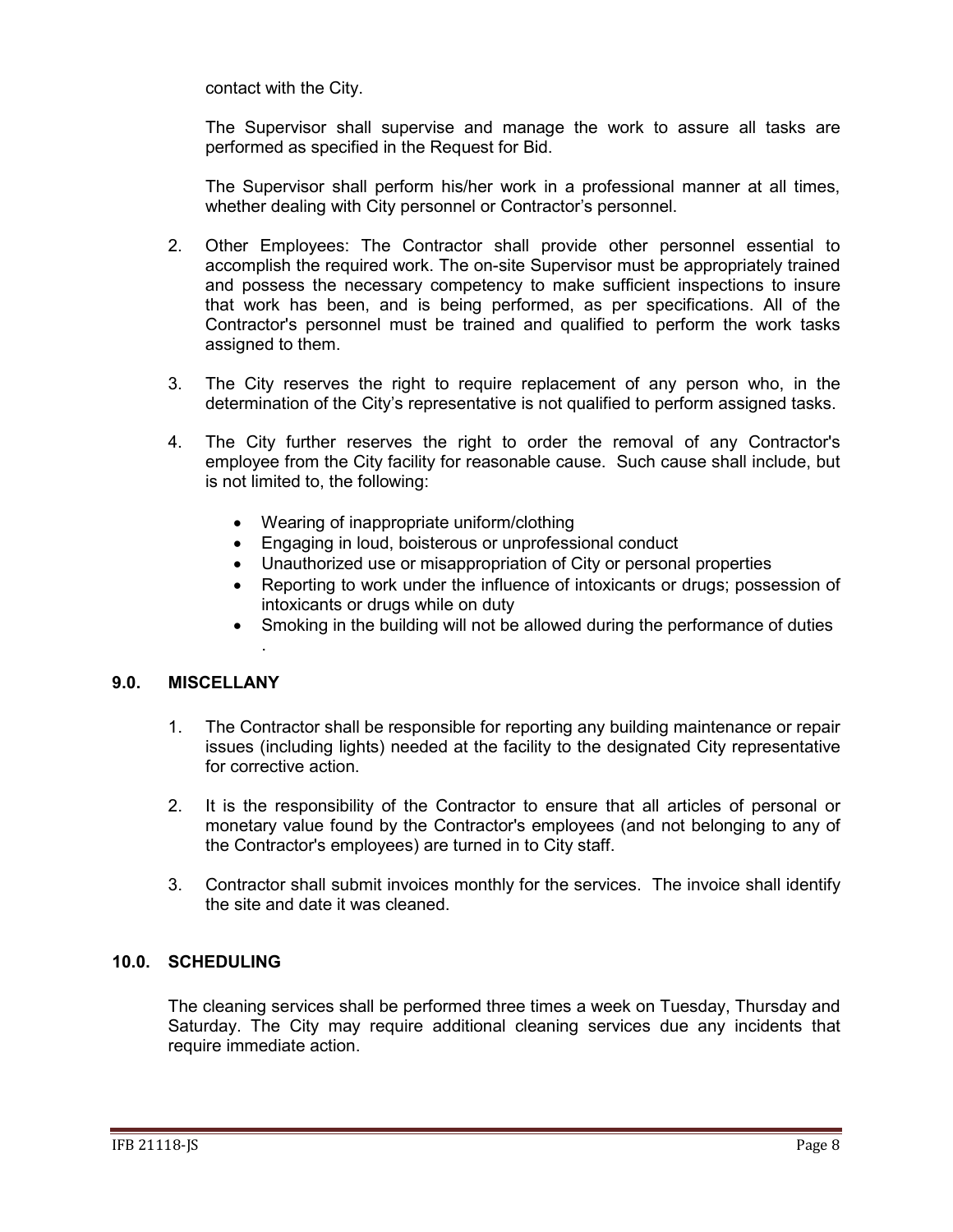The contractor will only be paid on days the cleaning is performed. If inclement weather or other events prevent the contractor from performing their duties, the contractor will perform them the next day.

It shall be the Bidder's responsibility to examine and understand the requirements of the bid documents and visit the job sites to familiarize himself with the structure and any conditions that may in any manner affect cost or performance of the work.

## <span id="page-8-0"></span>**11.0 ADDITIONAL INSTRUCTIONS**

- 1. **Use of Form**: All bids shall be submitted on and in accordance with this form. If more space is required to furnish a description of the goods and/or services bid, or delivery terms, the bidder may attach a letter hereto that will be made a part of the bid. In case of conflict, the bid may be considered non-responsive. The City's published specifications for this Invitation for Bid shall supersede any additional writings submitted with the bid. Such writings shall be clearly marked and noted as an exception.
- 2. **Submittals**: All bids shall be submitted sealed, plainly marked showing the bid number, date and time. The entire solicitation document is to be returned when submitting a bid unless otherwise directed by the bid document. Failure to return all pages may result in a determination that the submittal is non-responsive.
- 3. **Late Bids**: Bids and amendments thereto, if received by the City's Purchasing Division ("Purchasing") after the date and time specified for bid opening, will not be considered. It will be the responsibility of the bidder to see that their bid is received by Purchasing as specified. There will be no exceptions. Date of postmark will not be considered. Telephone, facsimile, electronic and verbal bids will not be accepted. Prices or changes shown on the outside of an envelope will not be considered in determination of low bid.
- 4. **City Hall Closure**: If City Hall is closed for business at the time scheduled for the bid opening, for whatever reasons, sealed bids will be accepted and opened on the next business day of the City, at the original scheduled hour.
- 5. **Competition Intended:** It is the City's intent that the Invitation for Bid (IFB) permits competition. It shall be the bidder's responsibility to advise the Contract Officer in writing if any language requirement, specification, etc., or any combination thereof, inadvertently restricts or limits the requirements stated in the IFB to a single source. Such notifications must be received by the Contract Officer five (5) days prior to the date set for the bids to close.
- 6. **Contract Quantities**: The quantities specified in the Invitation for Bid are estimates only unless otherwise clearly noted, and are given for the information of bidders and for the purpose of bid evaluation. They do not indicate the actual quantity that will be required, since such volume will depend upon requirements that may develop during the contract period. Quantities shown shall not be construed to represent any amount which the City shall be obligated to purchase under the contract, or relieve the bidder of his obligation to fill all orders placed by the City, except as clearly noted.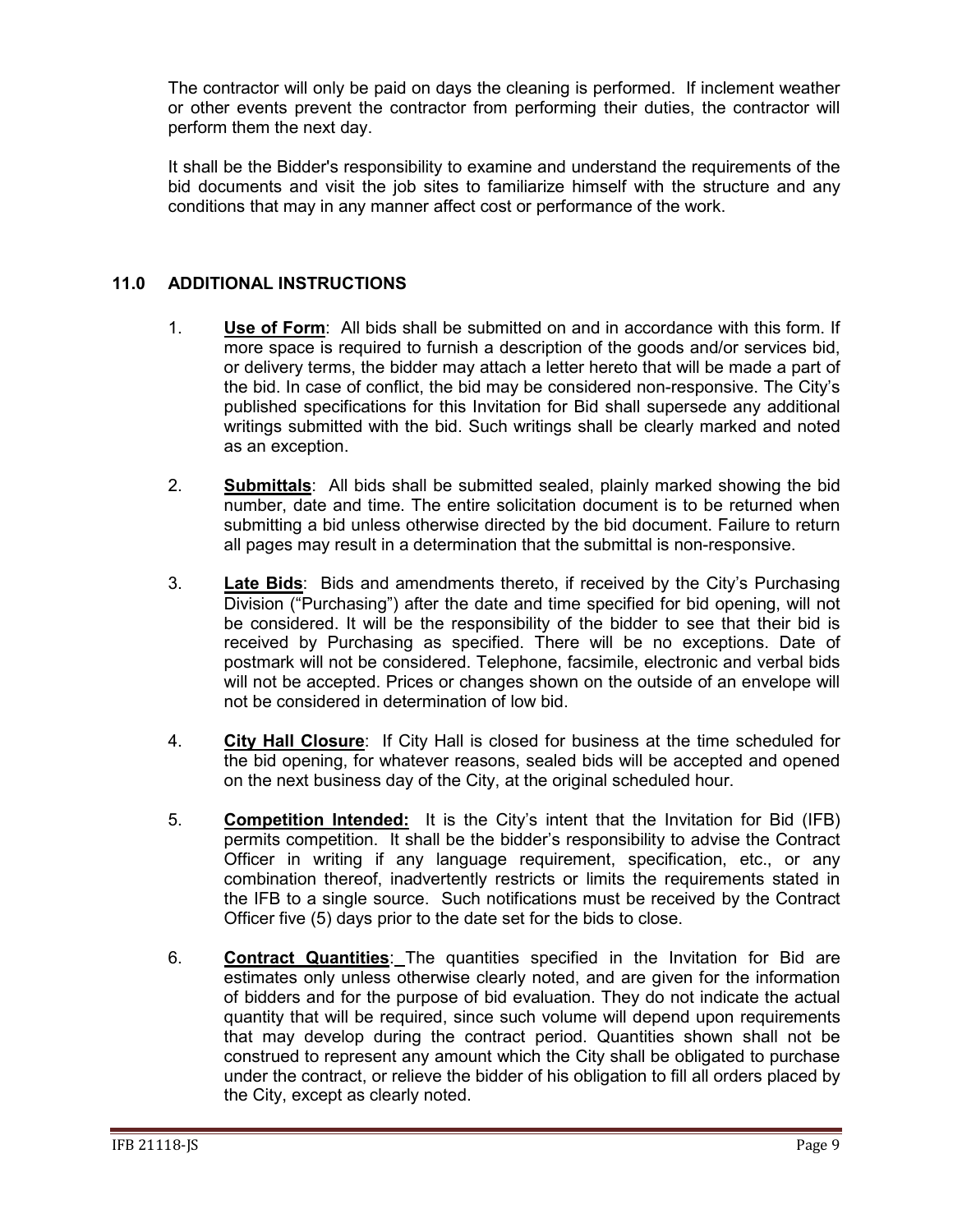- 7. **Delivery**: The time of delivery must be stated in definite terms. If time of delivery for different goods and/or services varies, the bidder shall so state.
- 8. **Faith-based Organizations**: The City of Suffolk does not discriminate against faith-based organizations.
- 9. **Bidder Qualifications**: Only bids from established bidders for work similar in scope to work herein shall be considered; the City reserves the right to request specific reference information prior to award. Bidder shall demonstrate that it has adequate and appropriate manpower, tools and equipment to respond and perform in accordance with the provisions herein. The City may, at its option, disqualify a bidder and reject its bid for cause. Reasons deemed to be sufficient for this action shall include, but not be limited to, the following:
	- Evidence of collusion among bidders.
	- Receipt of more than one bid on any project from an individual, or from a corporation. This restriction does not apply to subcontractors.
	- **Default on any previous contract.**
	- For unreasonable failure to complete a previous contract within the specified time or for being in arrears on an existing contract without reasonable cause for being in arrears.
	- **I.** Inability to perform as revealed by an investigation of the Bidder's financial statement, experience and/or plant and equipment.
	- Bidder does not meet project-specific requirements, as identified in the contract documents
- 10. **Pricing to be F.O.B. Destination – Freight Allowed:** Pricing shall be F.O.B. destination-freight included for all competitive bids. F.O.B. Destination-Freight Included shall include all shipping costs to the City location(s) at the unit cost. No additional shipping charges shall be allowed.
- 11. **Samples**: Samples, when requested, must be furnished free of expense, and upon request, if not destroyed, will be returned at the bidder's risk and expense.
- 12. **Silence of Specifications**: The apparent silence of these specifications and any supplemental specifications as to any detail or the omission from the specifications of a detailed description concerning any point shall be regarded as meaning that only the best commercial practices are to prevail and correct type, size and design are to be used. All interpretations of these specifications shall be made on the basis of this statement.
- 13. **Capacity of Bidder**: All bids must be signed by a responsible officer or employee having the authority to bind the firm in contract. The bidder agrees that its contract performance shall be in strict conformance with the contract documents.
- 14. **Rights to Damages**: By signing this bid, the bidder assigns to the City any and all rights that it may have under the antitrust laws of the United States and the Commonwealth of Virginia in any way arising from or pertaining to this bid. This provision is remedial in nature and is to be liberally construed by any court in favor of the City.
- 15. **Anti-collusion**: The bidder certifies by signing this Invitation for Bid that this bid is made without prior understanding, agreement, or accord with any other person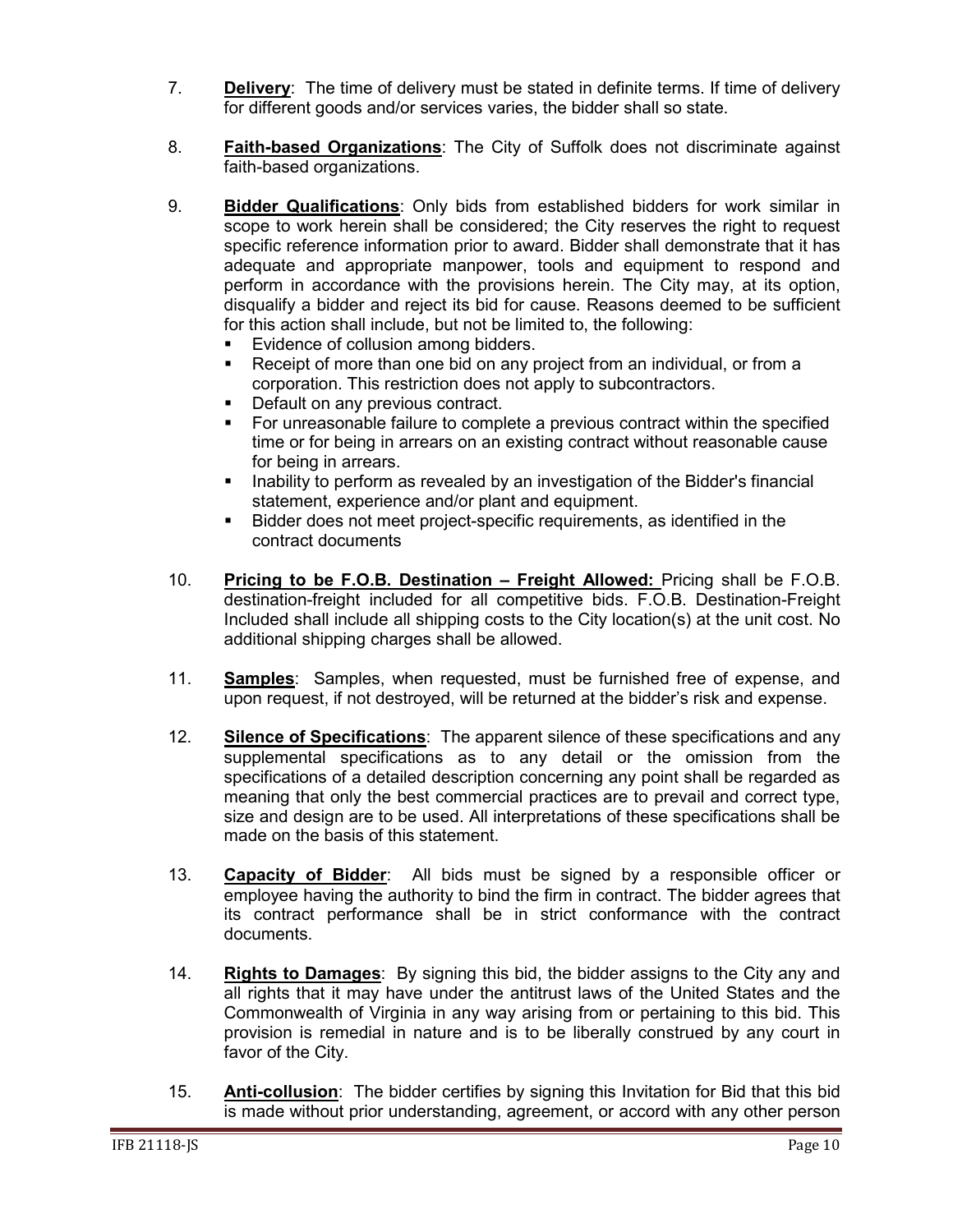or firm submitting a bid for the same goods and/or services and that this bid is in all respects bona fide, fair, and not the result of any act of fraud or collusion with another person or firm engaged in the same line of business or commerce. Any false statement hereunder may constitute a felony and can result in a fine and imprisonment, as well as civil damages.

16. **Contact Prohibition**: Direct contact with City departments other than Purchasing, on the subject of this bid is expressly forbidden except with the foreknowledge and permission of the Contract Officer. Violation may result in a determination that your firm is ineligible for an award.

All questions shall be in writing to the Contract Officer shown on the title page of the bid. The respondents to this IFB shall not contact, either directly or indirectly, any other employee or agent of the City regarding this IFB. This prohibition shall also extend to the Suffolk City Council and locally elected officials. Any such unauthorized contact may disqualify the bidder from this procurement.

- 17. **Debarment Status**: By submitting a bid, bidders certify that they are not currently debarred by the Commonwealth of Virginia from submitting bids or proposals on contracts for the type of goods and/or services covered by this solicitation, nor are they an agent of any person or entity that is currently so debarred.
- 18. **Ethics in Procurement**: Contractors, offerors, bidders or consultants must provide written disclosure with their bid or proposal if one of its officers, directors, trustees, partners, employees or lenders is an employee or an immediate family member (as defined by §2.2-4368 of the Virginia Public Procurement Act) of the City who is involved personally or substantially participates in this procurement transaction or owns or controls an interest of more than three percent (3%) of the company or received more than \$5,000 annually from the bidder, offeror, contractor, or consultant.
- 19. **Addenda**: If issued, addenda to this solicitation will be posted on the Purchasing website<http://apps.suffolkva.us/bids/>It is the bidder's responsibility to check the website or contact Purchasing prior to the submittal deadline to ensure that the bidder has a complete, up-to-date package. Acknowledgement of all issued addenda shall be indicated on the bid form in the appropriate spaces. Failure to acknowledge all addenda will result in bid being non-responsive.
- 20. **Withdrawal of Bids**: Bidder has the right to request withdrawal of their bids from consideration due to error by giving notice not later than two business days after the bids are publicly opened. Work papers showing evidence of error(s) may be required.

Bids may be withdrawn any time prior to the bid opening. Withdrawal of bids may be accomplished by submitting such request in writing on the issuing company's letterhead either in person, electronically, or by certified mail.

21. **Award**: Award will be made to the lowest responsive and responsible bidder based on the Total Bid price. The quality of the goods and/or services to be supplied, their conformity with the specifications, their suitability to the requirements, the delivery, qualifications and references will be taken into consideration in making the award. The City reserves the right to refuse all bids.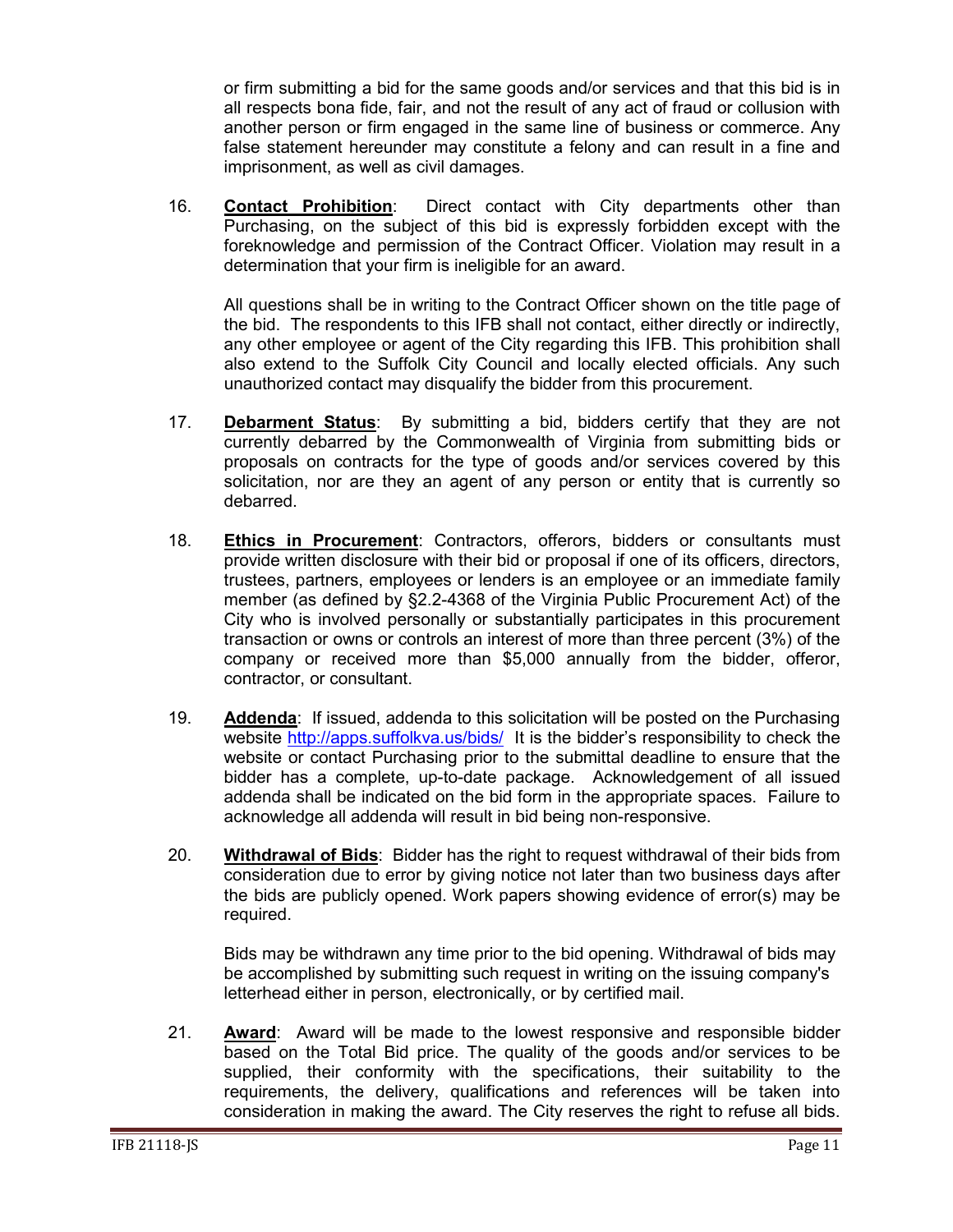Determination of low bid shall be determined by the audited figure shown on the pricing page titled 'Total Bid Amount' for IFB 21003-JS. In case of error in the extension of prices, the unit price shall govern.

- 22. **Announcements**: Upon the award or the announcement of the decision to award a contract, the City will publicly post such notice on the bulletin board located outside of the Purchasing Division and on the City's web site: <http://apps.suffolkva.us/bids/>
- 23. **Offer/Acceptance**: Each bid is received with the understanding that the acceptance in writing by the City of the bidder to furnish any or all of the goods and/or services described therein, shall constitute a contract between the bidder and the City, which shall bind the bidder to furnish and deliver the goods and/or services quoted at the prices stated and in accordance with the conditions of the accepted bid; and the City on its part to order from such bidder, except for causes beyond reasonable control; and pay for, at the agreed prices, all goods and/or services specified and delivered.
- 24. **Acceptance of Bid**: Receipt of the bid by the City is not to be construed as an award or an order to ship.
- 25. **City's Rights**: The City reserves the right to reject any and all bids, and to waive any informality if it is determined to be in the best interest of the City.
- 26. **Appeals Procedure**: Upon bidder's request, administrative appeals information will be provided that shall be used for hearing protests of a decision to award, or an award, appeals from refusal to allow withdrawal of bids, appeals from disqualification, appeals for debarment or suspension, or determination of nonresponsibility and appeals from decision or disputes arising during the performance of a contract. To be timely all appeals shall be made within the time periods set forth by the Virginia Public Procurement Act, §2.2-4357, et seq. Contact the Contract Officer at once for assistance.
- 27. **Additional Conditions**: The Conditions and Instructions in this solicitation are intended to apply to the resulting contract and shall supersede any conflicting terms offered. Any additional conditions a bidder intends be considered must be submitted with the bid and noted as an exception. Such exceptions may result in a finding that the submittal is 'non-responsive' to the bid, negating possibility of an award to that bidder. Contractual documents submitted by the successful firm after an award will not be accepted.
- 28. **Conflict**: In the event of a conflict between the contract documents, including these Conditions and Instructions, and the terms of a purchase order or related document issued by Purchasing, the contract documents shall control.
- 29. **Precedence of Documents**: In interpreting this Invitation for Bid (IFB) and resolving any ambiguities between the main body of the IFB (Sections A, B and C) and any supplemental documents or appendixes, Sections A, B, and C shall take precedence over any supplemental documents.
- 30. **Governing Document**: The solicitation document maintained by Purchasing, in the bid file, shall be considered the official copy. In the case of any inconsistency between bid documents submitted to the City, but not clearly listed as an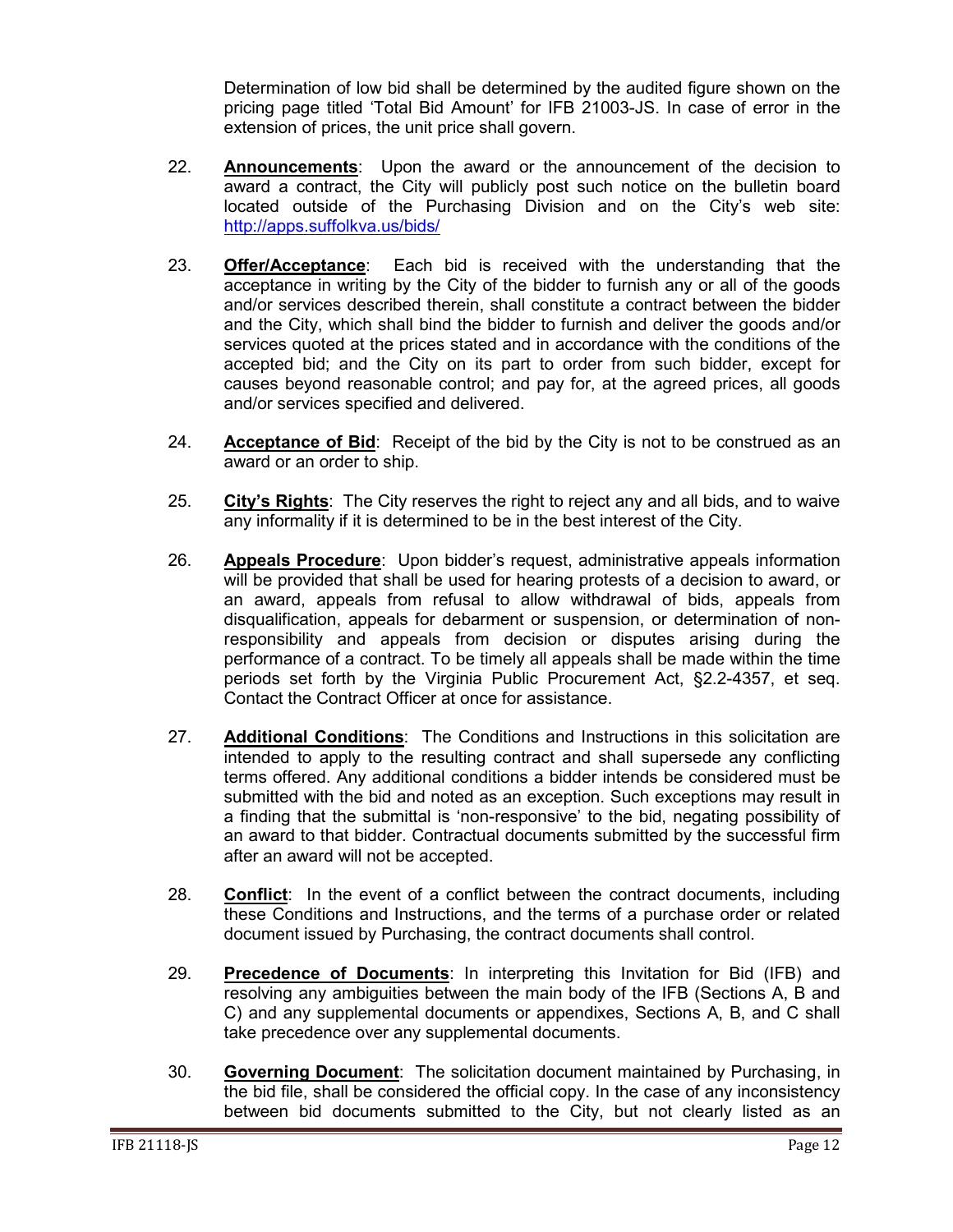exception, the language of the official copy shall prevail. Furthermore, any exception or change to the specifications made by the bidder may be cause to disqualify your bid.

- 31. **Negotiation**: Unless canceled or rejected, a responsive bid from the lowest responsible bidder shall be accepted as submitted; except that if the bid from the lowest responsible bidder exceeds available funds, the City may negotiate with the apparent low bidder to obtain a contract price within the available funds.
- 32. **Cooperative Agreements**: If authorized by the bidder(s), the resultant contract(s) may be extended to any jurisdiction within the Commonwealth of Virginia to purchase at the contract prices in accordance with the contract terms. Any jurisdiction using such contracts shall place its own order(s) directly with the successful bidder(s). The City of Suffolk acts only as the contracting agent and is not responsible for placement of orders, payment, or discrepancies of the participating jurisdictions. It is the bidder's responsibility to notify the jurisdictions of the availability of contract(s).
- 33. **Prices**: Prices shall be stated in units of quantity specified. No additional charges shall be passed on to the City, including any applicable taxes, delivery, or surcharges. Prices quoted shall be the final cost to the City. In case of error in the extension of prices, the unit price shall govern.
- 34. **Corrections**: All prices and notations should be in ink or typewritten. Mistakes may be crossed out and corrections made in ink and must be initialed and dated by the person signing the bid.
- 35. **Brand Names**: The use of the name of a manufacturer, brand, make or catalog designation in specifying an item shall restrict bidders to the manufacturer, brand, make or catalog designation identified, unless qualified by the provision "or approved equal". If qualified by the provision "or approved equal" the Brand Names are used simply to indicate the character, quality and/or performance equivalence of the goods and/or services desired. The goods and/or services on which bids are submitted must be of such character, quality and/or performance equivalence that it will serve as that specified. In submitting bids on goods and/or services other than as specified, bidder shall furnish complete data and identification with respect to the alternate goods and/or services that they propose to furnish. It shall be in the City's sole judgment if a substitute product offered is an approved equal and acceptable.
- 36. **Standard Equipment**: Any equipment delivered must be standard, new and unused equipment, latest model, except as otherwise specifically stated in the bid. Where any part or the normal accessories of equipment is not described, it shall be understood that all the equipment and accessories that are usually provided in the manufacturer's stock model shall be furnished.
- 37. **Anti-Discrimination**: By submitting their bids, bidders certify to the City that they will conform to the provisions of the Federal Civil Rights Act of 1964, as amended, as well as the Virginia Fair Employment Contracting Act of 1975, as amended, where applicable, the Virginians with Disabilities Act, the Americans with Disabilities Act and 2.2-4311 of the Virginia Public Procurement Act (VPPA). If the award is made to a faith-based organization, the organization shall not discriminate against any recipient of goods, services, or disbursements made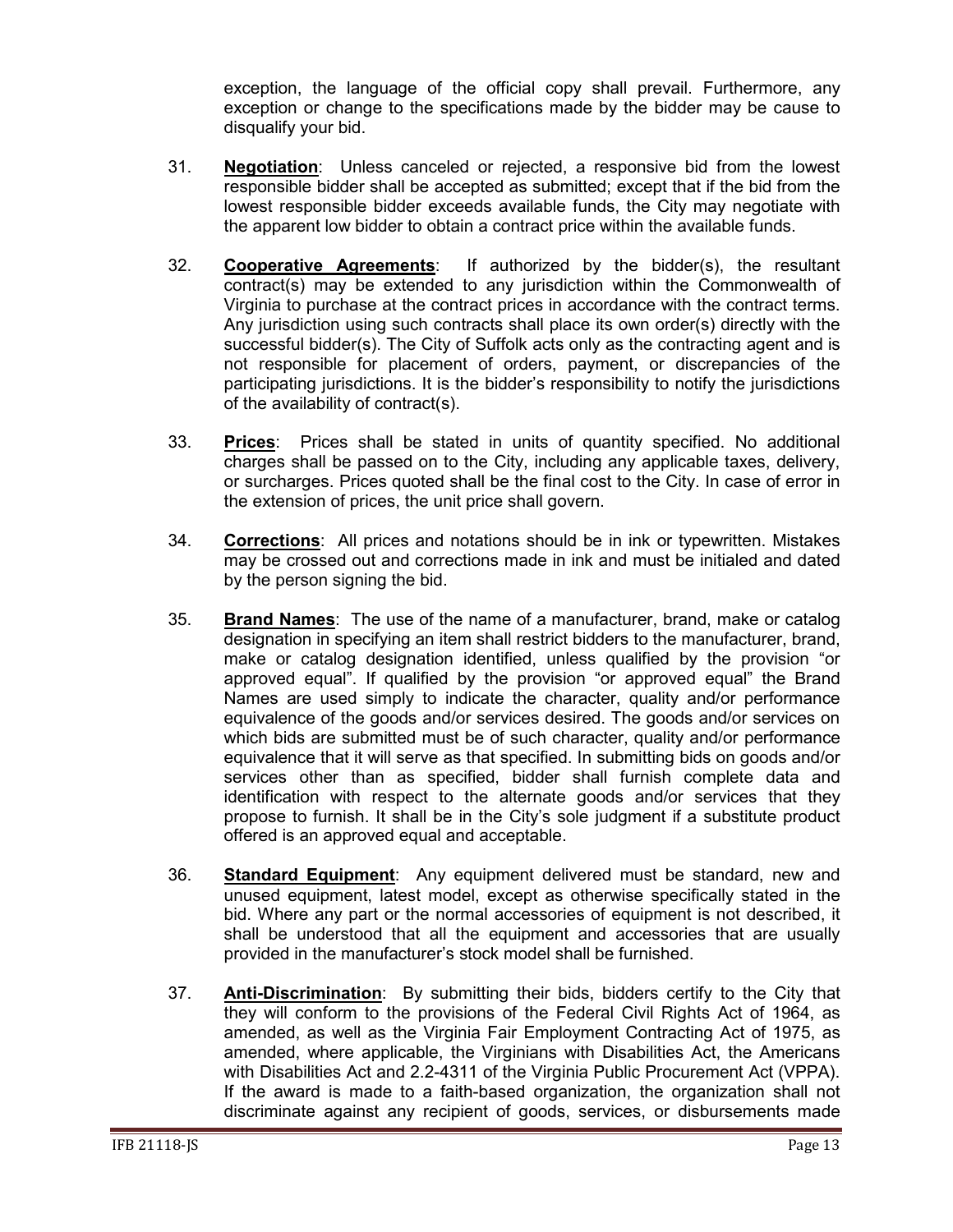pursuant to the contract on the basis of the recipient's religion, religious belief, refusal to participate in a religious practice, or on the basis of race, age, color, gender or national origin and shall be subject to the same rules as other organizations that contract with public bodies to account for the use of the funds provided; however, if the faith-based organization segregates public funds into separate accounts, only the accounts and programs funded with public funds shall be subject to audit by the public body. (Code of Virginia 2.2.4343.1E).

In every contract over \$10,000 shall include the following provisions:

- 1. During the performance of this contract, the bidder agrees as follows:
- a. The Contractor will not discriminate against any employee or applicant for employment because of race, religion, color, sex, national origin, age, disability, service disabled veterans or any other basis prohibited by state law relating to discrimination in employment, except where there is a bona fide occupational qualification reasonably necessary to the normal operation of the Contractor. The Contractor agrees to post in conspicuous places, available to employees and applicants for employment, notices setting forth the provisions of this nondiscrimination clause.
- b. The Contractor, in all solicitations or advertisements for employees placed by or on behalf of the Contractor, will state that such Contractor is an equal opportunity employer.
- c. Notices, advertisements and solicitations placed in accordance with federal law, rule or regulation shall be deemed sufficient for the purpose of meeting these requirements.
- 2. The Contractor will include the provisions of Section a, b, and c above in every subcontract or purchase order over \$10,000, so that the provisions will be binding upon each subcontractor or vendor.

## <span id="page-13-0"></span>**12.0 CONTRACT TERMS AND CONDITIONS**

- 1. **Alien Employment**: The Contractor certifies that he does not and shall not during the performance of the contract for goods and services in the Commonwealth, knowingly employ unauthorized aliens as defined in the federal Immigration Reform and Control Act of 1986, as amended.
- 2. **Assignment of Contract**: A contract shall not be assignable by the Contractor in whole or in part without the written consent of the City
- 3. **Availability of Funds**: A contract shall be deemed in force only to the extent of appropriations available to each department for the purchase of such goods and/or services. The City's extended obligations on those contracts that envision extended funding through successive fiscal periods shall be contingent upon actual appropriations for the following years.
- 4. **Changes and Additions**: It shall be the responsibility of the Contractor to notify the City, in writing, of any necessary modifications or additions in the scope of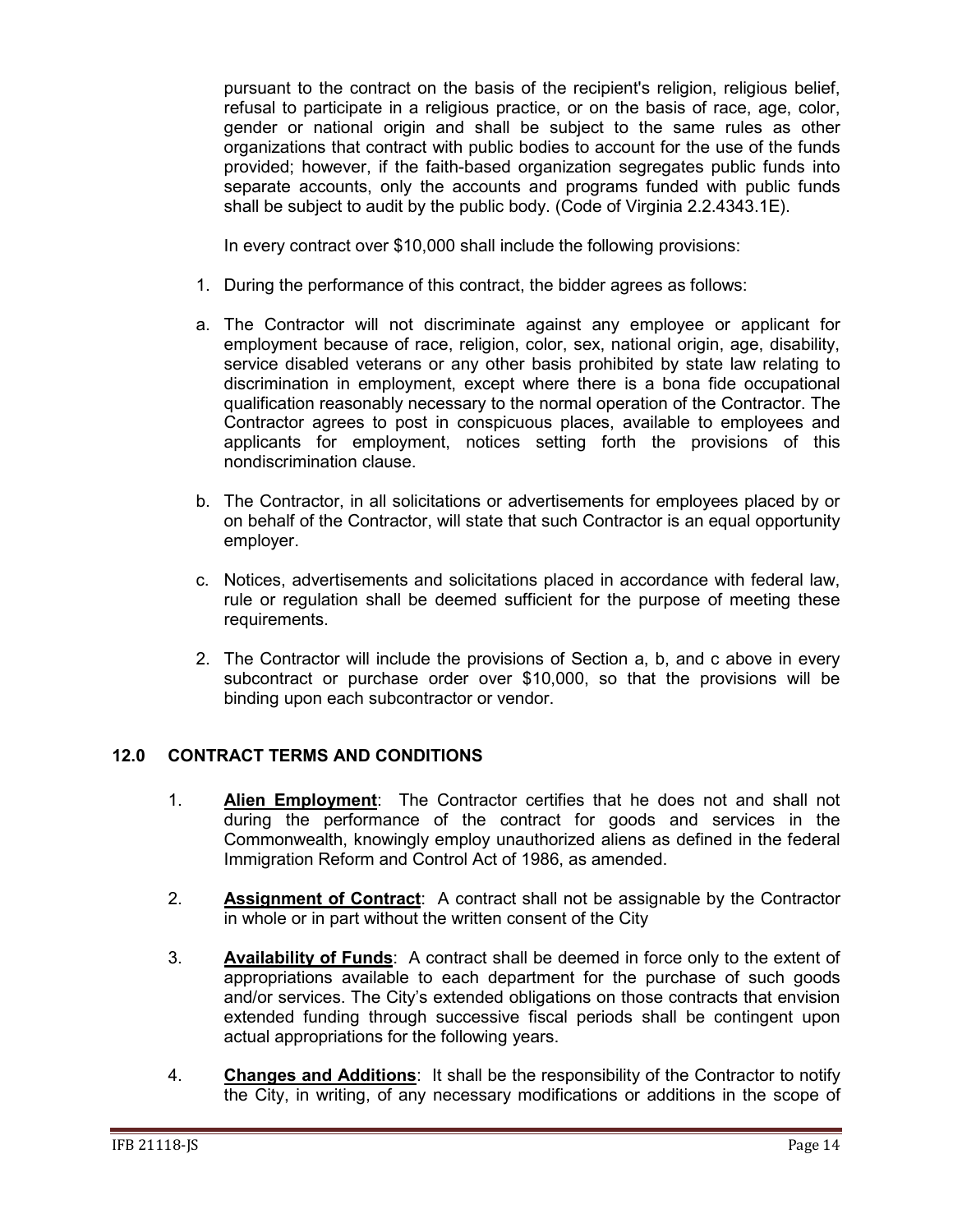this contract Compensation for changes or additions in the scope of this contract will be negotiated and approved by the City, in writing.

It is understood and agreed to by both the City and the Contractor that such modifications or additions to this Agreement shall be made only by the full execution of the City's standard Agreement change order form. Furthermore, it is understood and agreed by both parties that any work done by the Contractor on such modification or addition to this Agreement prior to the City's execution of its standard Agreement change order form shall be at the total risk of the Contractor and said work may not be compensated by the City.

- 5. **Contractor's Form**: In cases where the City may accept the Contractor's form contract, whereas certain standard clauses that may appear in the Contractor's form contract cannot be accepted by the City, and in consideration of the convenience of using that form, and this form, without the necessity of negotiating a separate contract document, the parties hereto specifically agree that, notwithstanding any provisions appearing in the Contractor's form contract, the City's contract addendum shall prevail over the terms of the Contractor's agreement in the event of a conflict.
- 6. **Conflicts of Interests**: Contractor shall not accept or receive commissions or other payments from third parties for soliciting, negotiating, procuring, or effecting insurance on behalf of the City.
- 7. **Contractor Failure to Perform**: Failure of the Contractor to perform the contract by reason of the City's non-acceptance of additional conditions submitted after the award shall result in termination of the contract by the City, and may result in debarment of the Contractor for a period of up to three (3) years. Termination and /or debarment of the Contractor shall not constitute a waiver by the City of any other rights or remedies available to the City by law or contract.
- 8. **Contractual Disputes:** Bidder, Offeror, Contractor or Consultant agree all contractual disputes will be conducted in accordance with provision §2.2-4363 of the Virginia Public Procurement Act.
- 9. **Default**: In event of default by the Contractor, the City reserves the right to procure the goods and/or services from other sources, and hold the Contractor liable for any excess cost occasioned thereby. Such actions taken by the City shall not release the Contractor from additional remedies that may be allowed by law.
- 10. **Drug-Free Workplace**: During the performance of this contract, the Contractor agrees to (1) provide a drug-free workplace for the Contractor's employees; (2) post in conspicuous place, available to employees and applicants for employment, a statement notifying employees that the unlawful manufacture, sale, distribution, dispensation, possession, or use of a controlled substance or marijuana is prohibited in the Contractor's workplace and specifying the actions that will be taken against employees for violations of such prohibition; (3) state in all solicitation or advertisement for employees placed by or on behalf of the Contractor that the Contractor maintains a drug-free workplace; and (4) include the provisions of the foregoing clauses in every subcontract or purchase order of over \$10,000, so that the provisions will be binding upon each subcontractor or vendor.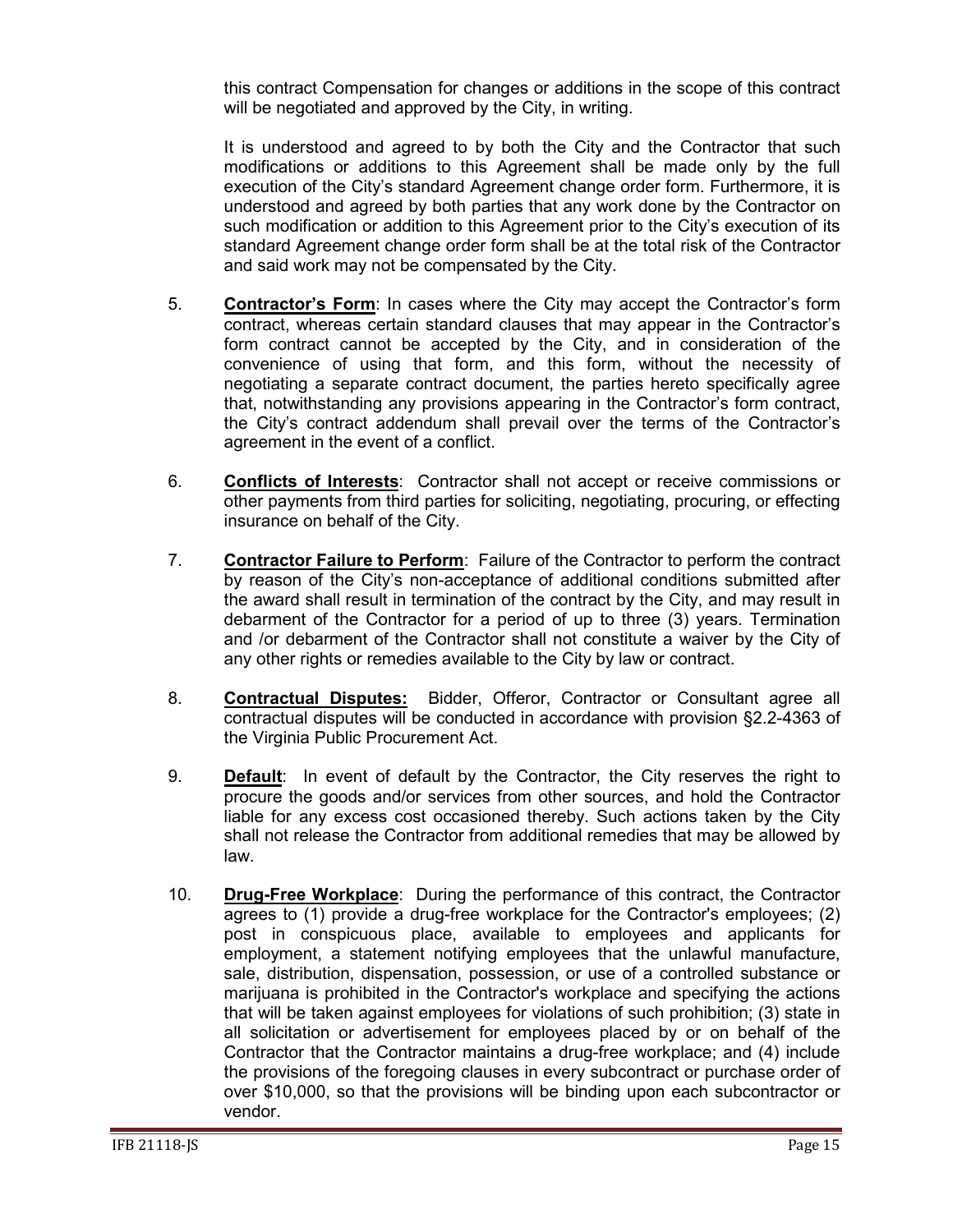For the purposes of this section, "drug-free workplace" means a site for the performance of work done in connection with a specific contract awarded to a Contractor, the employees of whom are prohibited from engaging in the unlawful manufacture, sale, distribution, dispensation, possession or use of any controlled substance or marijuana during the performance of the contract.

- 11. **Entire Agreement**: This contract and any additional or supplementary documents incorporated herein by reference contain all the terms and conditions agreed upon by the parties hereto, and no other agreements, oral or otherwise, regarding the subject matter of this contract or any part thereof shall have any validity or bind any of the parties hereto. This contract shall not be modified, altered, changed or amended unless in writing and signed by the parties hereto.
- 12. **Exemption from Taxes**: The City is exempt from state sales tax and federal excise tax. A tax exempt certificate indicating the City's tax exempt status will be furnished by the City upon request.
- 13. **Governing Law**: This Contract is made, entered into, and shall be performed in the City of Suffolk, Virginia, and shall be governed by the applicable laws of the Commonwealth of Virginia without regard to its conflict of law rules. In the event of litigation concerning this Contract, the parties agree to the exclusive jurisdiction and venue of the Circuit Court of the City of Suffolk, Virginia; however, in the event that the federal court has jurisdiction over the matter, then the parties agree to the exclusive jurisdiction and venue of the U.S. District Court for the Eastern District of Virginia, Norfolk Division.

The Contractor shall not cause a delay in services because of the pending or during litigation proceedings, except with the express, written consent of the City or written instruction/order from the Court.

14. **Indemnification**: Contractor shall defend and indemnify the City, and the City's employees, agents, and volunteers, from and against any and all damage claim, liability, cost, or expense (including, without limitation, attorney's fees and court costs) of every kind and nature (including, without limitation, those arising from any injury or damage to any person, property or business) incurred by or claimed against the Contractor, its employees, agents, and volunteers, or incurred by or claimed against the City, the City's employees, agents, and volunteers, arising out of, or in connection with, the performance of all services hereunder by the Contractor. This indemnification includes, but is not limited to, any financial or other loss, including, but not limited to, any adverse regulatory, agency or administrative sanction or civil penalties, incurred by the City due to the negligent, fraudulent or criminal acts of the Contractor or any of the Contractor's officers, shareholders, employees, agents, consultants, sub-consultants, or any other person or entity acting on behalf of the Contractor. Unless otherwise provided by law, the Contractor indemnification obligations hereunder shall not be limited in any way by the amount or type of damages, compensation, or benefits payable by or for the Contractor under workers' compensation acts, disability benefit acts, other employee benefit acts, or benefits payable under any insurance policy. This paragraph shall survive the termination of the contract including any renewal or extension thereof.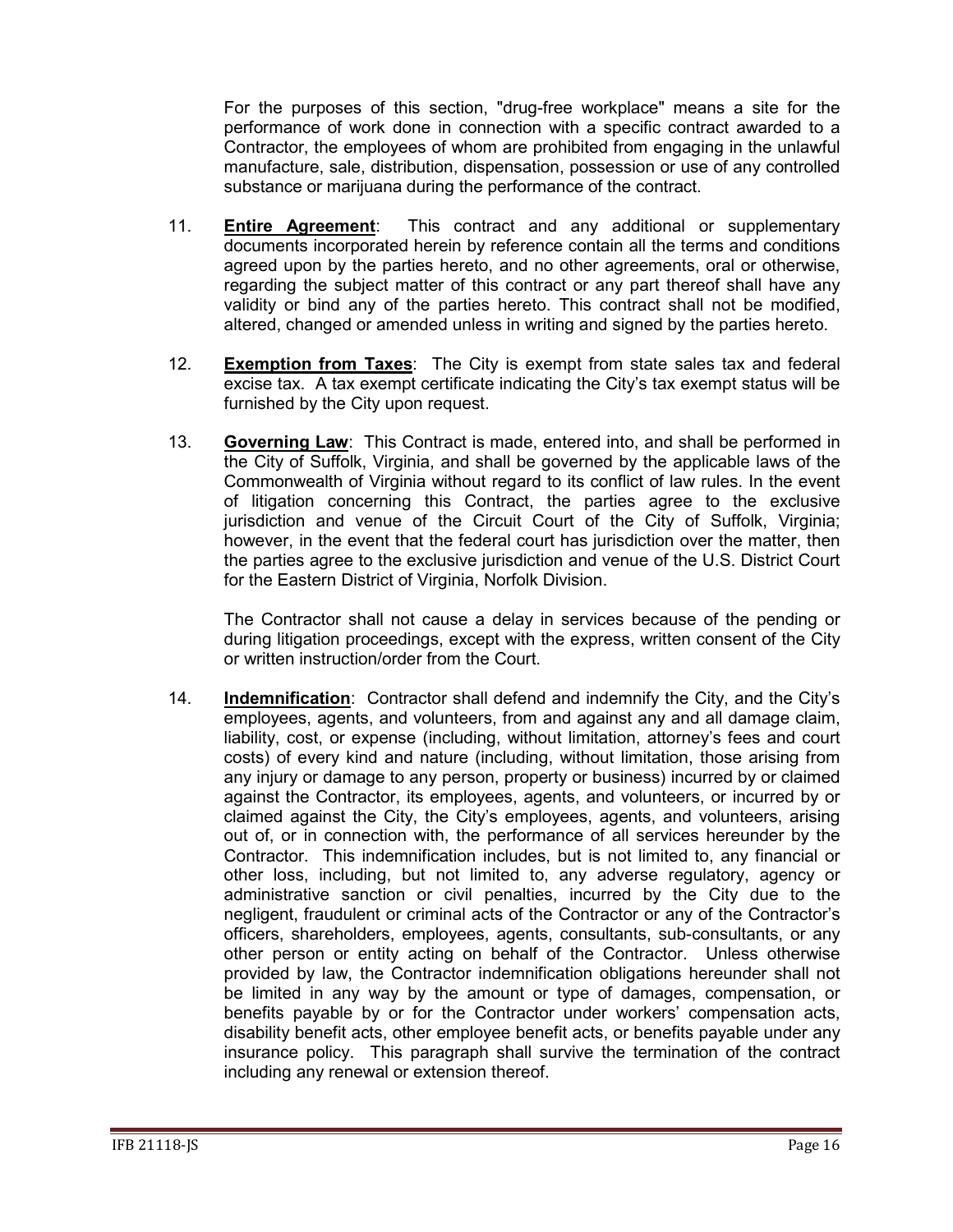- 15. **Copyright Protection**: The Contractor agrees to defend and save the City, its agents, officials, and employees, harmless from liability of any nature or kind, for use of any copyright, composition, secret process, patented or unpatented invention, articles or appliances furnished or used in the performance of the contract, or which the Contractor is not the patentee, assignee, or licensee, to the same extent as provided in the above paragraph.
- 16. **Independent Contractor**: The Contractor and any employees, agents, or other persons or entities acting on behalf of the Contractor shall act in an independent capacity and not as officers, employees, or agents of the City.
- 17. **Payment Terms**: Payment terms shall be 'Net 45' days, from the date of Contractor invoice approval by the City.

Payment terms, if offered, shall not be considered in determining the low bidder.

Discount period, if offered, shall be computed from the date of proper receipt of the Contractor's correct invoice, or from the date of acceptable receipt of the goods and/or services, whichever is latest.

The payment terms stated herein must appear on the Contractor's invoice. Failure to comply with this requirement shall result in the invoice being returned to the Contractor for correction.

Late payment charges shall not exceed the allowable rate specified by the Commonwealth of Virginia Prompt Payment Act. (1% per month)

Individual Contractors shall provide their social security numbers, and proprietorships, partnerships, and corporations shall provide their federal employer identification number on their submittal.

The City may prefer to make payment with the City's Purchasing Card. Typically this enables faster payments to the Contractor. Are you willing and able to accept this type of payment?

**Yes**\_\_\_\_ **No**\_\_\_\_

- 18. **Laws, Regulations**: The Contractor shall keep fully informed of all federal, state, and local laws, ordinances and regulations that in any manner affect the conduct of the work. The Contractor shall at all times observe and comply with all such laws, ordinances and regulations.
- 19. **Contractor's License**: If any of the services promulgated under this solicitation consist of construction work, it is required under Title 54.1, Chapter 11, Code of Virginia, for a Contractor who performs or manages construction, removal, repair, or improvement when the total value referred to in a single contract or project is:

One hundred twenty thousand dollars (\$120,000) or more, or the total value of all such construction, removal, repair or improvements undertaken by such person within any twelve-month period is seven hundred fifty thousand dollars (\$ 750,000) or more shall show evidence of being licensed as a Class A Contractor.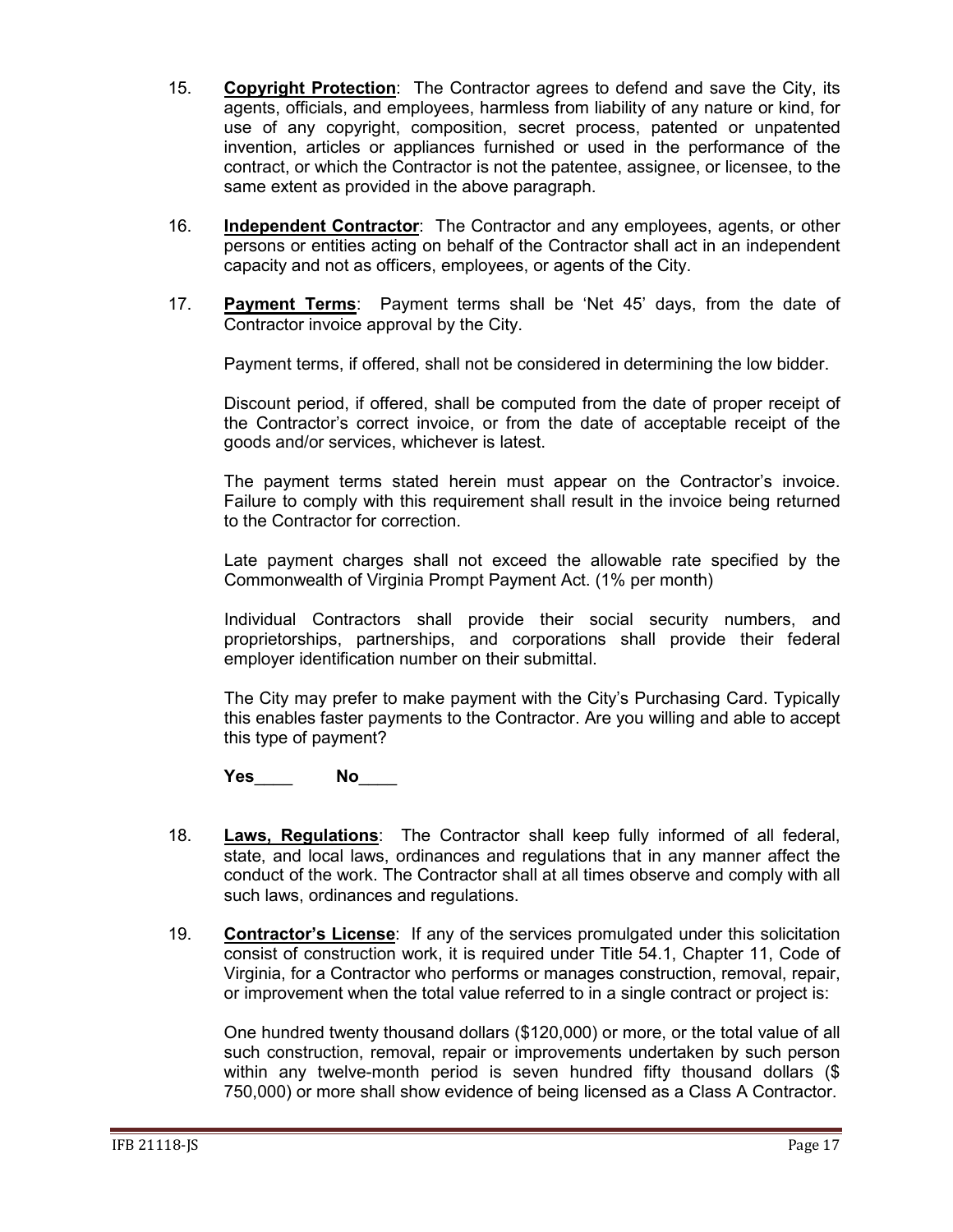Ten thousand dollars (\$10,000) or more, but less than one hundred twenty thousand dollars (\$120,000) or the total value of all such construction, removal, repair, or improvement undertaken by such person within any twelve-month period is one hundred and fifty thousand dollars (\$150,000) or more, but less than seven hundred fifty thousand dollars (\$750,000) shall show evidence of being licensed as a Class B Contractor.

Over one thousand (\$1,000) but less than ten thousand (\$10,000), or the total value of all such construction, removal, repair, or improvements undertaken by such person within any twelve-month period is one hundred and fifty thousand dollars (\$150,000) shall show evidence of being licensed as a Class C Contractor.

The City shall require master certification as a condition of licensure or certification of electrical, plumbing and heating, ventilation and air conditions Contractors.

A valid business license from the City may be required. The contractor shall complete whichever of the following notations is appropriate:

| "Licensed Class A Virginia Contractor Number | ,,    |
|----------------------------------------------|-------|
| "Licensed Class B Virginia Contractor Number | ,,    |
| "Licensed Class C Virginia Contractor Number | , 1.7 |

- 20. **License Requirement**: All firms doing business in the City of Suffolk are required to be licensed in accordance with the City of Suffolk business license ordinance. Wholesale and retail merchants without a business location in the City of Suffolk are exempt from this requirement. Any questions concerning business licenses should be directed to the Commissioner of the Revenue's Office, (757) 514-4260 or email [comrev@suffolkva.us](mailto:comrev@suffolkva.us)
- 21. **Payments to Subcontractors:** Within seven (7) days after receipt of amounts paid by the City for work performed by a subcontractor under this contract, the Contractor shall either:
- a. Pay the Subcontractor for the proportionate share of the total payment received from the City attributable to the work performed by the subcontractor under this contract; or
- b. Notify the City and Subcontractor, in writing, of his intention to withhold all or a portion of the Subcontractor's payment and reason for non-payment.

The Contractor shall pay interest to the Subcontractor on all amounts owed that remain unpaid beyond the seven (7) day period except for amounts withheld as allowed in Item b. above.

Unless otherwise provided under the terms of this contract, interest shall accrue at the rate of one percent (1%) per month.

The Contractor shall include in each of its subcontracts a provision requiring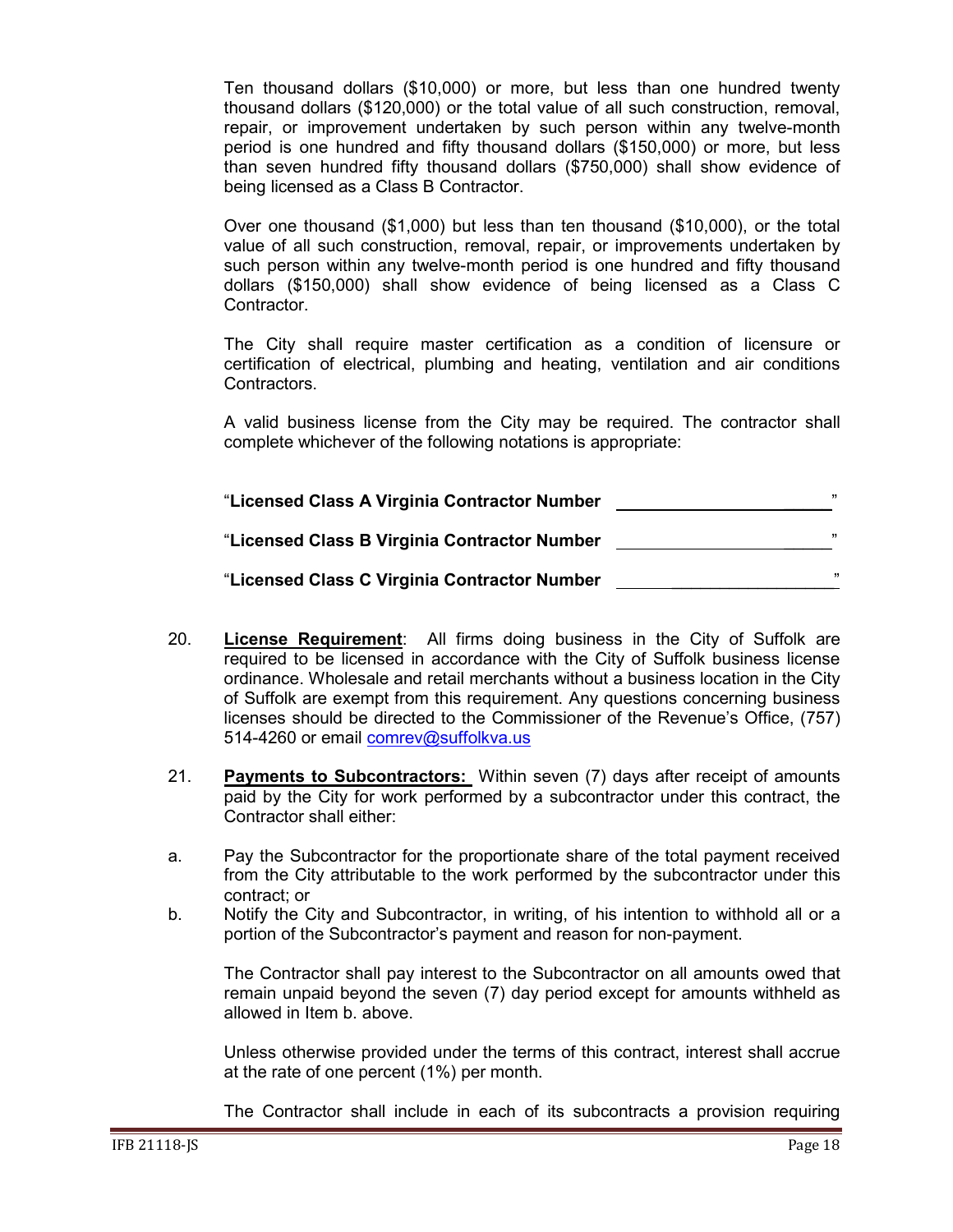each Subcontractor to include or otherwise be subject to the same payment and interest requirements as set forth above with respect to each lower-tier subcontractor.

The Contractor's obligation to pay an interest charge to a subcontractor pursuant to the provision my not be construed to be an obligation to the City.

- 22. **Records and Inspection**: The Contractor shall maintain full and accurate records with respect to all matters covered under the contract, including, without limitation, accounting records, written policies, procedures, time records, telephone records, and any other supporting evidence used to memorialize, reflect, and substantiate charges or fees related to this contract. The Contractor's records shall be open to inspection and subject to audit and/or reproduction, during normal working hours, by the City and its employees, agents or authorized representatives after giving at least three (3) days' notice to the Contractor by the City. The City shall have access to such records from the effective date of this contract, for the duration of the contract, and for five (5) years after the date of final payment by the City to the Contractor pursuant to this contract or any renewal or extension of the contract. The City's employees, agents or authorized representatives shall have access to the Contractor's facilities, shall have access to all necessary records and shall be provided adequate and appropriate work space, in order to conduct audits.
- 23. **Responsibility of Contractor**: The Contractor shall, without additional costs or fee to the City, correct or revise any errors or deficiencies in his performance. Neither the City's review, approval, acceptance of, or payment for any of the services required under this Agreement shall be deemed a waiver of rights by the City, and the Contractor shall remain liable to the City for all costs which are incurred by the City as a result of the Contractor's negligent performance of any of the services furnished under this Agreement.
- 24. **Rights and Remedies Not Waived**: In no event shall the making by the City of any payment to the Contractor, or the waiver by the City of any provision under this contract including any obligation of the Contractor, constitute or be construed as a waiver by the City of any other provision, obligation, breach of covenant, or any default which may exist under this contract on the part of the Contractor, and the making of any such payment by the City while any such breach or default exists shall not impair or prejudice any right or remedies available to the City.
- 25. **Safety**: All Contractors and sub-contractors performing services for the City are required to and shall comply with all Occupational Safety and Health Administration (OSHA), State and City Safety and Occupational Health Standards and any other applicable rules and regulations. Also all Contractors and sub-contractors shall be held responsible for the safety of their employees and any unsafe acts or conditions that may cause injury or damage to persons or property within and around the work site area under this contract.
- 26. **Scheduling and Delays**: The parties to this contract acknowledge that all or part of the work to be performed hereunder may be delayed and extended at the option of the City. Such delays may be caused by delays, denials and modifications of the various state or federal permits, or for other reasons. The City shall not be required to pay any of the Contractor's direct or indirect costs, or claims for compensation, extended overhead, or other damage or consequential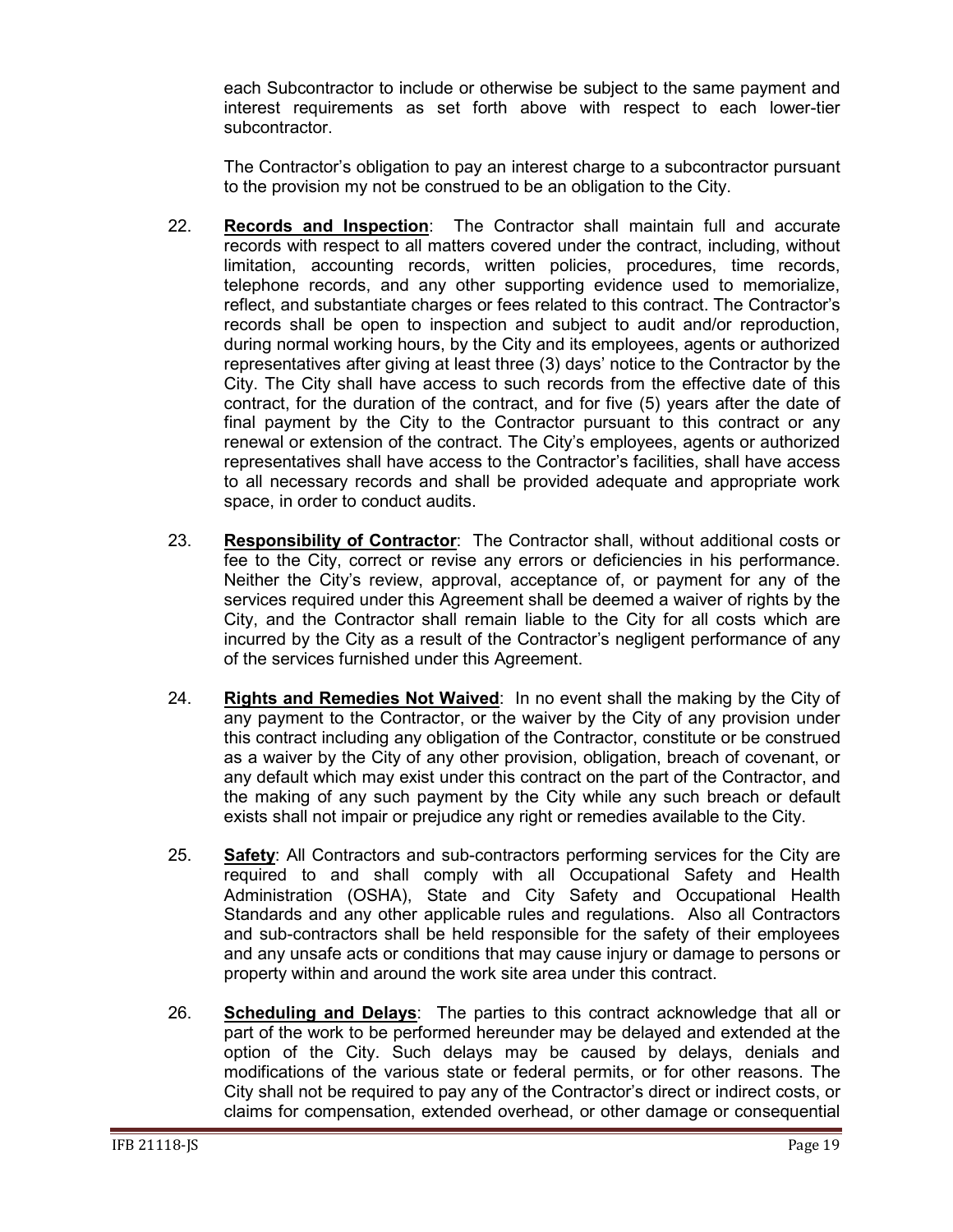damages arising out of or related to any delays or interruptions required or ordered by the City. If the City delays the project for any reason for a continuous period of ninety (90) days or more, the City and Contractor will negotiate a mutually agreeable adjustment to the Contractor's award amount. Notwithstanding the above, in construction contracts, to the extent that an unreasonable delay is caused by the act or omissions of the City due to causes within the City's control, the above waiver or release shall not apply.

- 27. **Severability**: If any provision of this contract or the application thereof to any person or circumstances shall to any extent be invalid or unenforceable, the remainder of this contract, or the application of such provision to persons or circumstances other than those which it is invalid or unenforceable, shall not be affected hereby, and each provision of this contract shall be valid and enforced to the full extent permitted by law.
- 28. **Termination for Convenience**: The City may at any time, and for any reason, terminate this Contract by written notice to Contractor specifying the termination date, which shall be not less than thirty (30) days from the date such notice is mailed.

Notice shall be given to Contractor by certified mail/return receipt requested at the address set forth in Contractor's Bid Proposal or as provided in this Contract. In the event of such termination, Contractor shall be paid such amount as shall compensate Contractor for the work satisfactorily completed, and accepted by the City, at the time of termination. If the City terminates this Contract, Contractor shall withdraw its personnel and equipment, cease performance of any further work under this Contract, and turn over to the City any work completed or in process for which payment has been made.

29. **Termination for Cause**: In the event that Contractor shall for any reason or through any cause be in default of the terms of this Contract, the City may give Contractor written notice of such default by certified mail/return receipt requested at the address set forth in Contractor's Bid or as provided in this Contract.

Unless otherwise provided, Contractor shall have ten (10) days from the date such notice is mailed in which to cure the default. Upon failure of Contractor to cure the default, the City may immediately cancel and terminate this Contract as of the mailing date of the default notice.

Upon termination, Contractor shall withdraw its personnel and equipment, cease performance of any further work under the Contract, and turn over to the City any work in process for which payment has been made. In the event of violations of law, safety or health standards and regulations, this Contract may be immediately cancelled and terminated by the City and provisions herein with respect to opportunity to cure default shall not be applicable.

30. **COVID-19 Procedures:** All Contractors and sub-contractors performing services for the City are required and shall comply with all policies and procedures for COVID-19 from the Occupational Safety and Health Administration (OSHA), Virginia Department of Health (VDH) and Center for Disease Control (CDC) and all other City and State rules and regulations. Contractor's employees who are known or suspected to be infected with SARS-CoV-2 virus shall not report to or remain at the worksite until cleared to return to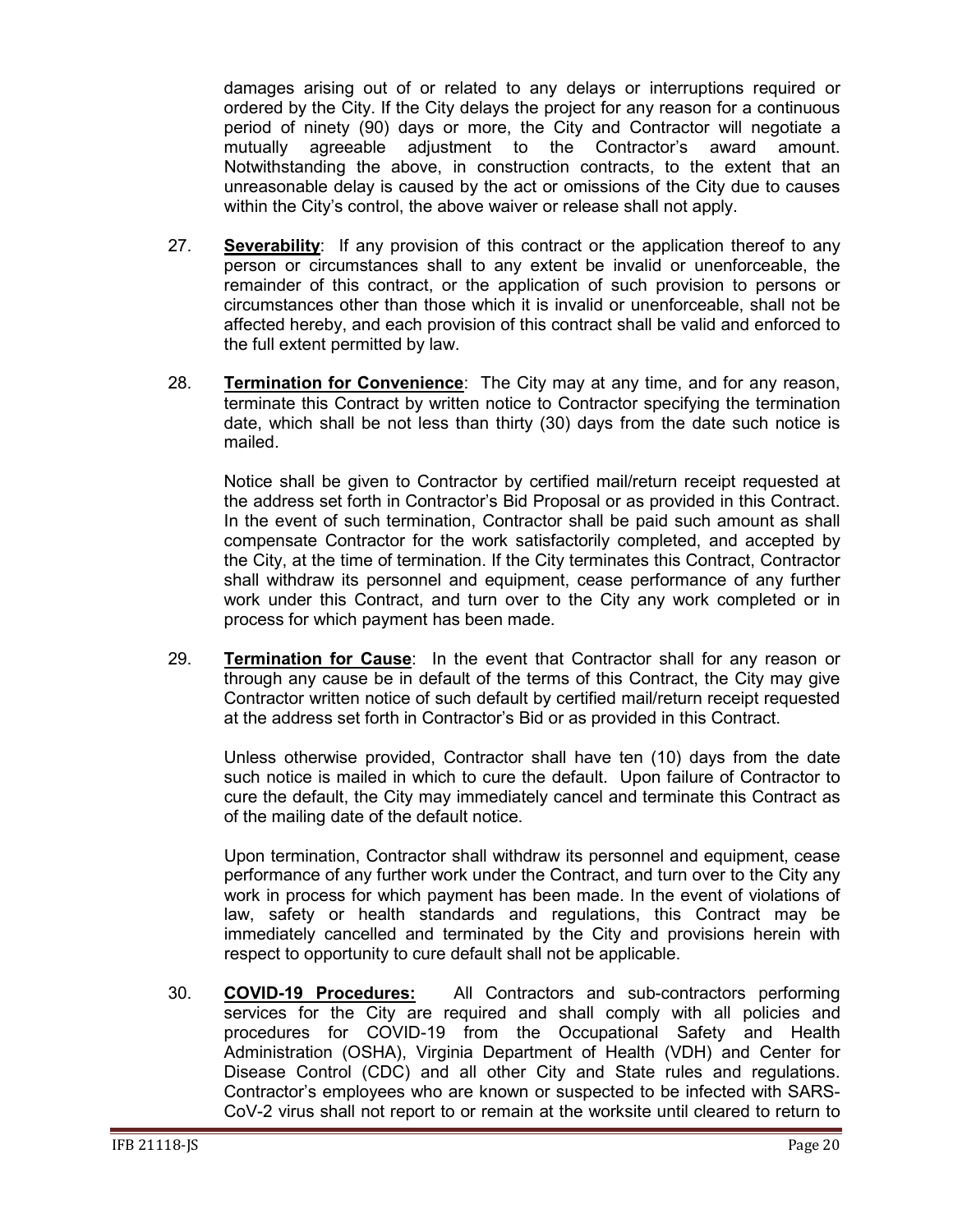work. Contractor shall report if an employee who is positive for COVID-19 has been at the worksite to the Department in which they are working for immediately. Contractor shall keep confidential the identity of the known to be infected with SARS-CoV-2 virus in accordance with the requirements of the Americans, with Disabilities Act (ADA) HIPAA, and other applicable federal and Virginia laws and regulations.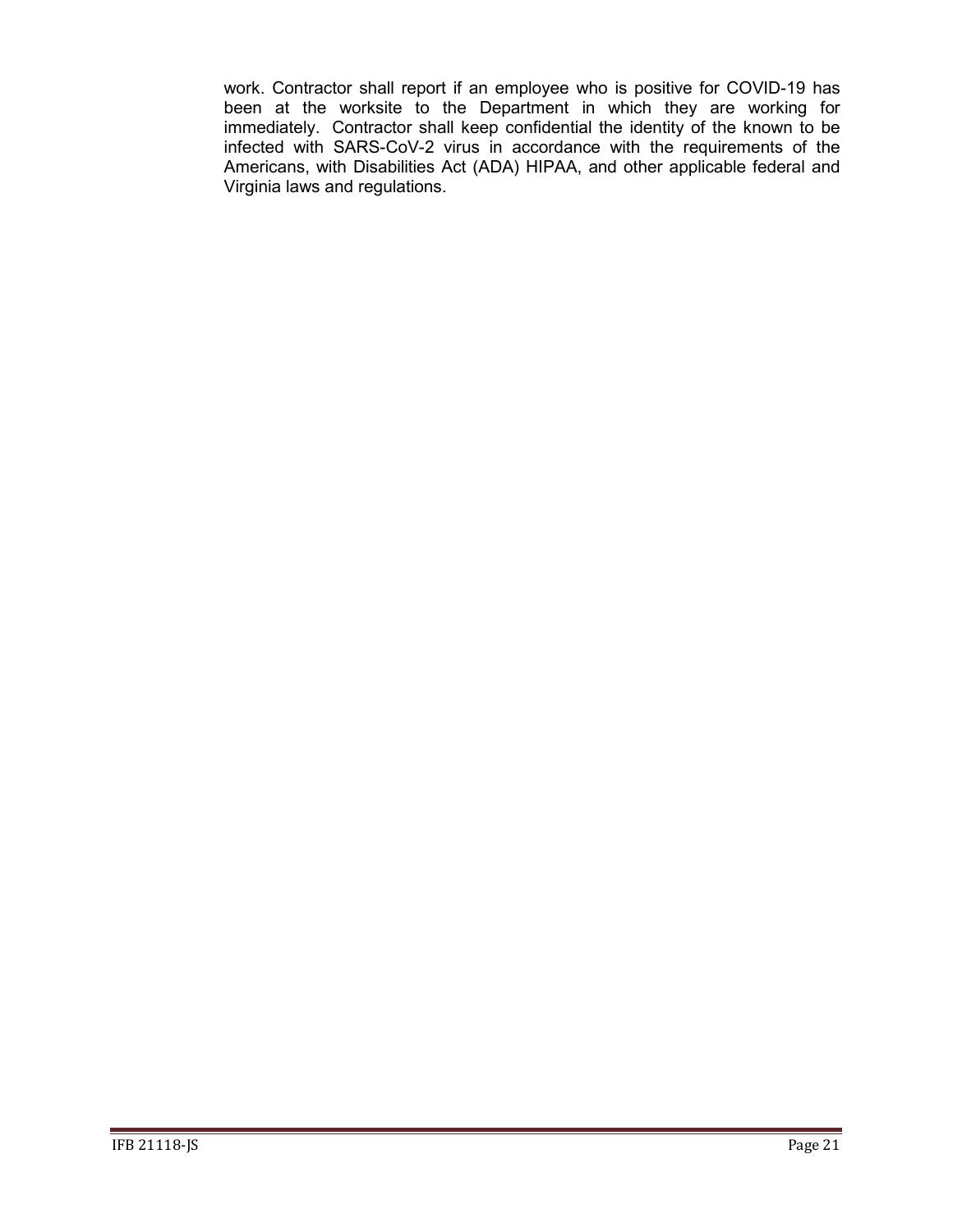## <span id="page-21-0"></span>**BID FORM**

**TO:** City of Suffolk, Virginia **BID:** Custodial Services for Bus

Purchasing Division 442 West Washington Street **DUE:** June 16, 2018

Transfer Station

**TIME:** 3:00 p.m., Local

(Company) quotes firm price, to furnish all labor, materials, equipment, transportation, licenses, permits and fees required to perform power washing and other services for the Department of Public Works Transit Division at various locations within the City of Suffolk. Work shall be in accordance with all specifications, terms and conditions herein.

| <b>Bid</b><br><b>Item</b><br><b>Number</b> | <b>Base Bid Item</b>                    | Unit | <b>Quantity</b> | <b>Unit Cost</b> | <b>Total Weekly Cost</b><br>(Unit Cost $x$ 3) |
|--------------------------------------------|-----------------------------------------|------|-----------------|------------------|-----------------------------------------------|
|                                            | <b>Cleaning of Bus Transfer Station</b> | JB   |                 |                  | - \$                                          |

Award will be based on **Total Weekly Cost** (Unit Cost multiplied by three cleanings per week)

Contractor is requested to provide an hourly rate for cleaning services not included as part of the regular custodial program. This rate is not included in the basis of award. All work on this rate will be paid on an "as-needed" basis. For the additional cleaning the Contractor will be required to provide a written estimate of the cost and description of the cleaning and to obtain City approval prior to commencement of services. The City reserves the right to negotiate the terms of the quote provided by the contractor. If mutually agreeable terms cannot be negotiated, the City reserves the right to obtain services from another contractor **No work is guaranteed on this task.**

## Additional Cleaning (hourly rate) **Additional** Cleaning of  $\alpha$

The City reserves the right to add or delete locations. For new locations, the Contractor will review the property and provide a written quote for the services to be performed. The quote shall include price, and a description of the services to be provided. The City reserves the right to negotiate the terms of the quote provided by the contractor. If mutually agreeable terms cannot be negotiated, the City reserves the right to obtain services from another contractor.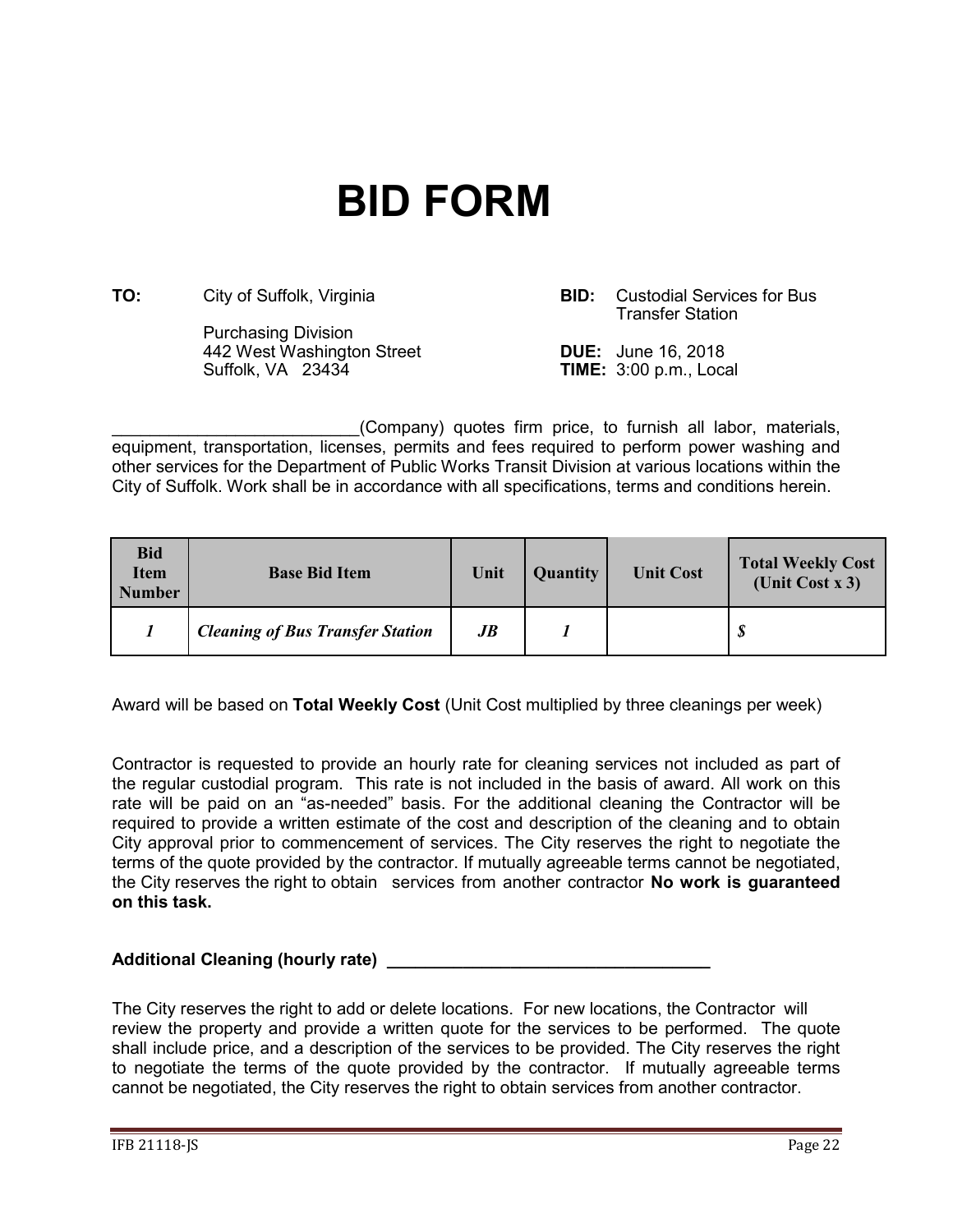## **REFERENCES**

Indicate below a listing of at least three (3) recent references for which you have provided similar services. Include the date that services were furnished and the name, address, and phone number of the person we have your permission to contact.

The City reserves the right to contact the organizations and persons listed.

|    | <b>Client/Address</b>                                                                | <b>Date</b> | <b>Contact Person</b> | Phone No. |
|----|--------------------------------------------------------------------------------------|-------------|-----------------------|-----------|
| 1) |                                                                                      |             |                       |           |
|    |                                                                                      |             |                       |           |
| 2) |                                                                                      |             |                       |           |
|    |                                                                                      |             |                       |           |
| 3) |                                                                                      |             |                       |           |
|    |                                                                                      |             |                       |           |
|    |                                                                                      |             |                       |           |
|    | Bidder has examined copies of all the Bid Documents including the following Addenda: |             |                       |           |
|    | Date                                                                                 |             | Number                |           |

*Failure to acknowledge Addenda shall result in bid being declared non-responsive.*

<u> 1980 - Johann Barnett, fransk politik (</u>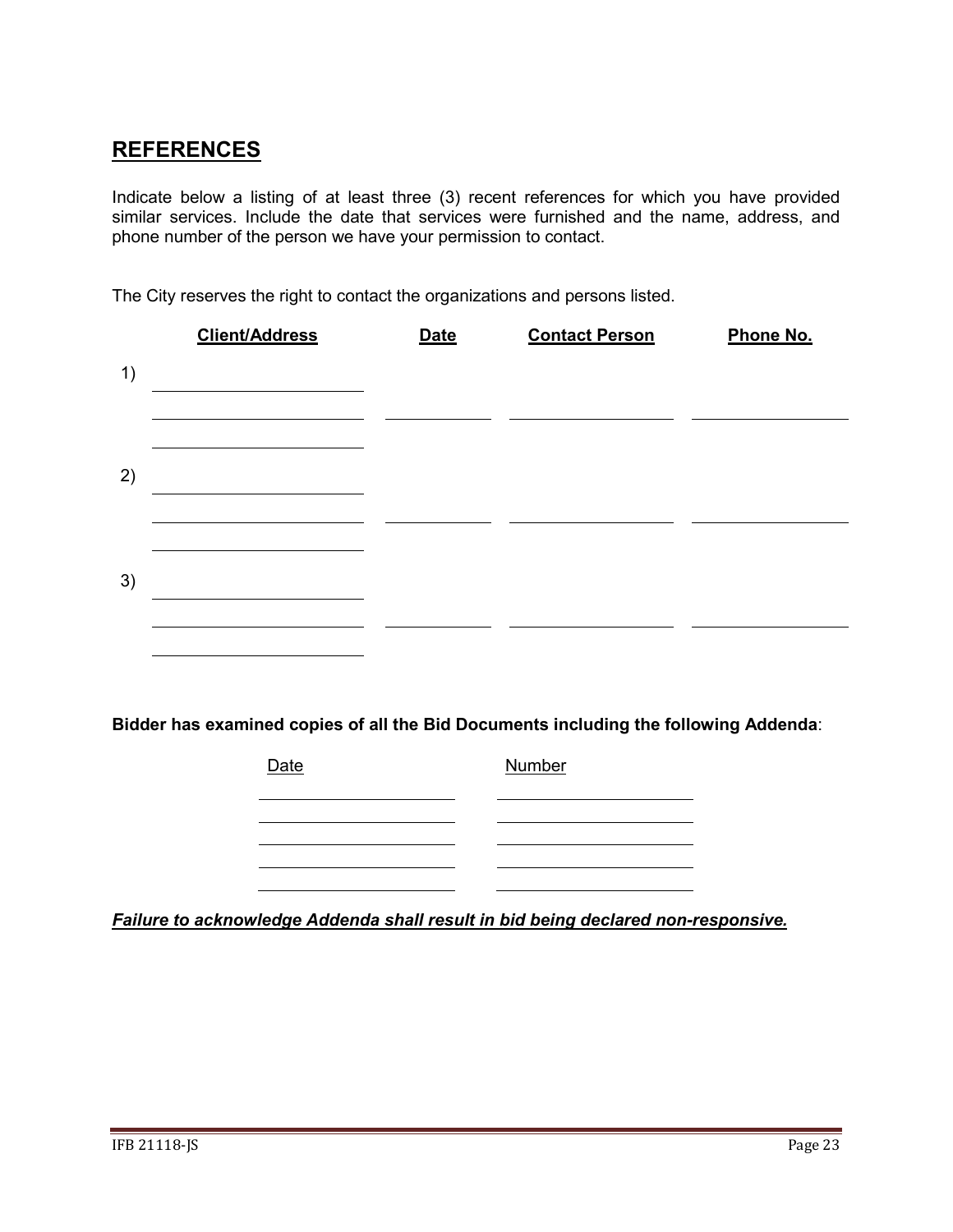## **BIDDER:**

| Person Quoting <u>experience and the property of the set of the set of the set of the set of the set of the set of the set of the set of the set of the set of the set of the set of the set of the set of the set of the set of</u> | Title           |  |
|--------------------------------------------------------------------------------------------------------------------------------------------------------------------------------------------------------------------------------------|-----------------|--|
| Telephone and the contract of the contract of the contract of the contract of the contract of the contract of the contract of the contract of the contract of the contract of the contract of the contract of the contract of        |                 |  |
| Federal ID No. <b>Example 20</b> Federal ID No.                                                                                                                                                                                      | E-mail address: |  |

I certify by my signature below that I have received the documents associated with this bid/proposal and understand that the review for completeness of these bid documents and the understanding and comprehension of the bid specifications is solely my responsibility; base on this, by my signature below I waive all rights to future claims against the City of Suffolk that the documents were incomplete or not understandable.

I certify that this bid is made without prior understanding, agreement, or connection with any corporation, firm, or person submitting a bid for the same equipment/materials/service and is in all respects fair and without collusion or fraud. I understand that collusive bidding is a violation of State and Federal law and can result in fines, prison sentences and civil damage awards. I agree to abide by all conditions of this bid and certify that I am authorized to sign this bid for the bidder.

I certify that the bidder represented herein is eligible to bid with respect to all applicable sections of State and Local Government Conflict of Interests Act, Code of Virginia, Section 2.1-639.1 et. seq.

**Signature \_\_\_\_\_\_\_\_\_\_\_\_\_\_\_\_\_\_\_\_\_\_\_\_\_\_\_\_\_\_\_\_\_\_\_\_\_\_\_\_\_\_\_\_\_ Date \_\_\_\_\_\_\_\_\_\_\_\_\_\_\_\_**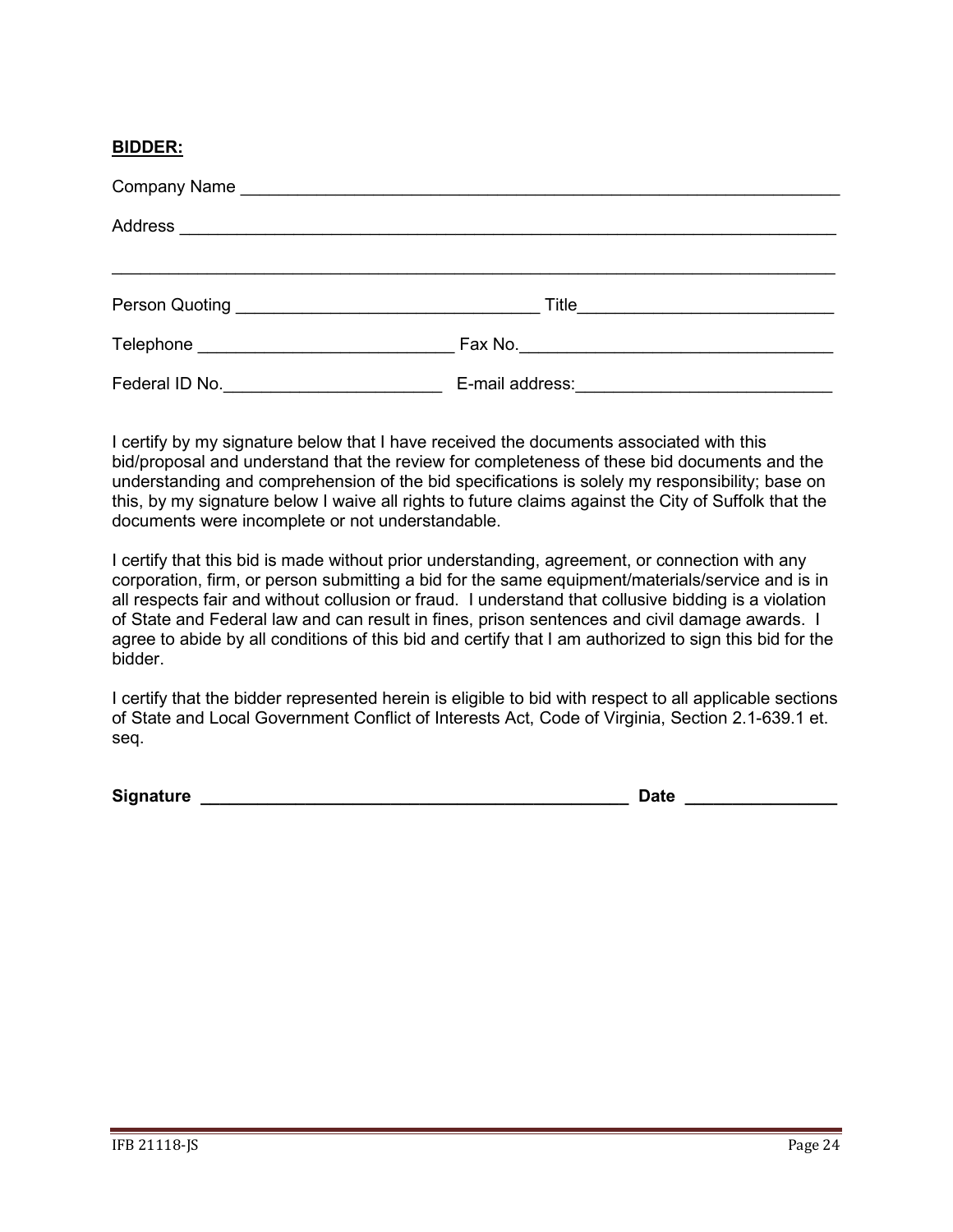## <span id="page-24-0"></span>**EXCEPTION PAGE**

## EXCEPTIONS:

Provider must sign the appropriate statement below, as applicable:

( ) Provider understands and agrees to all terms, conditions, requirements, and specifications stated herein.

| Firm: |  |  |
|-------|--|--|
| Date: |  |  |

( ) Provider takes exception to terms, conditions, requirements, or specifications stated herein (Provider must itemize all exceptions below, and return with this bid):

| Firm:       |  |
|-------------|--|
| Date:       |  |
| Exceptions: |  |
|             |  |
|             |  |
|             |  |
|             |  |
|             |  |
|             |  |
|             |  |
|             |  |
|             |  |
|             |  |
|             |  |
|             |  |

Providers should note that any exceptions taken from the stated terms and/or specifications may be cause for their submittal to be deemed "non-responsive", risking the rejection of their submittal.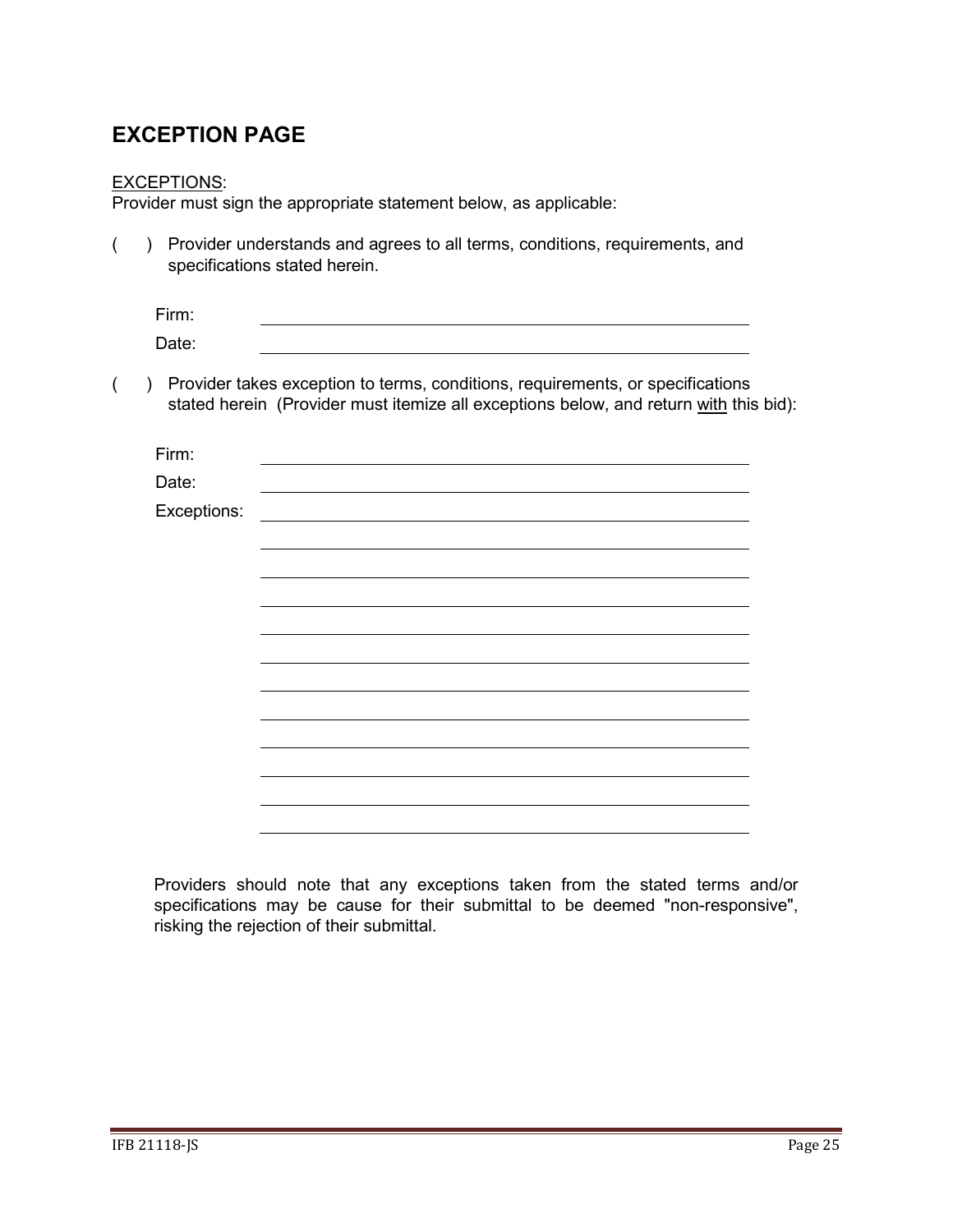#### **ANTICOLLUSION/NONDISCRIMINATION/DRUG FREE WORKPLACE CLAUSES**

#### <span id="page-25-0"></span>**ANTICOLLUSION CLAUSE:**

IN THE PREPARATION AND SUBMISSION OF THIS BID, SAID BIDDER DID NOT EITHER DIRECTLY OR INDIRECTLY ENTER INTO ANY COMBINATION OR ARRANGEMENT WITH ANY PERSON, FIRM OR CORPORATION, OR ENTER INTO ANY AGREEMENT, PARTICIPATE IN ANY COLLUSION, OR OTHERWISE TAKE ANY ACTION IN THE RESTRAINT OF FREE, COMPETITIVE BIDDING IN VIOLATION OF THE SHERMAN ACT (15 U.S.C. SECTION 1), SECTIONS 59.1-9.1 THROUGH 59.1- 9.17 OR SECTIONS 59.1-68.6 THROUGH 59.1-68.8 OF THE CODE OF VIRGINIA.

THE UNDERSIGNED BIDDER HEREBY CERTIFIES THAT THIS AGREEMENT, OR ANY CLAIMS RESULTING THEREFROM, IS NOT THE RESULT OF, OR AFFECTED BY, ANY ACT OF COLLUSION WITH, OR ANY ACT OF, ANOTHER PERSON OR PERSONS, FIRM OR CORPORATION ENGAGED IN THE SAME LINE OF BUSINESS OR COMMERCE; AND, THAT NO PERSON ACTING FOR, OR EMPLOYED BY, THE CITY OF SUFFOLK HAS AN INTEREST IN, OR IS CONCERNED WITH, THIS BID; AND, THAT NO PERSON OR PERSONS, FIRM OR CORPORATION OTHER THAN THE UNDERSIGNED, HAVE, OR ARE, INTERESTED IN THIS BID.

#### **DRUG-FREE WORKPLACE:**

DURING THE PERFORMANCE OF THIS CONTRACT, THE CONTRACTOR AGREES TO (I) PROVIDE A DRUG-FREE WORKPLACE FOR THE CONTRACTOR'S EMPLOYEES; (II) POST IN CONSPICUOUS PLACES, AVAILABLE TO EMPLOYEES AND APPLICANTS FOR EMPLOYMENT, A STATEMENT NOTIFYING EMPLOYEES THAT THE UNLAWFUL MANUFACTURE, SALE, DISTRIBUTION, DISPENSATION, POSSESSION, OR USE OF A CONTROLLED SUBSTANCE OR MARIJUANA IS PROHIBITED IN THE CONTRACTOR'S WORKPLACE AND SPECIFYING THE ACTIONS THAT WILL BE TAKEN AGAINST EMPLOYEES FOR VIOLATIONS OF SUCH PROHIBITION; (III) STATE IN ALL SOLICITATIONS OR ADVERTISEMENTS FOR EMPLOYEES PLACED BY OR ON BEHALF OF THE CONTRACTOR THAT THE CONTRACTOR MAINTAINS A DRUG-FREE WORKPLACE; AND (IV) INCLUDE THE PROVISIONS OF THE FOREGOING SECTIONS I, II, AND III IN EVERY SUBCONTRACT OR PURCHASE ORDER OF OVER \$10,000, SO THAT THE PROVISIONS WILL BE BINDING UPON EACH SUBCONTRACTOR OR CONTRACTOR.

FOR THE PURPOSE OF THIS SECTION, "DRUG-FREE WORKPLACE" MEANS A SITE FOR THE PERFORMANCE OR WORK DONE IN CONNECTION WITH A SPECIFIC CONTRACT AWARDED TO A CONTRACTOR IN ACCORDANCE WITH THIS CHAPTER, THE EMPLOYEES OF WHOM ARE PROHIBITED FROM ENGAGING IN THE UNLAWFUL MANUFACTURE, SALE, DISTRIBUTION, DISPENSATION, POSSESSION OR USE OF ANY CONTROLLED SUBSTANCE OR MARIJUANA DURING THE PERFORMANCE OF THE CONTRACT.

#### **NONDISCRIMINATION CLAUSE:**

- 1. EMPLOYMENT DISCRIMINATION BY BIDDER SHALL BE PROHIBITED.<br>2. DURING THE PERFORMANCE OF THIS CONTRACT. THE SUCCESSEL
	- 2. DURING THE PERFORMANCE OF THIS CONTRACT, THE SUCCESSFUL BIDDER SHALL AGREE AS FOLLOWS:
		- THE BIDDER, WILL NOT DISCRIMINATE AGAINST ANY EMPLOYEE OR APPLICANT FOR EMPLOYMENT BECAUSE OF RACE, RELIGION, COLOR, SEX, NATIONAL ORIGIN, AGE, DISABILITY, OR ANY OTHER BASIS PROHIBITED BY STATE LAW RELATING TO DISCRIMINATION IN EMPLOYMENT, EXCEPT WHERE THERE IS A BONA FIDE OCCUPATIONAL QUALIFICATION/CONSIDERATION REASONABLY NECESSARY TO THE NORMAL OPERATION OF THE BIDDER. THE BIDDER AGREES TO POST IN CONSPICUOUS PLACES, AVAILABLE TO EMPLOYEES AND APPLICANTS FOR EMPLOYMENT, NOTICES SETTING FORTH THE PROVISIONS OF THIS NONDISCRIMINATION CLAUSE.
		- B. THE BIDDER, IN ALL SOLICITATIONS OR ADVERTISEMENTS FOR EMPLOYEES PLACED ON BEHALF OF THE BIDDER, WILL STATE THAT SUCH BIDDER IS AN EQUAL OPPORTUNITY EMPLOYER.<br>C. NOTICES ADVERTISEMENTS AND SOLICITATIONS PLACED IN ACCORDANCE WITH FE
		- **C.** NOTICES, ADVERTISEMENTS, AND SOLICITATIONS PLACED IN ACCORDANCE WITH FEDERAL LAW, RULE OR REGULATION SHALL BE DEEMED SUFFICIENT FOR THE PURPOSE OF MEETING THE REQUIREMENTS OF THIS SECTION.
		- D. BIDDER WILL INCLUDE THE PROVISIONS OF THE FOREGOING SECTIONS A, B, AND C IN EVERY SUBCONTRACT OR PURCHASE ORDER OF OVER \$10,000, SO THAT THE PROVISIONS WILL BE BINDING UPON EACH SUBCONTRACTOR OR CONTRACTOR.

| Name and Address of Bidder:                              | Date:                                                        |
|----------------------------------------------------------|--------------------------------------------------------------|
|                                                          | By:                                                          |
|                                                          | Signature In Ink                                             |
|                                                          |                                                              |
|                                                          |                                                              |
|                                                          | <b>Printed Name</b>                                          |
|                                                          |                                                              |
| Telephone Number:                                        |                                                              |
| Fax Phone Number: (                                      | Title                                                        |
|                                                          |                                                              |
| FIN/SSN#:                                                |                                                              |
| Is your firm a "minority" business? $\Box$ Yes $\Box$ No | If yes, please indicate the "minority" classification below: |
| $\Box$ African American $\Box$ Hispanic American         | □ American Indian □ Eskimo □ Asian American<br>$\Box$ Aleut  |
| □ Other; Please Explain:                                 |                                                              |
| Is your firm Woman Owned? □ Yes □ No                     | Is your firm a Small Business? □ Yes □ No                    |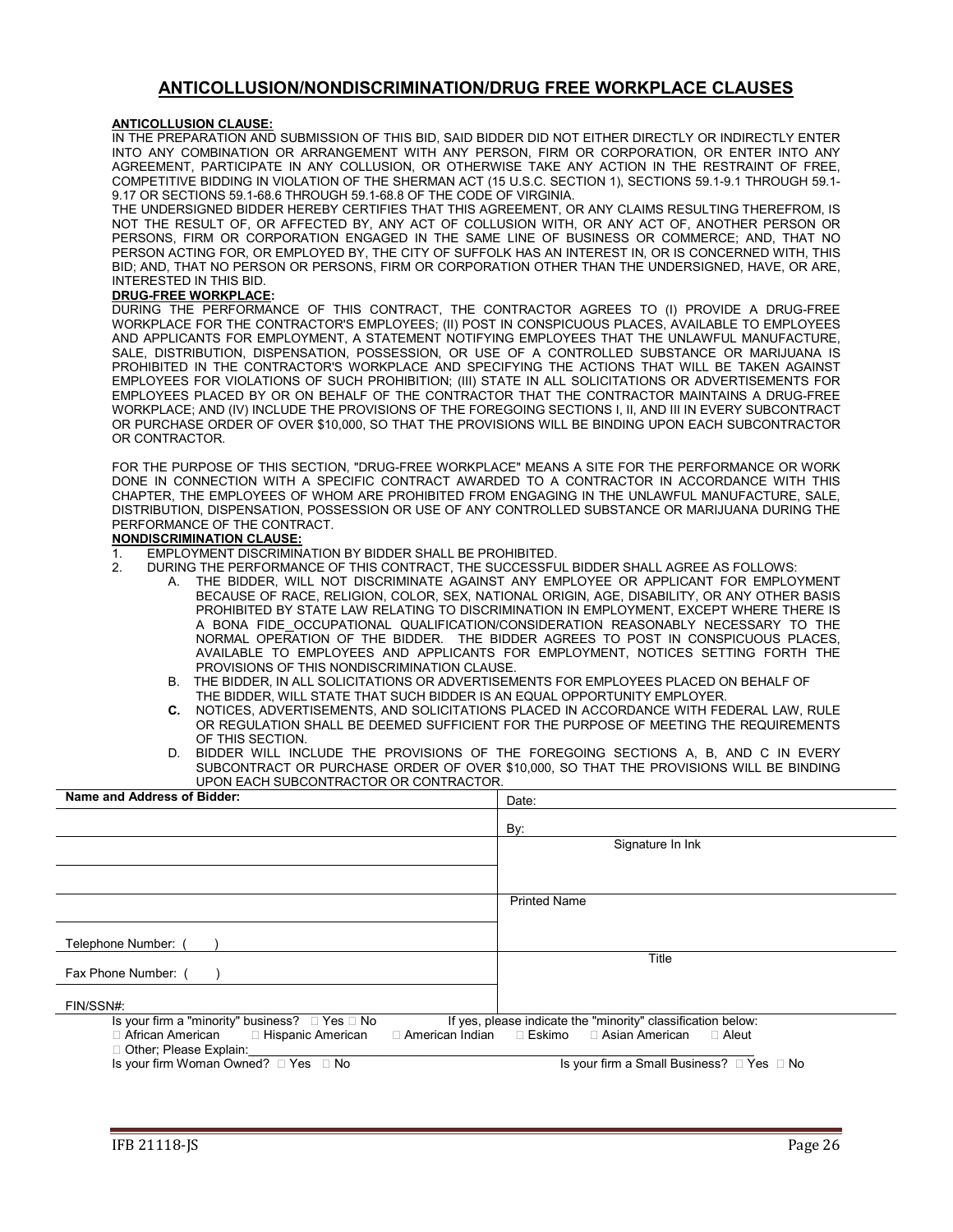## <span id="page-26-0"></span>**PROOF OF AUTHORITY TO TRANSACT BUSINESS IN VIRGINIA**

## THIS FORM MUST BE SUBMITTED WITH YOUR PROPOSAL/BID, FAILURE TO INCLUDE THIS FORM MAY RESULT IN REJECTION OF YOUR PROPOSAL/BID

Pursuant to Virginia Code §2.2-4311.2 an Offeror/Bidder organized or authorized to transact business in the Commonwealth pursuant to Title 13.1 or Title 50 of the Code of Virginia shall include in its proposal/bid the identification number issued to it by the State Corporation Commission ("SCC"). Any Offeror/Bidder that is not required to be authorized to transact business in the Commonwealth as a foreign business entity under Title 13.1 or Title 50 of the Code of Virginia or as otherwise required by law shall include in its proposal/bid a statement describing why the Offeror/Bidder is not required to be so authorized. Any Offeror/Bidder described herein that fails to provide the required information shall not receive an award unless a waiver of this requirement and the administrative policies and procedures establish to implement this section is granted by the City Manager, as applicable.

If this quote for goods or services is accepted by the City of Suffolk, Virginia the undersigned agrees that the requirements of the Code of Virginia Section §2.2-4311.2 have been met.

Please complete the following by checking the appropriate line that applies and providing the requested information.

A. Cfferor/Bidder is a Virginia business entity organized and authorized to transact business in Virginia by the SCC and such Contractor's Identification Number issued to it by the SCC is \_\_\_\_\_\_\_\_\_\_\_.

B. Offeror/Bidder is an out-of-state (foreign) business entity that is authorized to transact business in Virginia by the SCC and such Contractor's identification Number issued to it by the SCC is

C. C. Cital Offeror/Bidder does not have an Identification Number issued to it by the SCC such Contractor is not required to be authorized to transact business in Virginia by the SCC for the following reason(s):

## **Please attach additional sheets if you need to explain why such Offeror/Bidder is not required to be authorized to transact business in Virginia.**

\_\_\_\_\_\_\_\_\_\_\_\_\_\_\_\_\_\_\_\_\_\_\_\_\_\_\_\_\_\_\_\_\_\_\_\_\_\_\_\_\_\_ Legal Name of Company (as listed on W-9)

\_\_\_\_\_\_\_\_\_\_\_\_\_\_\_\_\_\_\_\_\_\_\_\_\_\_\_\_\_\_\_\_\_\_\_\_\_\_\_\_\_\_

\_\_\_\_\_\_\_\_\_\_\_\_\_\_\_\_\_\_\_\_\_\_\_\_\_\_\_\_\_\_\_\_\_\_\_\_\_\_\_\_\_\_ Legal Name of Offeror/Bidder

Date

\_\_\_\_\_\_\_\_\_\_\_\_\_\_\_\_\_\_\_\_\_\_\_\_\_\_\_\_\_\_\_\_\_\_\_\_\_\_\_\_\_\_ Authorized Signature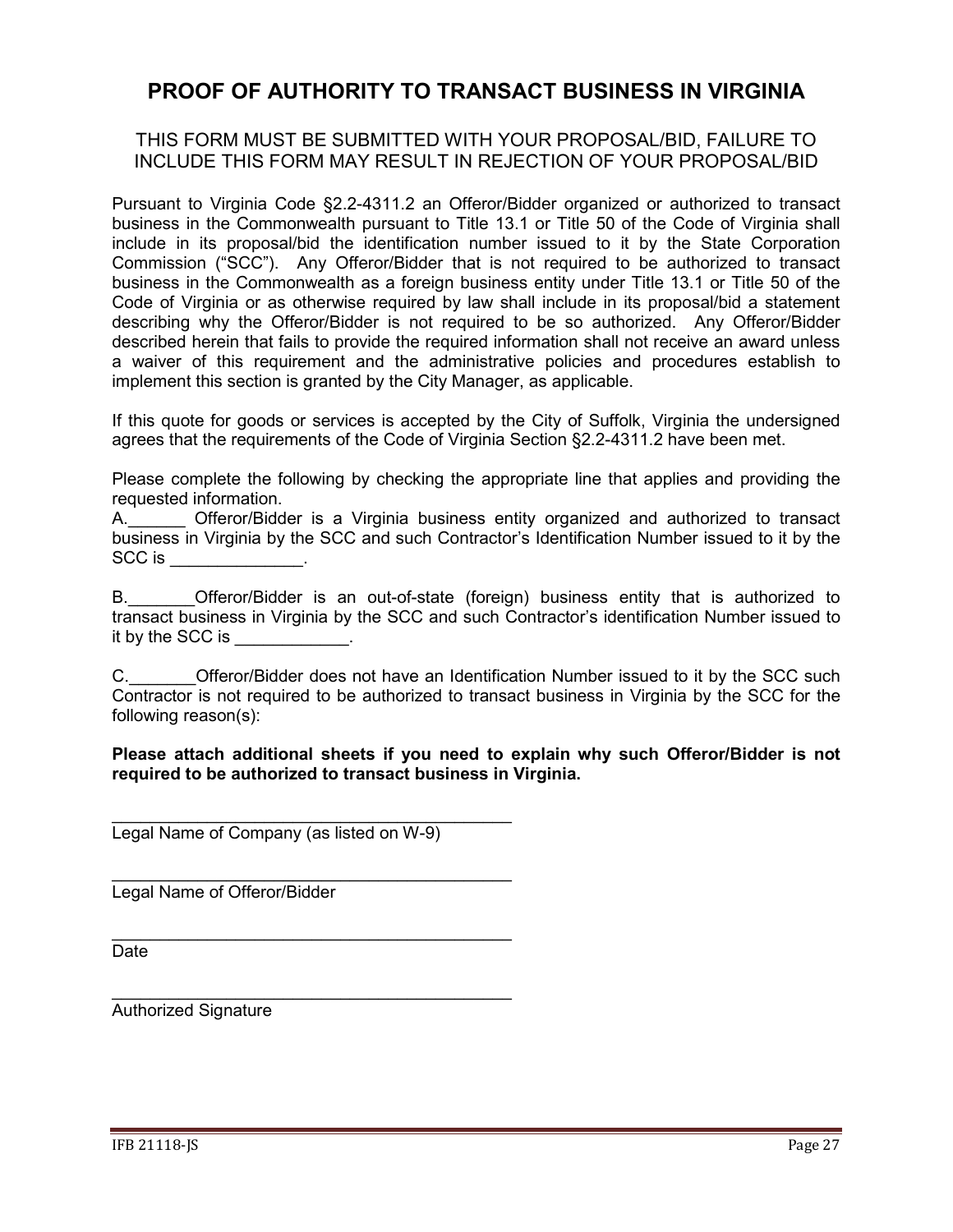

**City of Suffolk**

## <span id="page-27-0"></span>**DBE REPORTING FORM**

## **IFB: 21118-JS Custodial Services for Bus Transfer Station**

This form can be used by the contractor to submit the names of the DBE firms to be utilized on this contract. The contractor shall indicate the description of the category (S, M, SP, or H) and the type of work that each DBE will perform and the allowable credit per item(s). Additional sheets to show the allowable credit per item may be attached if necessary. **Please note**: the amount of allowable credit for a DBE supplier is 60% of the total cost of the materials or supplies obtained and 100% for a DBE manufacturer of the materials and supplies obtained. A contractor may count 100% of the fees paid to a DBE hauler for the delivery of materials and supplies to the project site, but not for the cost of the materials and supplies themselves. **This form must be submitted with the bid**.

City Overall DBE Goal – 7.4**%**

This Contract goal – **25%**

Percent attained by Bidder/Offeror - \_\_\_\_\_\_\_\_\_\_%

Is Bidder/Offeror a DBE Firm? Yes\_\_\_\_ No\_\_\_\_\_<br>If yes, enter DBE Certification Number\_\_\_\_\_\_\_\_\_\_\_\_\_ If yes, enter DBE Certification Number\_\_\_\_\_\_\_\_\_\_\_\_\_\_\_ Expiration Date\_\_\_\_\_\_\_\_\_\_\_\_\_\_\_\_\_\_\_\_\_

Please report the anticipated dollars to each business if a contract is awarded to your company.

| Names and Certification No. | Use (S,<br>M, SP, | Type of Work and | \$ Amount of<br>Allowable Credit |
|-----------------------------|-------------------|------------------|----------------------------------|
| of DBE to be Used           | H)                | Item No(s)       | Per Item                         |
|                             |                   |                  |                                  |
|                             |                   |                  |                                  |
|                             |                   |                  |                                  |
|                             |                   |                  |                                  |
|                             |                   |                  |                                  |
|                             |                   |                  |                                  |
|                             |                   |                  |                                  |
|                             |                   | TOTAL            |                                  |

S=Subcontractor, SP=Supplier, M=Manufacturer, H=Hauler

I/We certify that the proposed DBE(s) submitted will be used on this contract as stated herein and assure that the during the life of the contract, I/we will meet or exceed the participation established by the City.

\_\_\_\_\_\_\_\_\_\_\_\_\_\_\_\_\_\_\_\_\_\_\_\_\_\_\_\_\_\_\_\_\_\_ \_\_\_\_\_\_\_\_\_\_\_\_\_\_\_\_\_\_\_\_\_\_\_\_\_\_\_\_\_\_\_\_\_\_\_\_\_\_\_\_\_\_\_\_\_ Name of Firm **Signature Contained Act Signature Contained Act and Date** Date \_\_\_\_\_\_\_\_\_\_\_\_\_\_\_\_\_\_\_\_\_\_\_\_\_\_\_\_\_\_\_\_\_\_\_\_\_\_\_\_\_\_\_\_\_ Print Name and Title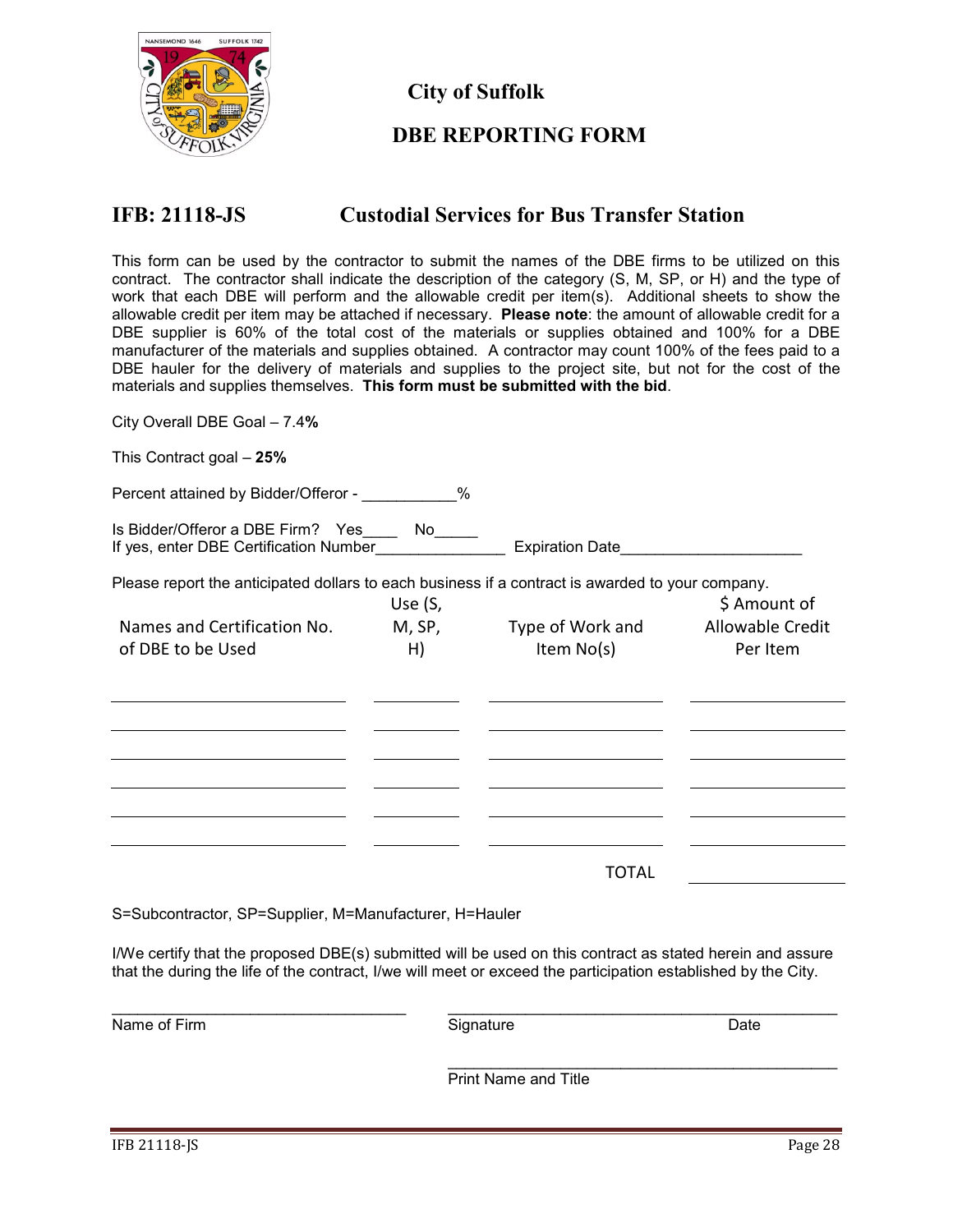## <span id="page-28-0"></span> **DBE GOOD FAITH EFFORTS DOCUMENTATION**

## **IFB/RFP**.\_\_\_\_\_\_\_\_\_\_\_\_\_\_\_\_\_ **DATE SUBMITTED\_\_\_\_\_\_\_\_\_\_\_\_\_\_\_\_\_\_\_\_\_\_\_\_\_\_\_**

If the DBE goal established for this procurement has not been met or the City requests the submittal thereof, Bidder must demonstrate documentation of DBE Good Faith Efforts.

#### **THE BIDDER ACKNOWLEDGES AND CERTIFIES THAT THIS FORM ACCURATELY REPRESENTS THE INFORMATION CONTAINED HEREIN.**

**BIDDER**\_\_\_\_\_\_\_\_\_\_\_\_\_\_\_\_\_\_\_\_\_\_\_\_\_\_\_\_\_\_\_\_\_\_\_\_\_**SIGNATURE**\_\_\_\_\_\_\_\_\_\_\_\_\_\_\_\_\_\_\_\_\_\_\_\_\_\_\_\_\_\_\_\_\_\_\_\_\_\_

**TITLE**\_\_\_\_\_\_\_\_\_\_\_\_\_\_\_\_\_\_\_\_\_\_\_\_\_\_\_\_\_\_\_\_\_\_\_\_\_\_\_\_\_\_\_\_\_\_\_\_\_\_\_\_\_\_\_\_\_\_\_\_\_\_\_\_\_\_\_\_\_\_\_\_\_\_\_\_\_\_\_\_\_\_\_\_\_\_\_\_

Bidder shall provide copies of printed legal notices, emails, completed telephone log and other good faith efforts as applicable.

# **DBE(s) CALLED TELEPHONE NUMBER DATE CALLED TIME CALLED CONTACT PERSON OR VOICE MAIL STATUS**

## **TELEPHONE LOG**

**NOTE:** ATTACH ADDITIONAL PAGES IF NECESSARY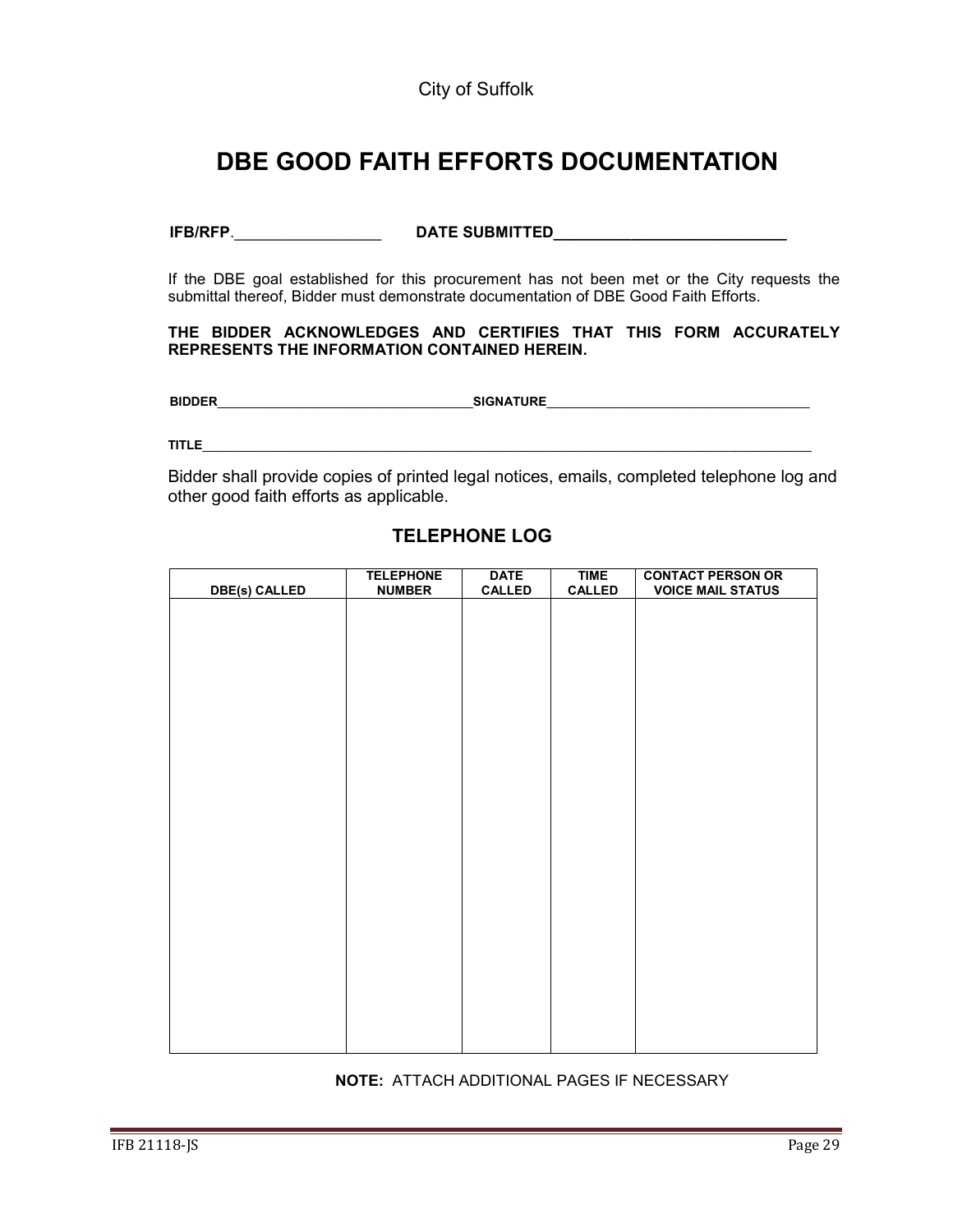## <span id="page-29-0"></span>**16. 49 CFR PART 20--CERTIFICATION REGARDING LOBBYING**

The undersigned Contractor certifies, to the best of his or her knowledge and belief, that:

(1) No Federal appropriated funds have been paid or will be paid, by or on behalf of the undersigned, to any person for influencing or attempting to influence an officer or employee of an agency, a Member of Congress, an officer or employee of Congress, or an employee of a Member of Congress in connection with the awarding of any Federal contract, the making of any Federal grant, the making of any Federal loan, the entering into of any cooperative agreement, and the extension, continuation, renewal, amendment, or modification of any Federal contract, grant, loan, or cooperative agreement.

(2) If any funds other than Federal appropriated funds have been paid or will be paid to any person for making lobbying contacts to an officer or employee of any agency, a Member of Congress, an officer or employee of Congress, or an employee of a Member of Congress in connection with this Federal contract, grant, loan, or cooperative agreement, the undersigned shall complete and submit Standard Form--LLL, "Disclosure Form to Report Lobbying," in accordance with its instructions [as amended by "Government wide Guidance for New Restrictions on Lobbying," 61 Fed. Reg. 1413 (1/19/96). Note: Language in paragraph (2) herein has been modified in accordance with Section 10 of the Lobbying Disclosure Act of 1995 (P.L. 104-65, to be codified at 2 U.S.C. 1601, *et seq* .)]

(3) The undersigned shall require that the language of this certification be included in the award documents for all subawards at all tiers (including subcontracts, subgrants, and contracts under grants, loans, and cooperative agreements) and that all subrecipients shall certify and disclose accordingly.

This certification is a material representation of fact upon which reliance was placed when this transaction was made or entered into. Submission of this certification is a prerequisite for making or entering into this transaction imposed by 31, U.S.C. § 1352 (as amended by the Lobbying Disclosure Act of 1995). Any person who fails to file the required certification shall be subject to a civil penalty of not less than \$10,000 and not more than \$100,000 for each such failure.

[Note: Pursuant to 31 U.S.C. § 1352(c)(1)-(2)(A), any person who makes a prohibited expenditure or fails to file or amend a required certification or disclosure form shall be subject to a civil penalty of not less than \$10,000 and not more than \$100,000 for each such expenditure or failure.]

## **SIGNATURE PAGE FOLLOWS**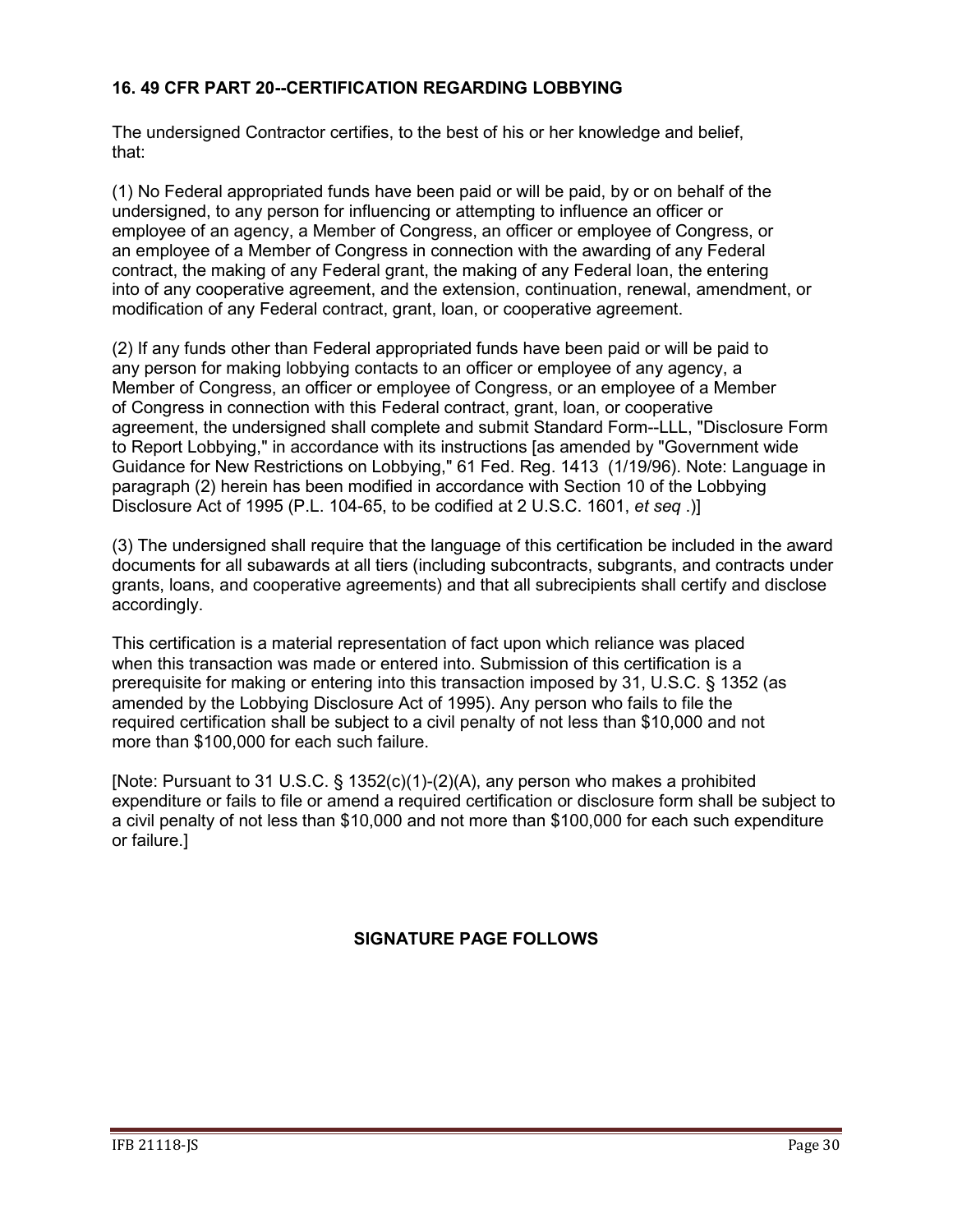The Contractor, \_\_\_\_\_\_\_\_\_\_\_\_\_\_\_\_\_\_\_\_\_\_\_\_, certifies or affirms the truthfulness and accuracy of each statement of its certification and disclosure, if any. In addition, the Contractor understands and agrees that the provisions of 31 U.S.C. A 3801, *et seq., apply* to this certification and disclosure, if any.

|      | Signature of Contractor's Authorized Official |
|------|-----------------------------------------------|
|      | Name of Contractor's Authorized Official      |
|      | Title of Contractor's Authorized Official     |
| Date |                                               |

## THIS FORM MUST BE SUBMITTED WITH YOUR PROPOSAL/BID, FAILURE TO INCLUDE THIS FORM MAY RESULT IN REJECTION OF YOUR PROPOSAL/BID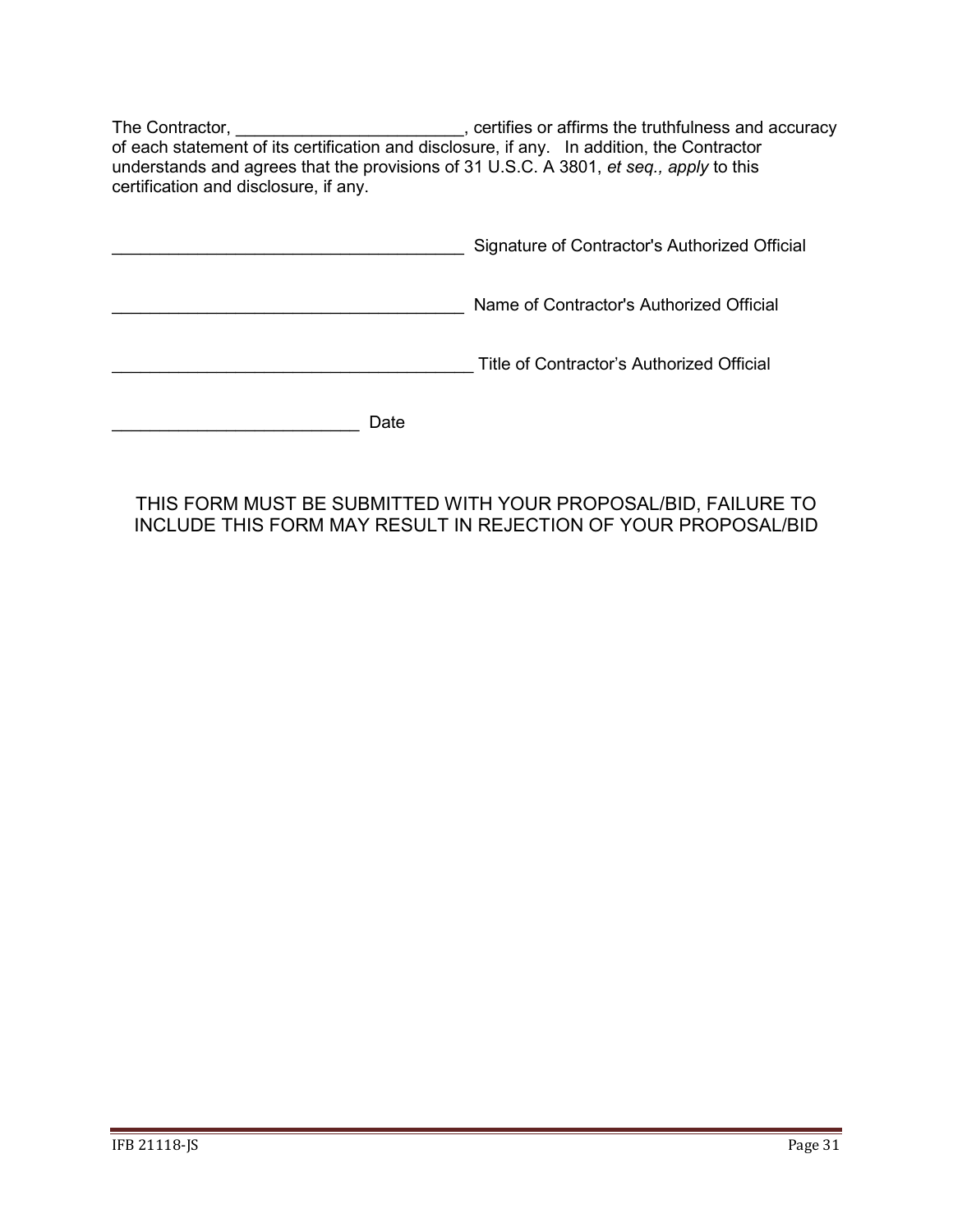## <span id="page-31-0"></span>**FEDERAL CLAUSES AND FORMS**

#### **1. Flow Down Requirements**

All Federal Clauses and requirements flow down from FTA Contractors and sub-Contractors to first tier contractors, who are responsible for ensuring that lower tier contractors and subcontractors are in compliance.

## **2. No Obligation by the Federal Government.**

The City and Contractor acknowledge and agree that, notwithstanding any concurrence by the Federal Government in or approval of the solicitation or award of the underlying contract, absent the express written consent by the Federal Government, the Federal Government is not a party to this contract and shall not be subject to any obligations or liabilities to the Purchaser, Contractor, or any other party (whether or not a party to that contract) pertaining to any matter resulting from the underlying contract.

## **3. False or Fraudulent Statements or Claims or Related Acts**

A. The Contractor acknowledges that the provisions of the Program Fraud Civil Remedies Act of 1986, as amended, 31 U.S.C. § 3801 et seq. and U.S. DOT regulations, "Program Fraud Civil Remedies," 49 C.F.R. Part 31, apply to its actions pertaining to this Project. Upon execution of the underlying contract, the Contractor certifies or affirms the truthfulness and accuracy of any statement it has made, it makes, it may make, or causes to be made, pertaining to the underlying contract or the FTA assisted project for which this contract work is being performed. In addition to other penalties that may be applicable, the Contractor further acknowledges that if it makes, or causes to be made, a false, fictitious, or fraudulent claim, statement, submission, or certification, the Federal Government reserves the right to impose the penalties of the Program Fraud Civil Remedies Act of 1986 on the Contractor to the extent the Federal Government deems appropriate.

B. The Contractor also acknowledges that if it makes, or causes to be made, a false, fictitious, or fraudulent claim, statement, submission, or certification to the Federal Government under a contract connected with a project that is financed in whole or in part with Federal assistance originally awarded by FTA under the authority of 49 U.S.C. § 5307, the Government reserves the right to impose the penalties of 18 U.S.C. § 1001 and 49 U.S.C.  $\S$  5307(n)(1) on the Contractor, to the extent the Federal Government deems appropriate.

C. The Contractor agrees to include the above two clauses in each subcontract financed in whole or in part with Federal assistance provided by FTA. It is further agreed that the clauses shall not be modified, except to identify the subcontractor who will be subject to the provisions.

## **4. Access to Third Party Records**

A. Where the Purchaser is not a State but a local government and is the FTA City or a subgrantee of the FTA City in accordance with 49 C.F.R. 18.36(i), the Contractor agrees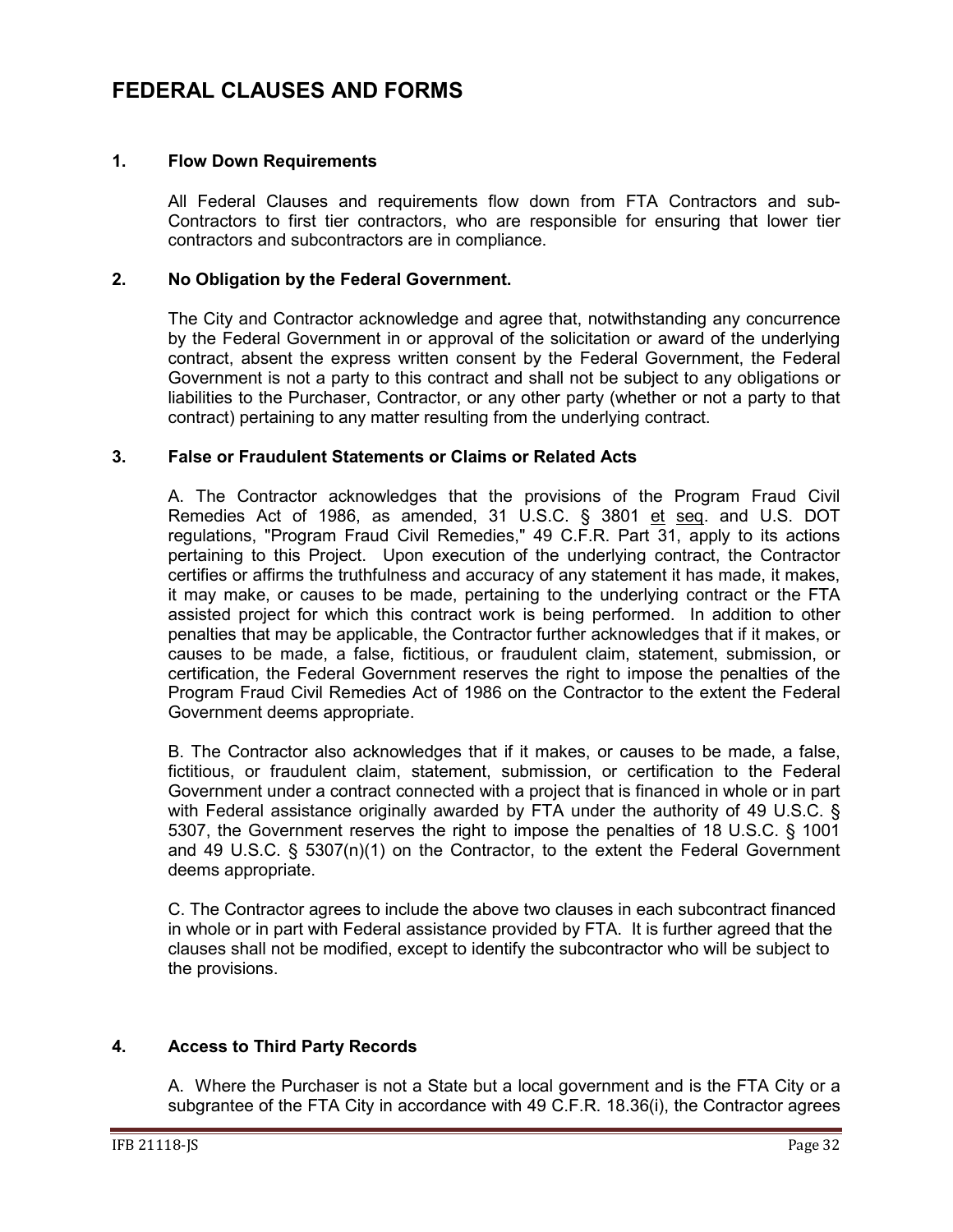to provide the Purchaser, the FTA Administrator, the Comptroller General of the United States or any of their authorized representatives access to any books, documents, papers and records of the Contractor which are directly pertinent to this contract for the purposes of making audits, examinations, excerpts and transcriptions. Contractor also agrees, pursuant to 49 C.F.R. 633.17 to provide the FTA Administrator or his authorized representatives including any PMO Contractor access to Contractor's records and construction sites pertaining to a major capital project, defined at 49 U.S.C. 5302(a)1, which is receiving federal financial assistance through the programs described at 49 U.S.C. 5307, 5309 or 5311.

B. Where the Purchaser is a State and is the FTA City or a subgrantee of the FTA City in accordance with 49 C.F.R. 633.17, Contractor agrees to provide the Purchaser, the FTA Administrator or his authorized representatives, including any PMO Contractor, access to the Contractor's records and construction sites pertaining to a major capital project, defined at 49 U.S.C. 5302(a)1, which is receiving federal financial assistance through the programs described at 49 U.S.C. 5307, 5309 or 5311. By definition, a major capital project excludes contracts of less than the simplified acquisition threshold currently set at \$100,000.

C. Where the Purchaser enters into a negotiated contract for other than a small purchase or under the simplified acquisition threshold and is an institution of higher education, a hospital or other non-profit organization and is the FTA City or a subgrantee of the FTA City in accordance with 49 C.F.R. 19.48, Contractor agrees to provide the Purchaser, FTA Administrator, the Comptroller General of the United States or any of their duly authorized representatives with access to any books, documents, papers and record of the Contractor which are directly pertinent to this contract for the purposes of making audits, examinations, excerpts and transcriptions.

D. Where any Purchaser which is the FTA City or a subgrantee of the FTA City in accordance with 49 U.S.C. 5325(a) enters into a contract for a capital project or improvement (defined at 49 U.S.C. 5302(a)1) through other than competitive bidding, the Contractor shall make available records related to the contract to the Purchaser, the Secretary of Transportation and the Comptroller General or any authorized officer or employee of any of them for the purposes of conducting an audit and inspection.

E. The Contractor agrees to permit any of the foregoing parties to reproduce by any means whatsoever or to copy excerpts and transcriptions as reasonably needed.

F. The Contractor agrees to maintain all books, records, accounts and reports required under this contract for a period of not less than three years after the date of termination or expiration of this contract, except in the event of litigation or settlement of claims arising from the performance of this contract, in which case Contractor agrees to maintain same until the Purchaser, the FTA Administrator, the Comptroller General, or any of their duly authorized representatives, have disposed of all such litigation, appeals, claims or exceptions related thereto. Reference 49 CFR 18.39(i)(11).

## **5. Changes to Federal Requirements**

Contractor shall at all times comply with all applicable FTA regulations, policies, procedures and directives, including without limitation those listed directly or by reference in the Master Agreement between Purchaser and FTA, as they may be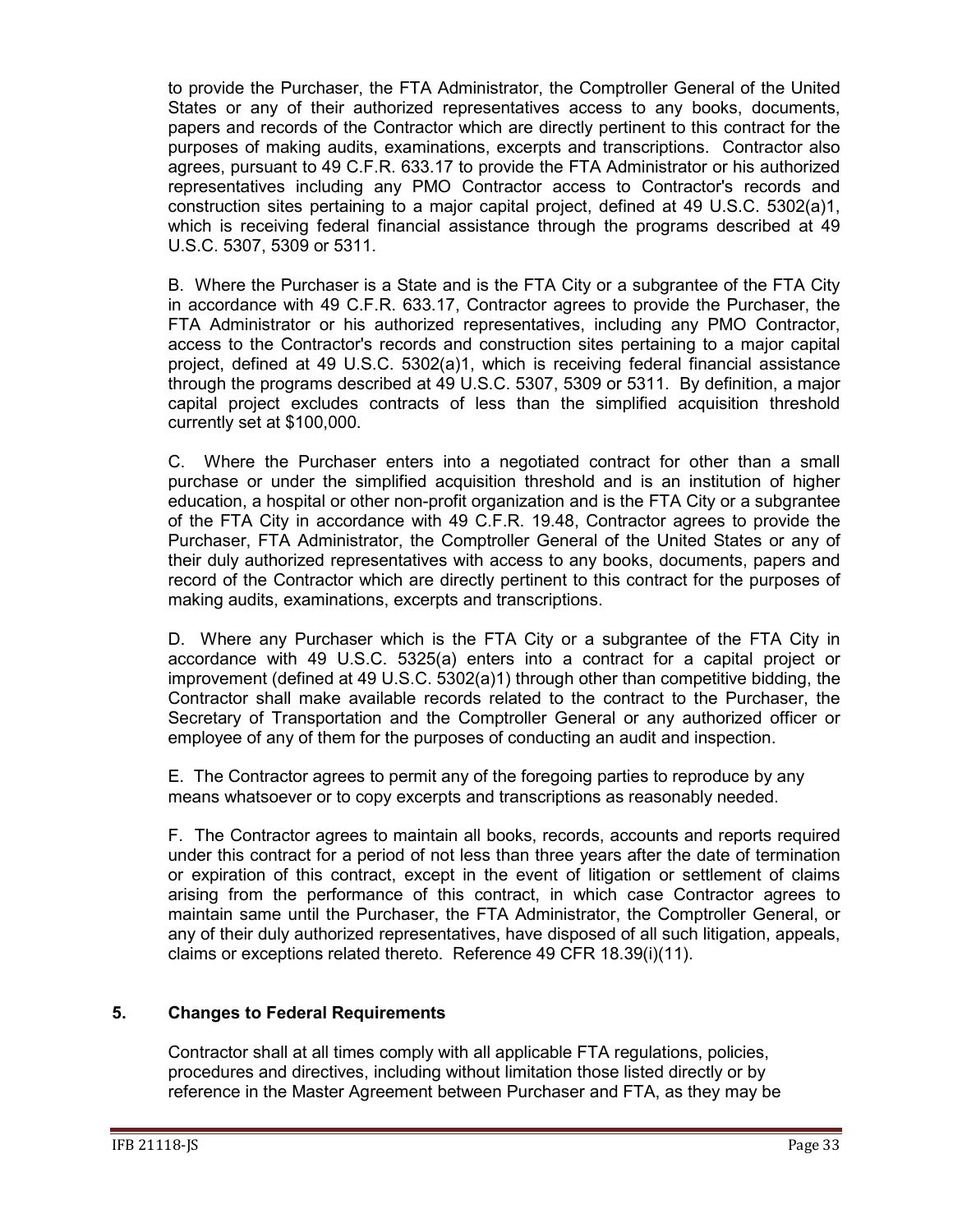amended or promulgated from time to time during the term of this contract. Contractor's failure to so comply shall constitute a material breach of this contract.

## **6. Civil Rights -** The following requirements apply to the underlying contract:

A. Nondiscrimination - In accordance with Title VI of the Civil Rights Act, as amended, 42 U.S.C. § 2000d, section 303 of the Age Discrimination Act of 1975, as amended, 42 U.S.C. § 6102, section 202 of the Americans with Disabilities Act of 1990, 42 U.S.C. § 12132, and Federal transit law at 49 U.S.C. § 5332, the Contractor agrees that it will not discriminate against any employee or applicant for employment because of race, color, creed, national origin, sex, age, or disability. In addition, the Contractor agrees to comply with applicable Federal implementing regulations and other implementing requirements FTA may issue.

B. Equal Employment Opportunity - The following equal employment opportunity requirements apply to the underlying contract:

(i) Race, Color, Creed, National Origin, Sex - In accordance with Title VII of the Civil Rights Act, as amended, 42 U.S.C. § 2000e, and Federal transit laws at 49 U.S.C. § 5332, the Contractor agrees to comply with all applicable equal employment opportunity requirements of U.S. Department of Labor (U.S. DOL) regulations, "Office of Federal Contract Compliance Programs, Equal Employment Opportunity, Department of Labor," 41 C.F.R. Parts 60 et seq., (which implement Executive Order No. 11246, "Equal Employment Opportunity," as amended by Executive Order No. 11375, "Amending Executive Order 11246 Relating to Equal Employment Opportunity," 42 U.S.C. § 2000e note), and with any applicable Federal statutes, executive orders, regulations, and Federal policies that may in the future affect construction activities undertaken in the course of the Project. The Contractor agrees to take affirmative action to ensure that applicants are employed, and that employees are treated during employment, without regard to their race, color, creed, national origin, sex, or age. Such action shall include, but not be limited to, the following: employment, upgrading, demotion or transfer, recruitment or recruitment advertising, layoff or termination; rates of pay or other forms of compensation; and selection for training, including apprenticeship. In addition, the Contractor agrees to comply with any implementing requirements FTA may issue.

(ii) Age - In accordance with section 4 of the Age Discrimination in Employment Act of 1967, as amended, 29 U.S.C. § § 623 and Federal transit law at 49 U.S.C. § 5332, the Contractor agrees to refrain from discrimination against present and prospective employees for reason of age. In addition, the Contractor agrees to comply with any implementing requirements FTA may issue.

(iii) Disabilities - In accordance with section 102 of the Americans with Disabilities Act, as amended, 42 U.S.C. § 12112, the Contractor agrees that it will comply with the requirements of U.S. Equal Employment Opportunity Commission, "Regulations to Implement the Equal Employment Provisions of the Americans with Disabilities Act," 29 C.F.R. Part 1630, pertaining to employment of persons with disabilities. In addition, the Contractor agrees to comply with any implementing requirements FTA may issue.

(iv) The Contractor also agrees to include these requirements in each subcontract financed in whole or in part with Federal assistance provided by FTA, modified only if necessary to identify the affected parties.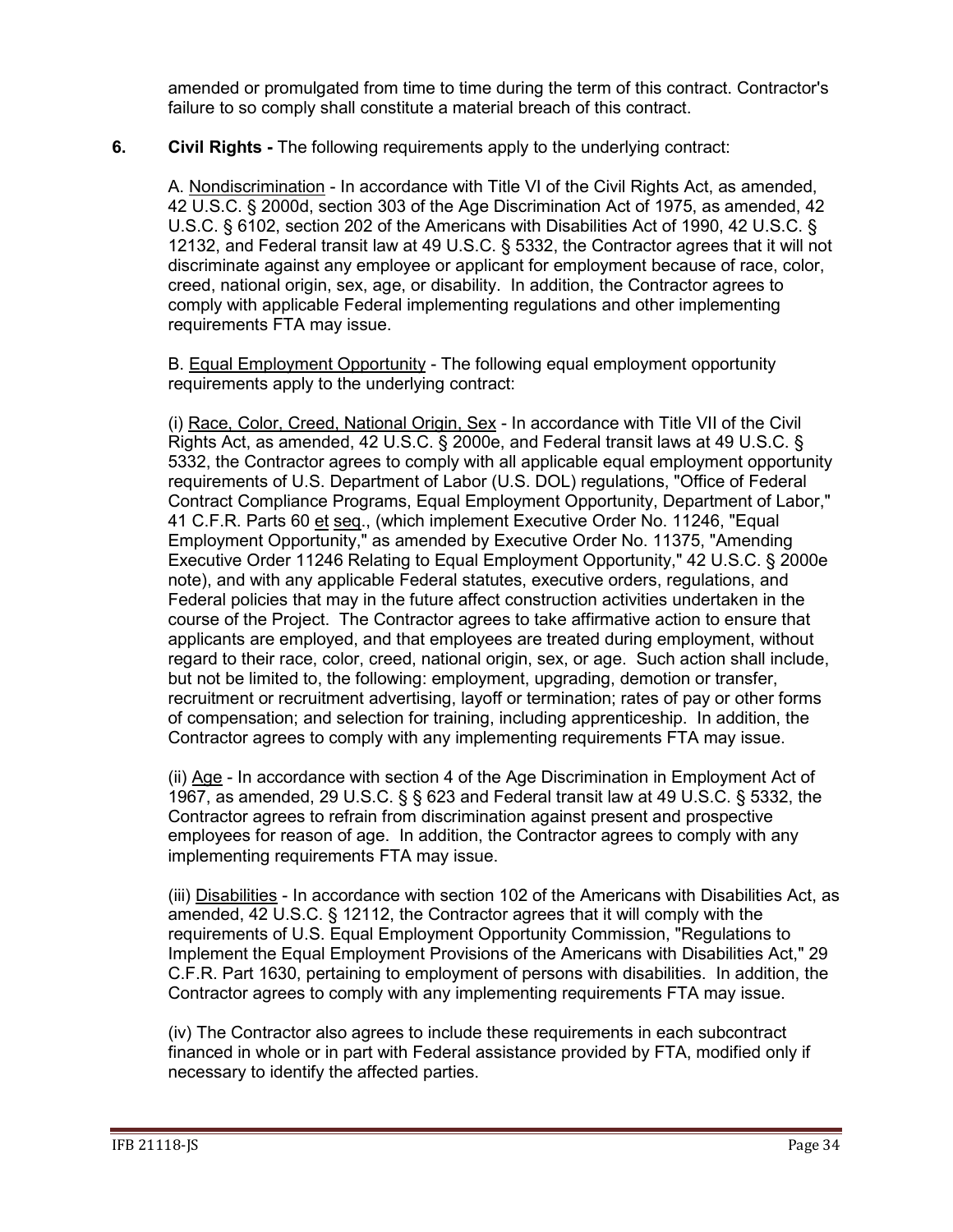## **7. Disadvantaged Business Enterprises (DBE)**

A. This contract is subject to the requirements of Title 49, Code of Federal Regulations, Part 26, *Participation by Disadvantaged Business Enterprises in Department of Transportation Financial Assistance Programs.* The national goal for participation of Disadvantaged Business Enterprises (DBE) is 10%. The agency's overall goal for DBE participation is 10.44**%.** A separate contract goal of **25%** has been established for this procurement.

B. The contractor shall not discriminate on the basis of race, color, national origin, or sex in the performance of this contract. The contractor shall carry out applicable requirements of 49 CFR Part 26 in the award and administration of this USDOT-assisted contract. Failure by the contractor to carry out these requirements is a material breach of this contract, which may result in the termination of this contract or such other remedy as the City of Suffolk deems appropriate, which may include, but is not limited to:

- i. Withholding monthly progress payments;
- ii. Assessing sanctions;
- iii. Liquidated damages; and/or
- iv. Disqualifying the contractor from future bidding as non-responsible.

Each subcontract the contractor signs with a subcontractor must include the assurance in this paragraph (*see* 49 CFR 26.13(b)).

C. The successful bidder/offeror will be required to report its DBE participation obtained through race-neutral means throughout the period of performance.

D. The contractor is required to pay its subcontractors performing work related to this contract for satisfactory performance of that work no later than 30 days after the contractor's receipt of payment for that work from the City. In addition, the contractor may not hold retainage from its subcontractors.

E. The contractor must promptly notify the City of Suffolk, whenever a DBE subcontractor performing work related to this contract is terminated or fails to complete its work, and must make good faith efforts to engage another DBE subcontractor to perform at least the same amount of work. The contractor may not terminate any DBE subcontractor and perform that work through its own forces or those of an affiliate without prior written consent of the City.

## **8. Incorporation of Federal Transit Administration (FTA) Terms**

The preceding provisions include, in part, certain Standard Terms and Conditions required by DOT, whether or not expressly set forth in the preceding contract provisions. All contractual provisions required by DOT, as set forth in FTA Circular 4220.1E, are hereby incorporated by reference. Anything to the contrary herein notwithstanding, all FTA mandated terms shall be deemed to control in the event of a conflict with other provisions contained in this Agreement. The Contractor shall not perform any act, fail to perform any act, or refuse to comply with any City of Suffolk requests which would cause the City of Suffolk to be in violation of the FTA terms and conditions.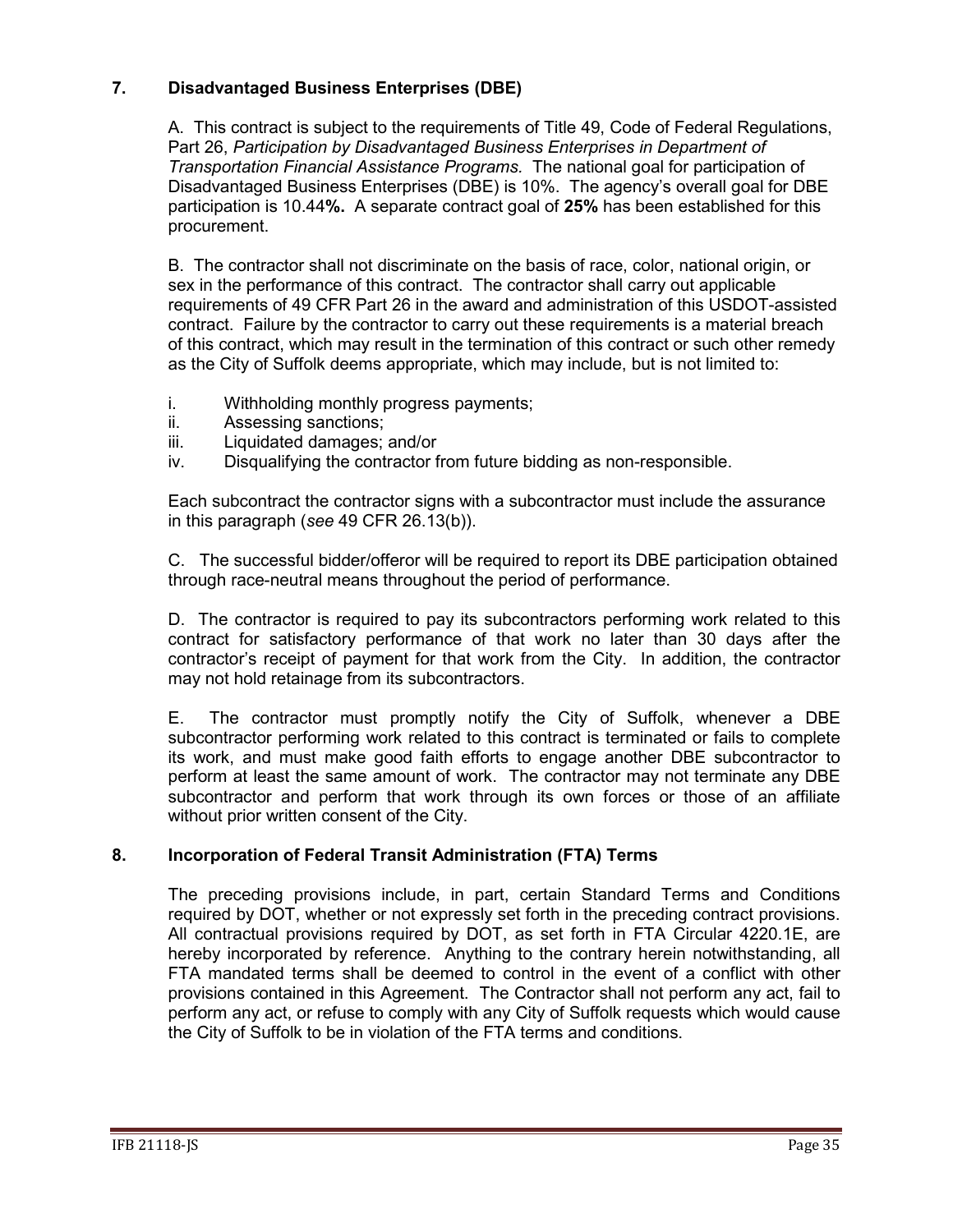## **9. Termination**

A. Termination for Convenience (General Provision) The City may terminate this contract, in whole or in part, at any time by written notice to the Contractor when it is in the Government's best interest. The Contractor shall be paid its costs, including contract close-out costs, and profit on work performed up to the time of termination. The Contractor shall promptly submit its termination claim to City to be paid the Contractor. If the Contractor has any property in its possession belonging to the City, the Contractor will account for the same, and dispose of it in the manner the City directs.

B. Termination for Default [Breach or Cause] (General Provision) If the Contractor does not deliver supplies in accordance with the contract delivery schedule, or, if the contract is for services, the Contractor fails to perform in the manner called for in the contract, or if the Contractor fails to comply with any other provisions of the contract, the City may terminate this contract for default. Termination shall be effected by serving a notice of termination on the contractor setting forth the manner in which the Contractor is in default. The contractor will only be paid the contract price for supplies delivered and accepted, or services performed in accordance with the manner of performance set forth in the contract.

If it is later determined by the City that the Contractor had an excusable reason for not performing, such as a strike, fire, or flood, events which are not the fault of or are beyond the control of the Contractor, the City, after setting up a new delivery of performance schedule, may allow the Contractor to continue work, or treat the termination as a termination for convenience.

C. Opportunity to Cure (General Provision) The City in its sole discretion may, in the case of a termination for breach or default, allow the Contractor [an appropriately short period of time] in which to cure the defect. In such case, the notice of termination will state the time period in which cure is permitted and other appropriate conditions

If Contractor fails to remedy to City's satisfaction the breach or default of any of the terms, covenants, or conditions of this Contract within ten (10) days after receipt by Contractor of written notice from City setting forth the nature of said breach or default, City shall have the right to terminate the Contract without any further obligation to Contractor. Any such termination for default shall not in any way operate to preclude City from also pursuing all available remedies against Contractor and its sureties for said breach or default.

D. Waiver of Remedies for any Breach In the event that City elects to waive its remedies for any breach by Contractor of any covenant, term or condition of this Contract, such waiver by City shall not limit City's remedies for any succeeding breach of that or of any other term, covenant, or condition of this Contract.

E. Termination for Default (Supplies and Service) If the Contractor fails to deliver supplies or to perform the services within the time specified in this contract or any extension or if the Contractor fails to comply with any other provisions of this contract, the City may terminate this contract for default. The City shall terminate by delivering to the Contractor a Notice of Termination specifying the nature of the default. The Contractor will only be paid the contract price for supplies delivered and accepted, or services performed in accordance with the manner or performance set forth in this contract.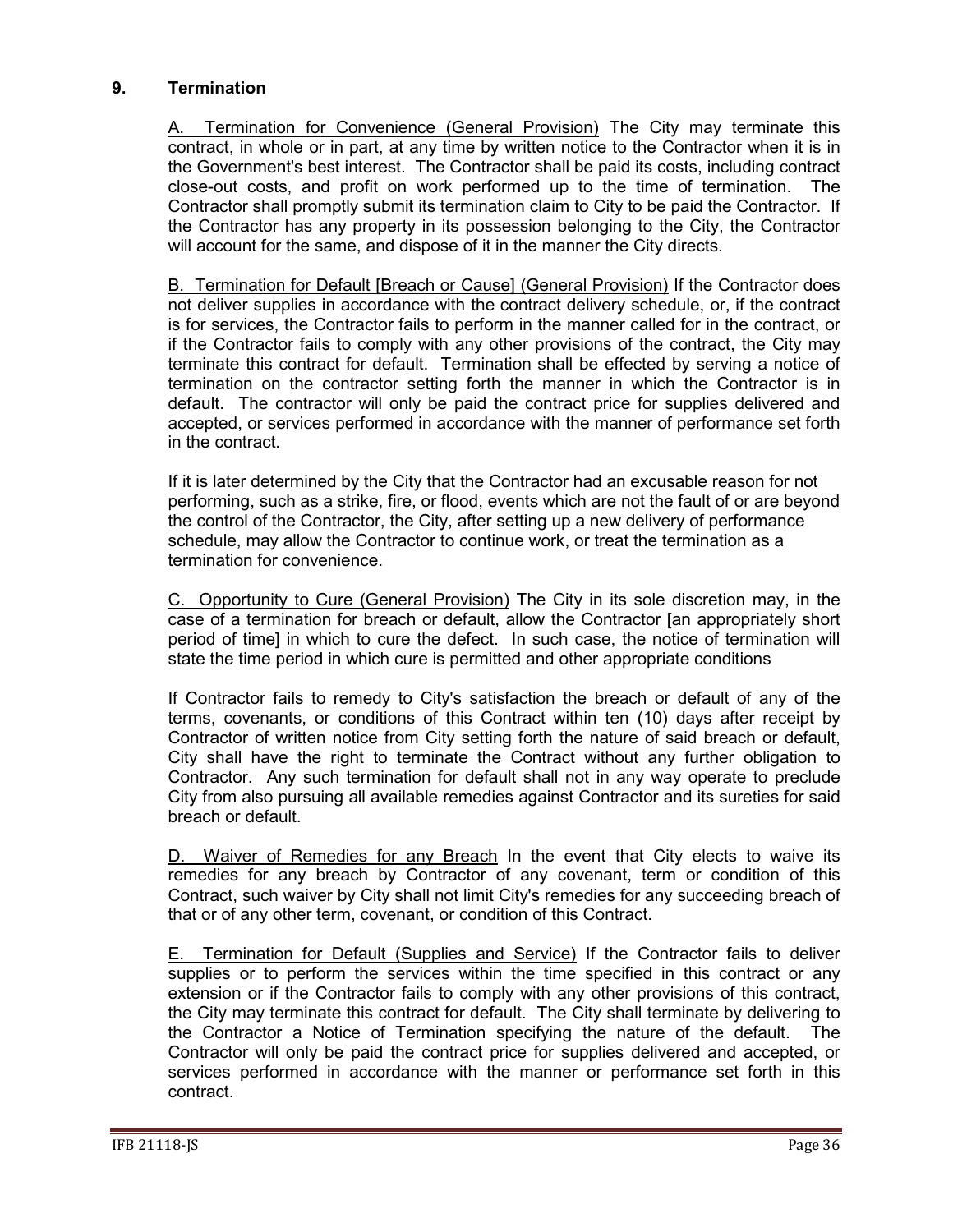If, after termination for failure to fulfill contract obligations, it is determined that the Contractor was not in default, the rights and obligations of the parties shall be the same as if the termination had been issued for the convenience of the City.

## **10. Suspension and Debarment**

This contract is a covered transaction for purposes of 49 CFR Part 29. As such, the contractor is required to verify that none of the contractor, its principals, as defined at 49 CFR 29.995, or affiliates, as defined at 49 CFR 29.905, are excluded or disqualified as defined at 49 CFR 29.940 and 29.945.

The contractor is required to comply with 49 CFR 29, Subpart C and must include the requirement to comply with 49 CFR 29, Subpart C in any lower tier covered transaction it enters into.

By signing and submitting its bid or proposal, the bidder or proposer certifies as follows:

The certification in this clause is a material representation of fact relied upon by the City of Suffolk. If it is later determined that the bidder or proposer knowingly rendered an erroneous certification, in addition to remedies available to the City, the Federal Government may pursue available remedies, including but not limited to suspension and/or debarment. The bidder or proposer agrees to comply with the requirements of 49 CFR 29, Subpart C while this offer is valid and throughout the period of any contract that may arise from this offer. The bidder or proposer further agrees to include a provision requiring such compliance in its lower tier covered transactions.

## **11. Resolution of Disputes, Breaches or other Litigation**

Disputes - Disputes arising in the performance of this Contract which are not resolved by agreement of the parties shall be decided in writing by the authorized representative of (City)'s [title of employee]. This decision shall be final and conclusive unless within [ten (10)] days from the date of receipt of its copy, the Contractor mails or otherwise furnishes a written appeal to the [title of employee]. In connection with any such appeal, the Contractor shall be afforded an opportunity to be heard and to offer evidence in support of its position. The decision of the [title of employee] shall be binding upon the Contractor and the Contractor shall abide be the decision.

Performance During Dispute - Unless otherwise directed by the City, Contractor shall continue performance under this Contract while matters in dispute are being resolved.

Claims for Damages - Should either party to the Contract suffer injury or damage to person or property because of any act or omission of the party or of any of his employees, agents or others for whose acts he is legally liable, a claim for damages therefor shall be made in writing to such other party within a reasonable time after the first observance of such injury of damage.

Remedies - Unless this contract provides otherwise, all claims, counterclaims, disputes and other matters in question between the City and the Contractor arising out of or relating to this agreement or its breach will be decided by arbitration if the parties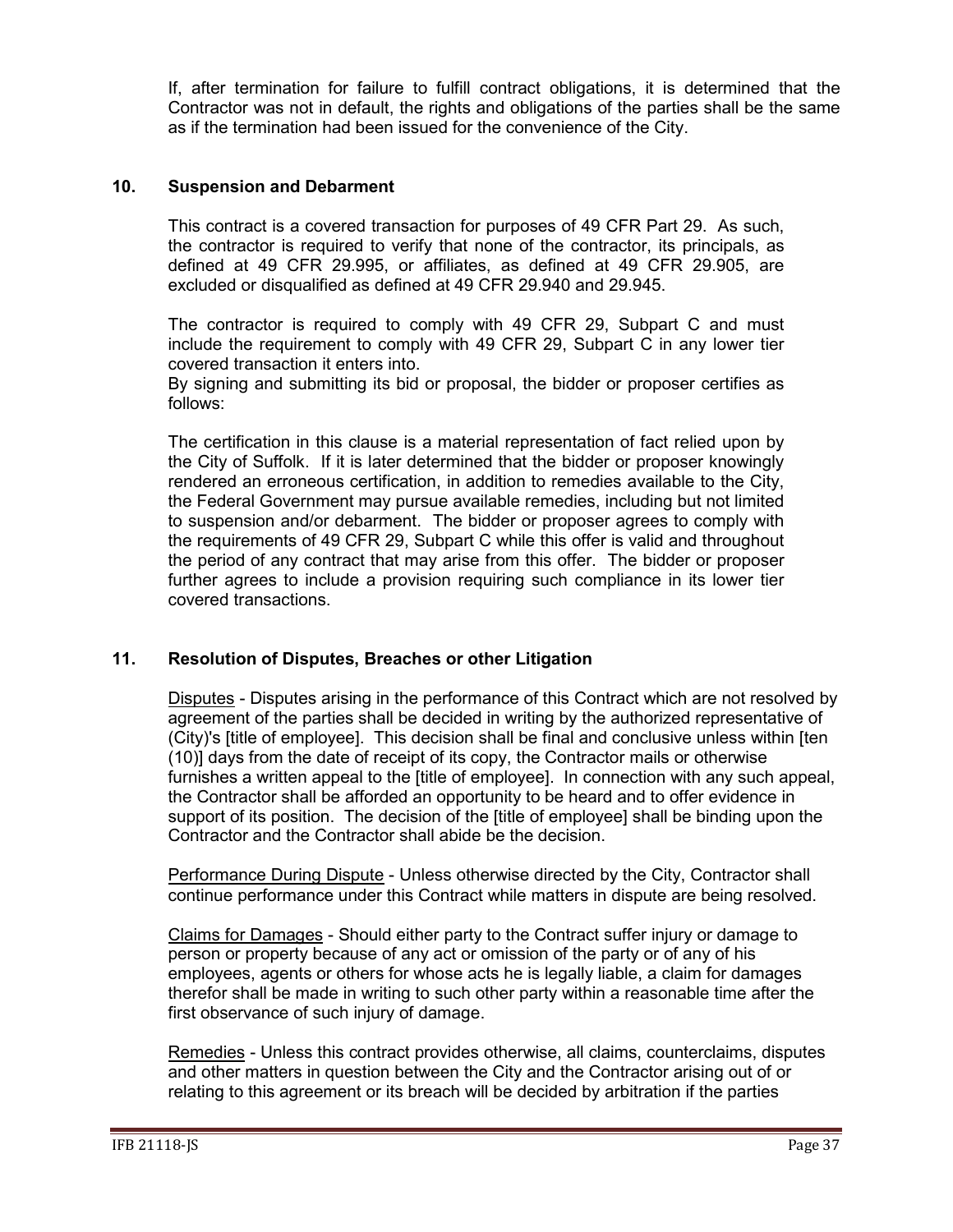mutually agree, or in a court of competent jurisdiction within the State in which the (City) is located.

Rights and Remedies - The duties and obligations imposed by the Contract Documents and the rights and remedies available thereunder shall be in addition to and not a limitation of any duties, obligations, rights and remedies otherwise imposed or available by law. No action or failure to act by the (City), (Architect) or Contractor shall constitute a waiver of any right or duty afforded any of them under the Contract, nor shall any such action or failure to act constitute an approval of or acquiescence in any breach thereunder, except as may be specifically agreed in writing.

## **12. Clean Air**

A. The Contractor agrees to comply with all applicable standards, orders or regulations issued pursuant to the Clean Air Act, as amended, 42 U.S.C. §§ 7401 et seq. The Contractor agrees to report each violation to the Purchaser and understands and agrees that the Purchaser will, in turn, report each violation as required to assure notification to FTA and the appropriate EPA Regional Office.

B. The Contractor also agrees to include these requirements in each subcontract exceeding \$100,000 financed in whole or in part with Federal assistance provided by FTA

## **13. Clean Water**

A. The Contractor agrees to comply with all applicable standards, orders or regulations issued pursuant to the Federal Water Pollution Control Act, as amended, 33 U.S.C. 1251 et seq. The Contractor agrees to report each violation to the Purchaser and understands and agrees that the Purchaser will, in turn, report each violation as required to assure notification to FTA and the appropriate EPA Regional Office.

B. The Contractor also agrees to include these requirements in each subcontract exceeding \$100,000 financed in whole or in part with Federal assistance provided by FTA.

## **14. Contract Work Hours and Safety Standards**

A. Overtime requirements - No contractor or subcontractor contracting for any part of the contract work which may require or involve the employment of laborers or mechanics shall require or permit any such laborer or mechanic in any workweek in which he or she is employed on such work to work in excess of forty hours in such workweek unless such laborer or mechanic receives compensation at a rate not less than one and onehalf times the basic rate of pay for all hours worked in excess of forty hours in such workweek.

B. Violation; liability for unpaid wages; liquidated damages - In the event of any violation of the clause set forth in paragraph (1) of this section the contractor and any subcontractor responsible therefor shall be liable for the unpaid wages. In addition, such contractor and subcontractor shall be liable to the United States for liquidated damages. Such liquidated damages shall be computed with respect to each individual laborer or